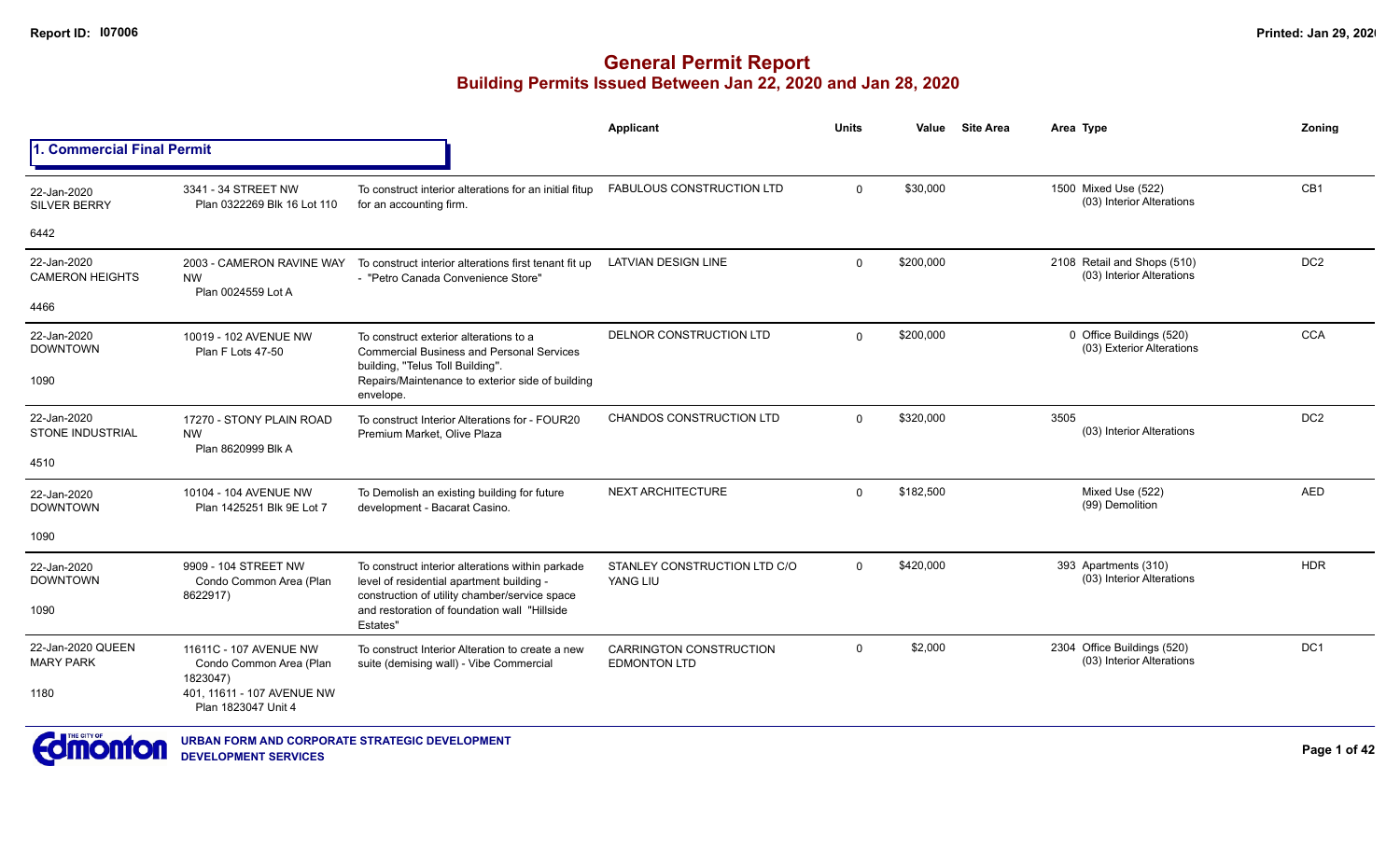|                                                 |                                                                                                             |                                                                                                                                                                              | Applicant                                            | <b>Units</b> | Value     | <b>Site Area</b> | Area Type                                                | Zonina          |
|-------------------------------------------------|-------------------------------------------------------------------------------------------------------------|------------------------------------------------------------------------------------------------------------------------------------------------------------------------------|------------------------------------------------------|--------------|-----------|------------------|----------------------------------------------------------|-----------------|
| 1. Commercial Final Permit                      |                                                                                                             |                                                                                                                                                                              |                                                      |              |           |                  |                                                          |                 |
| 23-Jan-2020<br><b>SUMMERSIDE</b><br>6213        | 2407C - 90B STREET SW<br>Condo Common Area (Plan<br>1620228)<br>2427 - 90B STREET SW<br>Plan 1620228 Unit 3 | To construct Interior Alterations for a new<br>tenant suite - Mann International Travel & Tours<br>& Insurance & Mortgage Group Ltd.                                         | MANN INTERNATIONAL TRAVEL & TOUR<br>& INSURANCE & MO | 0            | \$50,000  |                  | 1700<br>(03) Interior Alterations                        | DC <sub>2</sub> |
| 23-Jan-2020<br><b>DOWNTOWN</b><br>1090          |                                                                                                             | To construct interior alterations within existing<br>office building - tenant improvement within<br>existing group D suite - Escape Massage<br>Therapy                       | <b>GRAHAM INTERIORS LTD</b>                          | $\Omega$     | \$35,000  |                  | Office Buildings (520)<br>(03) Interior Alterations      |                 |
| 23-Jan-2020<br><b>DOWNTOWN</b><br>1090          | 10820 - 100 AVENUE NW<br>Plan NB Blk 8 Lot 32                                                               | To construct temporary office space on 8th<br>floor Peace Hill (see permit 349451324-002 for<br>tenant improvement permit).                                                  | TRUSPACE, SCOTT HARDING                              | $\Omega$     | \$78,000  |                  | 5880 Office Buildings (520)<br>(03) Interior Alterations | <b>CMU</b>      |
| 23-Jan-2020<br><b>DESROCHERS AREA</b><br>5463   | 803 - DANIELS WAY SW<br>Plan 1822012 Blk 4 Lot 175                                                          | To construct STRUCTURAL FRAMING ONLY for<br>an apartment building "Desrochers Village<br>Building 2". No construction past building<br>structure permitted.                  | <b>EFG ARCHITECTS</b>                                | $\Omega$     | \$10,000  |                  | Apartments (310)<br>(05) Structural Frame                | DC <sub>1</sub> |
| 23-Jan-2020<br><b>FALCONER HEIGHTS</b><br>5190  | 1130C - FALCONER ROAD NW<br>Condo Common Area (Plan<br>9221425)                                             | To construct exterior alteration to a condo site.<br>Replacement of all existing windows and<br>doors, no change in opening size, for all units -<br>"Summit on Terwillegar" | PRECISION CONTRACTING INC.                           | $\Omega$     | \$945.600 |                  | 0 Apartment Condos (315)<br>(03) Interior Alterations    | RF <sub>5</sub> |
| 23-Jan-2020<br><b>PEMBINA</b>                   | 12803 - 140 AVENUE NW<br>Plan 0523197 Blk 1 Lot B                                                           | To construct Interior Alteration - Four20 Premium<br>Market - Palisades                                                                                                      | <b>CHANDOS CONSTRUCTION LTD</b>                      | $\Omega$     | \$250,000 |                  | 2807<br>(03) Interior Alterations                        | <b>CSC</b>      |
| 3340                                            |                                                                                                             |                                                                                                                                                                              |                                                      |              |           |                  |                                                          |                 |
| 23-Jan-2020<br>MILL WOODS TOWN<br><b>CENTRE</b> | 2331 - 66 STREET NW<br>Plan 0022000 Blk 6 Lot 3                                                             | To construct interior alterations to a Suite in a<br>commercial Shopping Mall, "ROGERS". New<br>tenant fit-up with hvac and electrical updates,<br>new fixtures.             | <b>MARKHAM HIGH TECH ARCHITECT</b>                   | $\Omega$     | \$100,000 |                  | 812 Retail and Shops (510)<br>(03) Interior Alterations  | DC1             |
| 6520                                            |                                                                                                             |                                                                                                                                                                              |                                                      |              |           |                  |                                                          |                 |

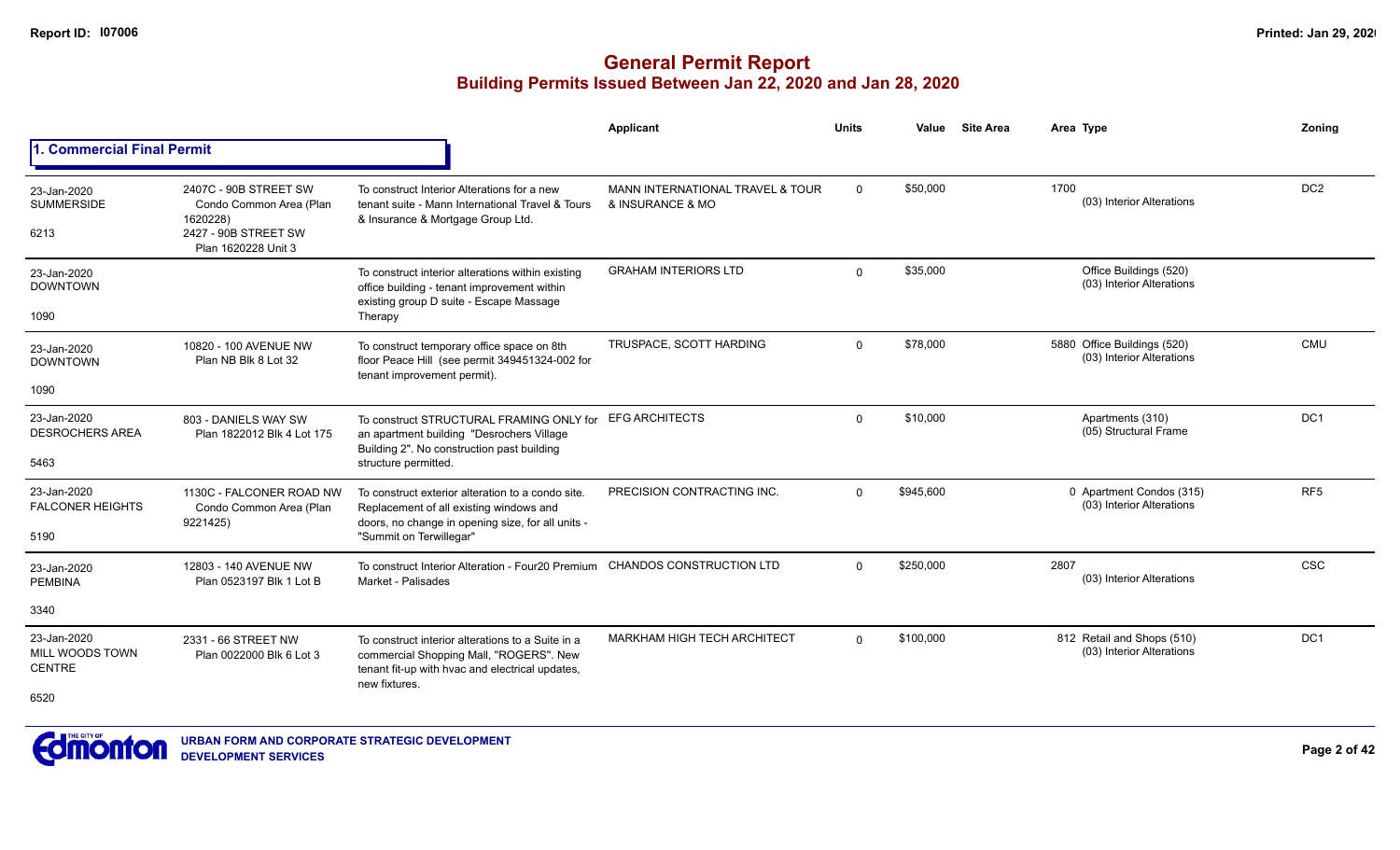|                                            |                                                                                                                                                                                                                   |                                                                                                                                                                                                                                                                    | Applicant                                     | <b>Units</b> | Value       | <b>Site Area</b> | Area Type                                                    | Zonina                           |
|--------------------------------------------|-------------------------------------------------------------------------------------------------------------------------------------------------------------------------------------------------------------------|--------------------------------------------------------------------------------------------------------------------------------------------------------------------------------------------------------------------------------------------------------------------|-----------------------------------------------|--------------|-------------|------------------|--------------------------------------------------------------|----------------------------------|
| . Commercial Final Permit                  |                                                                                                                                                                                                                   |                                                                                                                                                                                                                                                                    |                                               |              |             |                  |                                                              |                                  |
| 23-Jan-2020<br><b>SUMMERLEA</b><br>4520    | 8882 - 170 STREET NW<br>Plan 8421891 Blk 28 Lot 6<br>8882 - 170 STREET NW<br>Plan 8421891 Blk 28 Lot 5<br>8882 - 170 STREET NW<br>Plan 8322082 Blk 22 Lot 7<br>8882 - 170 STREET NW<br>Plan 8421542 Blk 22 Lot 6A | To change the use of a Suite from Mercantile to<br>A2 Assembly and to construct interior<br>alterations, WEM, Suite 2355, "TSUJIRI". New<br>millwork, flooring, and finishes within the<br>space. Electrical work and plumbing for sinks in<br>the front of house. | <b>WEST EDMONTON MALL</b>                     | $\Omega$     | \$103,300   |                  | 824 Restaurants and Bars (540)<br>(03) Interior Alterations  | DC2, DC2, DC.<br>DC <sub>2</sub> |
| 23-Jan-2020<br><b>GLENGARRY</b><br>2290    | 9499 - 137 AVENUE NW<br>Plan 6594MC Blk 27                                                                                                                                                                        | To construct interior alterations with retail<br>building (Northgate centre) - tenant<br>improvement "ROGERS"                                                                                                                                                      | MARKHAM HIGH TECH ARCHITECT                   | $\Omega$     | \$100,000   |                  | 959 Retail and Shops (510)<br>(03) Interior Alterations      | <b>CSC</b>                       |
| 24-Jan-2020<br><b>EMPIRE PARK</b><br>5170  | 5015 - 111 STREET NW<br>Plan 0725320 Blk D Lot 4A                                                                                                                                                                 | To construct interior alterations within the retail<br>building - renovation and expansion of existing<br>Lenscrafters Optometry Clinic - CRU 366                                                                                                                  | DEHAAN DESIGN CO INC                          | $\Omega$     | \$550,000   |                  | 4528 Retail and Shops (510)<br>(03) Interior Alterations     | DC <sub>2</sub>                  |
| 24-Jan-2020<br>STRATHCONA JUNCTION<br>5151 | 10345 - 82 AVENUE NW<br>Plan 5144NY Blk 61 Lot 11A                                                                                                                                                                | to construct Interior Alteration and Change of<br>Use for a new restaurant - BAMBU -<br><b>EDMONTON</b>                                                                                                                                                            | CONTEMPORARY DESIGN AND DRAFTII<br>INC, KAYLA | $\Omega$     | \$100,000   |                  | 1550 Restaurants and Bars (540)<br>(03) Interior Alterations | DC1, DC1                         |
| 24-Jan-2020<br><b>WINDERMERE</b><br>5570   | 1203 - 175 STREET SW<br>Plan 1325021 Blk 5 Lot 18<br>17304 - HILLER ROAD SW<br>Plan 1923632 Blk 5 Lot 21                                                                                                          | To construct a multi-use fitness facility (with<br>swimming pools) - Movati Athletic, Windermere<br>South.                                                                                                                                                         | DAWSON WALLACE CONSTRUCTION                   | $\Omega$     | \$9,500,000 |                  | 35150 Indoor Recreational Buildings (560)<br>$(01)$ New      | <b>CSC</b>                       |
| 24-Jan-2020<br><b>DOWNTOWN</b><br>1090     | 10305 - 100 AVENUE NW<br>Plan NB Blk 3 Lots 90-93                                                                                                                                                                 | To construct Interior Alteration (moving location<br>of laundry room to second floor) to an existing<br>apartment building - "Claire Estates"                                                                                                                      | <b>MES ARCHITECTURE LTD</b>                   | $\Omega$     | \$30,000    |                  | 935 Apartments (310)<br>(03) Interior Alterations            | <b>RMU</b>                       |

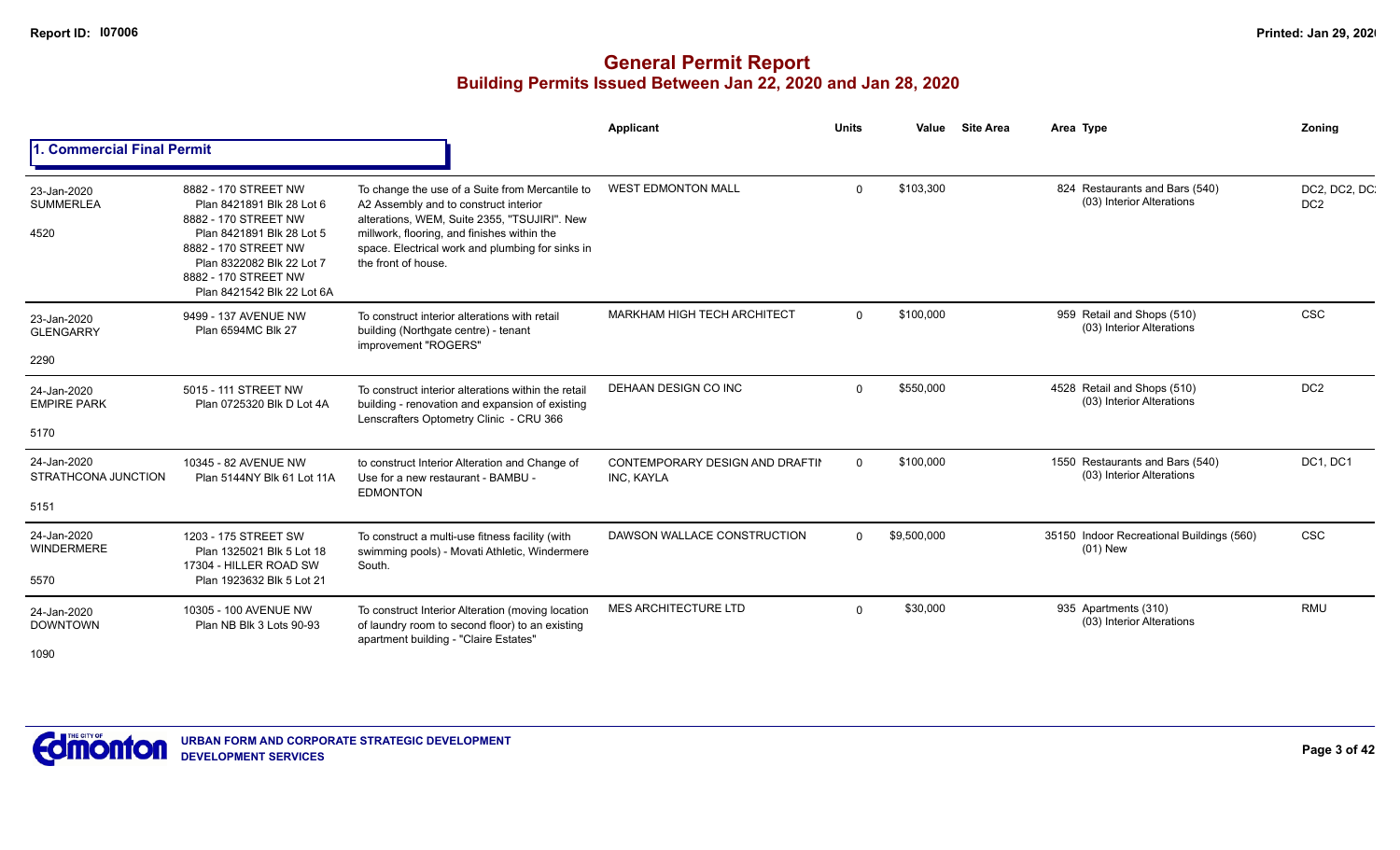|                                            |                                                        |                                                                                                                                                    | Applicant                       | <b>Units</b> | Value     | <b>Site Area</b> | Area Type                                                   | Zoning          |
|--------------------------------------------|--------------------------------------------------------|----------------------------------------------------------------------------------------------------------------------------------------------------|---------------------------------|--------------|-----------|------------------|-------------------------------------------------------------|-----------------|
| 1. Commercial Final Permit                 |                                                        |                                                                                                                                                    |                                 |              |           |                  |                                                             |                 |
| 24-Jan-2020<br><b>BONNIE DOON</b>          | 8903 - 83 AVENUE NW<br>Plan 2980HW Blk 25 Lot 19       | To construct Exterior Alteration to an existing<br>restaurant - changing out stucco to siding -<br>8903 83 Ave. Cafe                               | SPAN ARCHITECTURE INC           | $\Omega$     | \$20,000  |                  | 0 Restaurants and Bars (540)<br>(03) Exterior Alterations   | <b>CNC</b>      |
| 6040                                       |                                                        |                                                                                                                                                    |                                 |              |           |                  |                                                             |                 |
| 24-Jan-2020<br><b>DOWNTOWN</b>             | 10824 - 102 AVENUE NW<br>Plan 0124773 Blk 8 Lot 104A   | To change the use of a Suite from Specialty<br>Food Services to Cannabis Retail Sales and to<br>construct interior alterations - "Herbert and Frye | PLANWORKS ARCHITECTURE INC      | $\Omega$     | \$144.400 |                  | 1151 Retail and Shops (510)<br>(03) Interior Alterations    | <b>UW</b>       |
| 1090                                       |                                                        | Courtesy Corner"                                                                                                                                   |                                 |              |           |                  |                                                             |                 |
| 24-Jan-2020<br><b>CHAPPELLE AREA</b>       | 351 - CHAPPELLE DRIVE SW<br>Plan 1420393 Blk 3 Lot 1MR | To construct Footing and Foundation only for a<br>2 storey K-9 School building "Garth Worthington<br>School".                                      | <b>CHANDOS CONSTRUCTION LTD</b> | $\mathbf 0$  | \$5,000   |                  | 46113 Elementary Schools (620)<br>(04) Footing & Foundation | AGU, US         |
| 5462                                       |                                                        |                                                                                                                                                    |                                 |              |           |                  |                                                             |                 |
| 24-Jan-2020<br><b>ELLERSLIE INDUSTRIAL</b> | 904 - PARSONS ROAD SW<br>Plan 0821823 Blk 16 Lot 9     | To change the use from retail to child care<br>(Group E to A2) for 60 children and to construct<br>a second storey and interior alterations.       | PARSONS ROAD DAYCARE            | $\Omega$     | \$200,000 |                  | 2908 Day Cares, Nursing Homes (650)<br>$(01)$ New           | CB <sub>2</sub> |
| 6214                                       |                                                        |                                                                                                                                                    |                                 |              |           |                  |                                                             |                 |
| 27-Jan-2020<br>WESTMOUNT                   | 11045 - 124 STREET NW<br>Plan RN39B Blk 45 Lot 11      | To construct Interior Alteration - Built 7 exam<br>rooms, 2 offices, 1 consulting room, 1 barrier<br>free washroom                                 | <b>HCL CONTRACTING LTD.</b>     | $\Omega$     | \$51,000  |                  | 3000 Mixed Use (522)<br>(03) Interior Alterations           | CB <sub>1</sub> |
| 3440                                       |                                                        |                                                                                                                                                    |                                 |              |           |                  |                                                             |                 |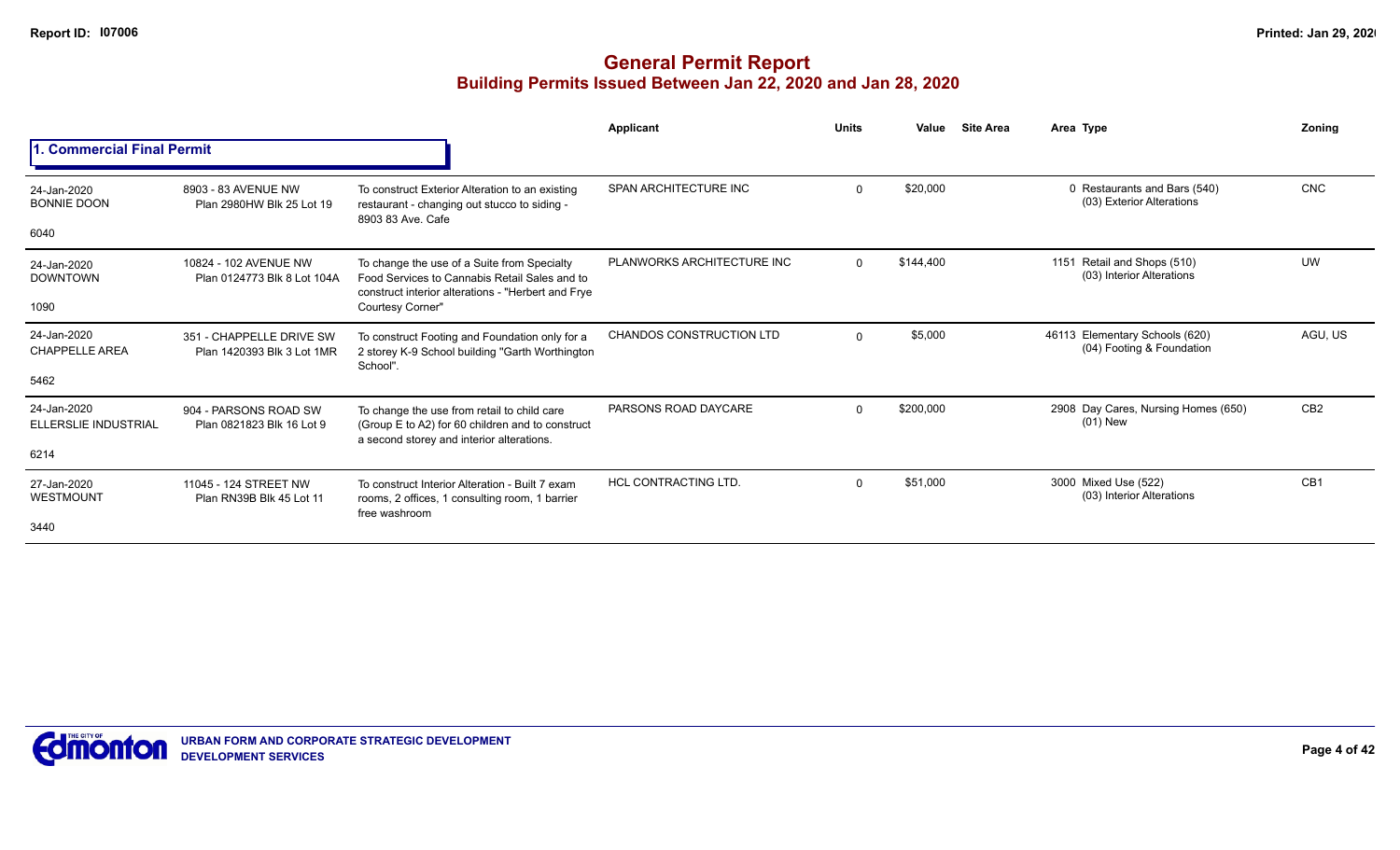# **General Permit Report Building Permits Issued Between Jan 22, 2020 and Jan 28, 2020**

|                                                |                                                                                                                                                                                                                                                                                                                                                                |                                                                                                                                                                                                                                                                                                                                                      | Applicant                         | <b>Units</b> | Value     | <b>Site Area</b> | Area Type                                                 | Zoning          |
|------------------------------------------------|----------------------------------------------------------------------------------------------------------------------------------------------------------------------------------------------------------------------------------------------------------------------------------------------------------------------------------------------------------------|------------------------------------------------------------------------------------------------------------------------------------------------------------------------------------------------------------------------------------------------------------------------------------------------------------------------------------------------------|-----------------------------------|--------------|-----------|------------------|-----------------------------------------------------------|-----------------|
| . Commercial Final Permit                      |                                                                                                                                                                                                                                                                                                                                                                |                                                                                                                                                                                                                                                                                                                                                      |                                   |              |           |                  |                                                           |                 |
| 27-Jan-2020<br><b>GLENORA</b><br>3200          | 14018 - 102A AVENUE NW<br>Plan 758HW Blk 101 Lot 14<br>14014 - 102A AVENUE NW<br>Plan 758HW Blk 101 Lot 15<br>14010 - 102A AVENUE NW<br>Plan 758HW Blk 101 Lot 16<br>14101C - WEST BLOCK DRIVE<br><b>NW</b><br>Condo Common Area (Plan<br>1323051)<br>14101 - WEST BLOCK DRIVE NV<br>Plan 1323051 Unit 1<br>14055 - WEST BLOCK DRIVE NV<br>Plan 1323051 Unit 2 | To construct interior and exterior alterations to<br>Building B - revisions to interior<br>partitions/demising walls - convenience stair in<br>daycare/Assembly space, public corridor<br>changes to main, 2nd, 3rd floors, Adding an<br>exterior door and cladding change on east wall<br>and adjustments to mechanical electrical<br>distribution, | <b>GEC ARCHITECTURE</b>           | $\Omega$     | \$411,300 |                  | Mixed Use (522)<br>(03) Interior Alterations              | DC2, DC2        |
| 27-Jan-2020<br>PAPASCHASE INDUSTRIAL<br>6560   | 4435 - 99 STREET NW<br>Plan 7521204 Blk 7 Lot 10A                                                                                                                                                                                                                                                                                                              | To change the Use from Commercial School to<br>Convenience Retail Store and to construct<br>minor interior alterations. Update flooring & wall<br>fixtures.                                                                                                                                                                                          | <b>SKUXS</b>                      | $\mathbf 0$  | \$3,000   |                  | Retail and Shops (510)<br>(03) Interior Alterations       | <b>IB</b>       |
| 27-Jan-2020<br><b>THORNCLIFF</b><br>4560       | 8405 - 175 STREET NW<br>Plan 1139TR Blk 7 Lot 41R                                                                                                                                                                                                                                                                                                              | To construct Interior Alteration to an existing<br>school - St. Justin School Server Room -<br>(Construct small server room wall and minor<br>electrical modifications.)                                                                                                                                                                             | PEMCO CONSTRUCTION LTD.           | $\Omega$     | \$17,500  |                  | 372 Elementary Schools (620)<br>(03) Interior Alterations | US              |
| 27-Jan-2020<br><b>FALCONER HEIGHTS</b><br>5190 | Plan 9824766 Blk 101 Lot 39                                                                                                                                                                                                                                                                                                                                    | 420 - RIVERBEND SQUARE NW To construct interior alterations - "Top Donar"<br>with 20 seats                                                                                                                                                                                                                                                           | PRO CONSULTING DESIGN & BUILD INC | $\Omega$     | \$100,000 |                  | 1210 Mixed Use (522)<br>(03) Interior Alterations         | DC <sub>2</sub> |
| 27-Jan-2020<br><b>OLIVER</b>                   | 10022 - 110 STREET NW<br>Plan 1922766 Blk 10 Lot 50A                                                                                                                                                                                                                                                                                                           | To construct A TOWER CRANE for CX Grandin<br>Tower. (NAVCAN expires December 2, 2020)                                                                                                                                                                                                                                                                | ITC CONSTRUCTION AB INC           | $\mathbf 0$  | \$10,000  |                  | (03) Exterior Alterations                                 | RA <sub>9</sub> |

1150

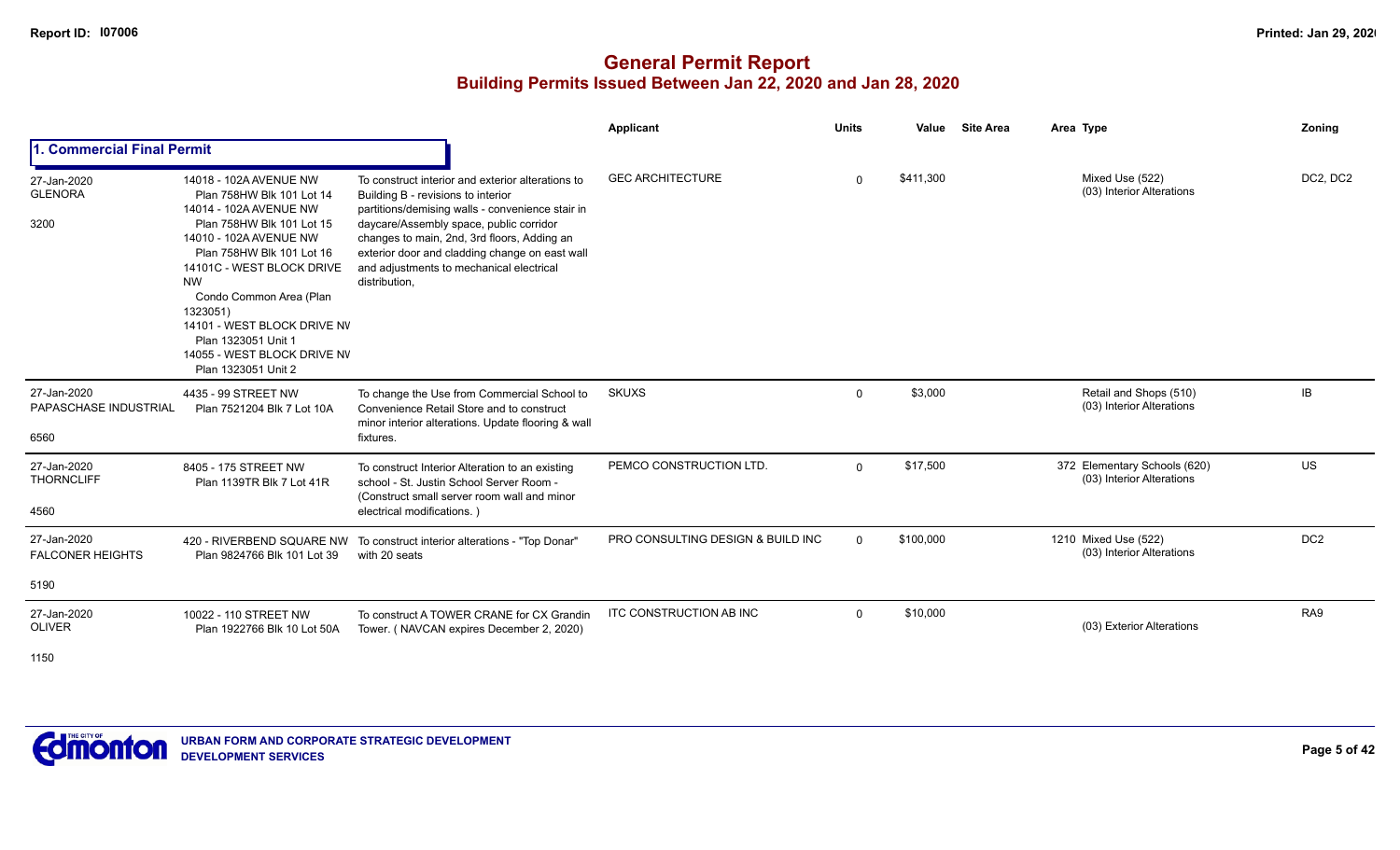|                                                   |                                                                                            |                                                                                                                                                                                                                                                                                                                                                          | Applicant                     | <b>Units</b> | Value       | <b>Site Area</b> | Area Type                                                   | Zoning     |
|---------------------------------------------------|--------------------------------------------------------------------------------------------|----------------------------------------------------------------------------------------------------------------------------------------------------------------------------------------------------------------------------------------------------------------------------------------------------------------------------------------------------------|-------------------------------|--------------|-------------|------------------|-------------------------------------------------------------|------------|
| <b>Commercial Final Permit</b>                    |                                                                                            |                                                                                                                                                                                                                                                                                                                                                          |                               |              |             |                  |                                                             |            |
| 27-Jan-2020<br><b>DOWNTOWN</b><br>1090            | 10265 - 107 STREET NW<br>Condo Common Area (Plan<br>0322472)<br>201, 10265 - 107 STREET NW | To construct Interior Alteration within sound<br>studio                                                                                                                                                                                                                                                                                                  | CANARC DEVELOPMENT CORP.      | $\Omega$     | \$50,000    |                  | 1500 Other Accommodation (534)<br>(03) Interior Alterations | UW         |
| 27-Jan-2020<br><b>STRATHCONA</b><br>5480          | Plan 0322472 Unit 12<br>8905 - 99 STREET NW<br>Plan I17 Blk 121 Lots 1-2                   | To construct Interior Alteration (return to shell<br>building) to prepare the suite for leasing<br>(upgrading HVAC installing 1 new RTU on an<br>existing roof curb as per engineering letter,<br>replacing rotten cast-iron plumbing sewer line<br>inside the building with ABS, and removing<br>mezzanine and some non-load bearing interior<br>walls) | TODD HOLDINGS LTD.            | $\mathbf 0$  | \$8,000     |                  | 250<br>(03) Interior Alterations                            | CNC        |
| 27-Jan-2020<br><b>CALGARY TRAIL NORTH</b><br>5110 | 5555 - CALGARY TRAIL NW<br>Plan 6164HW Blk 88 Lot 15                                       | To construct Exterior Alterations to a<br>commercial building with Non-conforming Uses<br>including Professional, Financial and Office<br>Support Services, Convenience Retail Store<br>and Health Service (facade improvement - new<br>exterior cladding and parkade railing)                                                                           | <b>CLARK BUILDERS</b>         | $\Omega$     | \$5,000,000 |                  | Office Buildings (520)<br>(03) Exterior Alterations         | <b>IM</b>  |
| 27-Jan-2020<br><b>MAGRATH HEIGHTS</b><br>5476     | Plan 0721307 Blk 7 Lot 7                                                                   | 4356 - MCCLUNG CRESCENT N' To develop a Home Based Business on the main<br>floor of an existing single detached house.<br>Studio Shana Hair Salon.                                                                                                                                                                                                       | STUDIO SHANA INC              | $\Omega$     | \$2,000     |                  | Single Detached House (110)<br>(03) Interior Alterations    | <b>RSL</b> |
| 27-Jan-2020<br><b>CHAPPELLE AREA</b><br>5462      | 6404 - CARTMELL PLACE SW<br>Plan 1820642 Blk 28 Lot 50                                     | To construct interior alterations for an initial fitup<br>for a nail salon with 1 HR demising walls at<br>Gridline 5 & 6 - Unit 105, "Rnails & Spa Ltd"                                                                                                                                                                                                  | <b>RNAILS &amp; SPALTD</b>    | $\Omega$     | \$60,000    |                  | 1297 Retail and Shops (510)<br>(03) Interior Alterations    | CB2, CB2   |
| 27-Jan-2020<br><b>ROSSLYN</b><br>3390             | 13542 - 97 STREET NW<br>Plan 9926234 Blk 10A Lot 9                                         | To construct exterior and interior alterations to<br>an existing Hotel (exterior entrance canopy,<br>west facade finishes replacement, and<br>complete interior renovation to a<br>bar/restaurant.)(Rosslyn Hotel).                                                                                                                                      | <b>KOZIAK ENGINEERING LTD</b> | $\Omega$     | \$500,000   |                  | 6695 Hotels (530)<br>(03) Interior Alterations              | <b>CSC</b> |

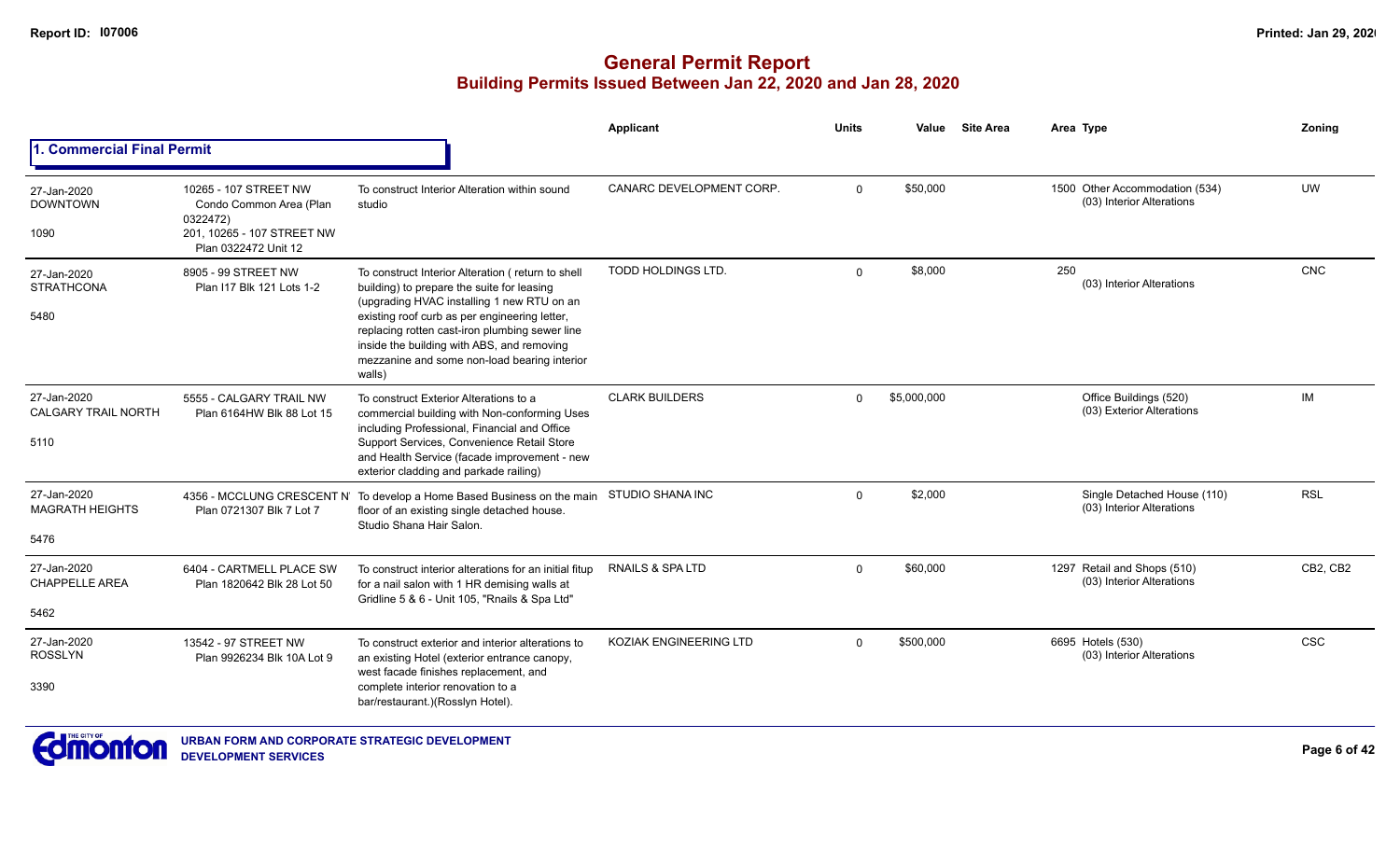|                                    |                                                            |                                                                                                                                                                                                                                                                                      | Applicant                                | <b>Units</b> | Value     | <b>Site Area</b> | Area Type                                                              | Zoning          |
|------------------------------------|------------------------------------------------------------|--------------------------------------------------------------------------------------------------------------------------------------------------------------------------------------------------------------------------------------------------------------------------------------|------------------------------------------|--------------|-----------|------------------|------------------------------------------------------------------------|-----------------|
| <b>Commercial Final Permit</b>     |                                                            |                                                                                                                                                                                                                                                                                      |                                          |              |           |                  |                                                                        |                 |
| 28-Jan-2020<br><b>DOWNTOWN</b>     | 10158 - 103 STREET NW<br>Plan NB1 Blk 3 Lots 211-213       | To construct Interior Alteration. Construction of<br>a new demising wall to split suite 220 into 2<br>suites. Beaver House.                                                                                                                                                          | N/A                                      | $\Omega$     | \$9,000   |                  | 2630<br>(03) Interior Alterations                                      | <b>HA</b>       |
| 1090                               |                                                            |                                                                                                                                                                                                                                                                                      |                                          |              |           |                  |                                                                        |                 |
| 28-Jan-2020<br><b>HODGSON</b>      | 2305 - RABBIT HILL ROAD NW<br>Plan 0421742 Blk 165 Lot 100 | To construct interior alterations within existing<br>A2 suite (restaurant) - tenant improvement<br>"OODLE NOODLE" - (Adding some kitchen                                                                                                                                             | LEAD BUILDERS GROUP INC.                 | $\Omega$     | \$30,000  |                  | 108<br>(03) Interior Alterations                                       | DC2, CSC        |
| 5620                               |                                                            | changes, MUA and exist components)                                                                                                                                                                                                                                                   |                                          |              |           |                  |                                                                        |                 |
| 28-Jan-2020<br>WESTMOUNT           | 11024 - 127 STREET NW<br>Plan RN60 Blk 2 Lot 5             | To construct COVERED WAY HOARDING for<br>construction on the front of a building (Expires<br>March 1, 2020)                                                                                                                                                                          | SMARTWAY DAYCARE BROKERAGE INC           | $\Omega$     | \$10,000  |                  | Hoarding (910)<br>(03) Exterior Alterations                            | CB <sub>1</sub> |
| 3440                               |                                                            |                                                                                                                                                                                                                                                                                      |                                          |              |           |                  |                                                                        |                 |
| 28-Jan-2020<br><b>BRINTNELL</b>    | 4363 - 167 AVENUE NW<br>Plan 1823461 Unit 104              | To construct interior alterations within retail<br>suite - tenant improvement for new Cannabis<br>Retail "Lucid Cannabis"                                                                                                                                                            | 1484347 ALBERTA LTD                      | $\Omega$     | \$65,000  |                  | Retail and Shops (510)<br>(03) Interior Alterations                    | CB <sub>2</sub> |
| 2110                               |                                                            |                                                                                                                                                                                                                                                                                      |                                          |              |           |                  |                                                                        |                 |
| 28-Jan-2020<br>SUNWAPTA INDUSTRIAL | 10402 - 184 STREET NW<br>Plan 0626825 Blk 1 Lot 9          | To construct Interior Alteration - installation of a<br>racking system (FRISCHKORN AUDIO VISUAL)                                                                                                                                                                                     | ARPAC STORAGE SYETEMS                    | $\mathbf 0$  | \$30,000  |                  | 19500 Storage Buildings, Warehouses (460)<br>(03) Interior Alterations | IB, IM, IB, IM  |
| 4530                               |                                                            |                                                                                                                                                                                                                                                                                      |                                          |              |           |                  |                                                                        |                 |
| 28-Jan-2020<br><b>DOWNTOWN</b>     | 10060 - JASPER AVENUE NW<br>Plan 8221723 Lot C             | To construct Interior Alteration to an existing<br>space - Duncan Craig (Demolition of current                                                                                                                                                                                       | <b>BLUE GRAPHITE INTERIOR DESIGN INC</b> | $\Omega$     | \$750,000 |                  | 26457 Office Buildings (520)<br>(03) Interior Alterations              | <b>CCA</b>      |
| 1090                               |                                                            | interior fit-up (architectural, mechanical and<br>electrical) including infill of an interconnected<br>stair (structural) and replace with new tenant<br>improvement. The renovation incorporates the<br>current Duncan Craig space on the 26, 27 and<br>28 floors in Scotia Place.) |                                          |              |           |                  |                                                                        |                 |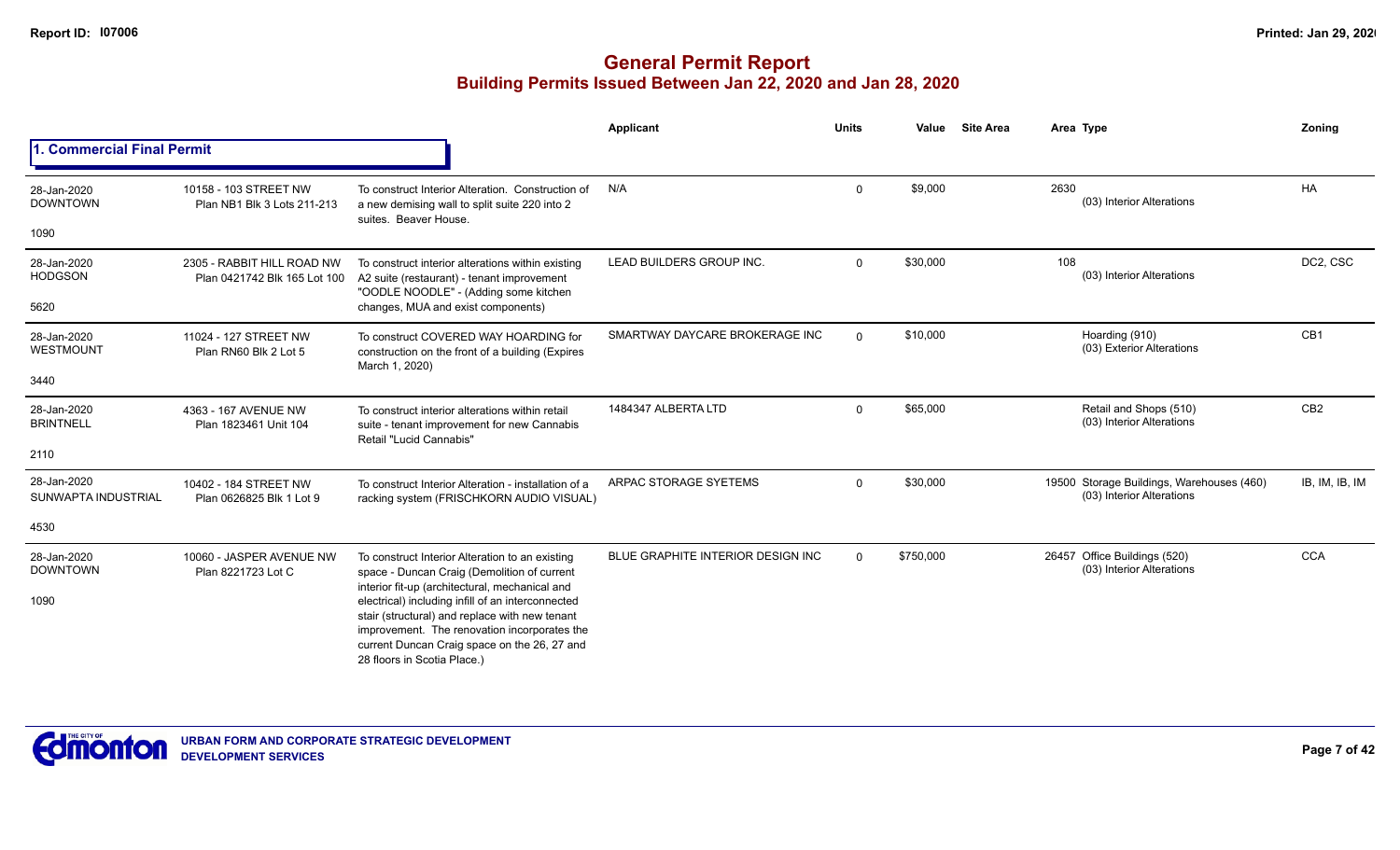|                                           |                                                   |                                                                                                                                                                                                                                                                                                                                                                                                                                                                                   | Applicant                                             | <b>Units</b> | Value       | <b>Site Area</b> | Area Type                                                | Zoning          |
|-------------------------------------------|---------------------------------------------------|-----------------------------------------------------------------------------------------------------------------------------------------------------------------------------------------------------------------------------------------------------------------------------------------------------------------------------------------------------------------------------------------------------------------------------------------------------------------------------------|-------------------------------------------------------|--------------|-------------|------------------|----------------------------------------------------------|-----------------|
| . Commercial Final Permit                 |                                                   |                                                                                                                                                                                                                                                                                                                                                                                                                                                                                   |                                                       |              |             |                  |                                                          |                 |
| 28-Jan-2020<br><b>DOWNTOWN</b><br>1090    | 10250 - 101 STREET NW<br>Plan 2137RS Blk 1 Lot F  | To construct interior alterations within high rise<br>office building - Interior renovations of two<br>office suites within the 7th floor of HSBC Bank<br>Place Tower. Suites #710 & #720.                                                                                                                                                                                                                                                                                        | <b>SPACE STUDIO INC</b>                               | $\mathbf 0$  | \$200,000   |                  | 5457<br>(03) Interior Alterations                        | <b>CCA</b>      |
| 28-Jan-2020<br><b>WELLINGTON</b><br>3430  | 13535 - 134 STREET NW<br>Plan 4479KS Blk 21 Lot 1 | To construct interior alterations within an<br>assembly building (MCARTHUR SCHOOL) -<br>Installation of a delayed egress electromagnetic<br>lock complete with a fire alarm interlock                                                                                                                                                                                                                                                                                             | <b>EDMONTON PUBLIC SCHOOL</b><br>BOARD(JOHN ANDERSEN) | $\mathbf 0$  | \$9,000     |                  | 646<br>(03) Interior Alterations                         | US              |
| 28-Jan-2020<br><b>BONNIE DOON</b><br>6040 | 8627 - 91 STREET NW<br>Plan 1522AS Blk X          | To erect 16 temp. tent structures (see below<br>for location & sizes):<br>Ed. Ski Club - 1-40'x45', 1-10'x20', 2-10'x10'<br>tents<br>Rutherford School - 1-20'x20' tent<br>Metis Camp - 4-14'x16', 1-20'x20'<br>Indigenous Camp - 2-30' Teepees, 1-16'x30,<br>$1 - 14' \times 16'$<br>Trappers Village - 1-14'x16', 1-16'x30'<br>Festival: Flying Canoe Volant Festival and<br>Races<br>Event Set-Up:Jan 24, 2020<br>Event Dates: Jan 30 - Feb. 1<br>Event Take-Down: Feb 5, 2020 | LA CITE FRANCOPHONE                                   | $\Omega$     | \$15,000    |                  | Temporary Structures (999)<br>$(01)$ New                 | DC <sub>2</sub> |
| 28-Jan-2020<br><b>DOWNTOWN</b><br>1090    | 10178 - 106 STREET NW<br>Plan B2 Blk 6 Lot 184    | To change the Use from General Retail Store to<br>Professional, Financial, Office Support Service<br>and to construct exterior and interior alterations<br>(creation of front courtyard and rear deck with<br>pergola) "EDGAR OFFICE"                                                                                                                                                                                                                                             | <b>SYNERGY PROJECTS</b>                               | $\Omega$     | \$1,350,000 |                  | 8742 Office Buildings (520)<br>(03) Exterior Alterations | UW              |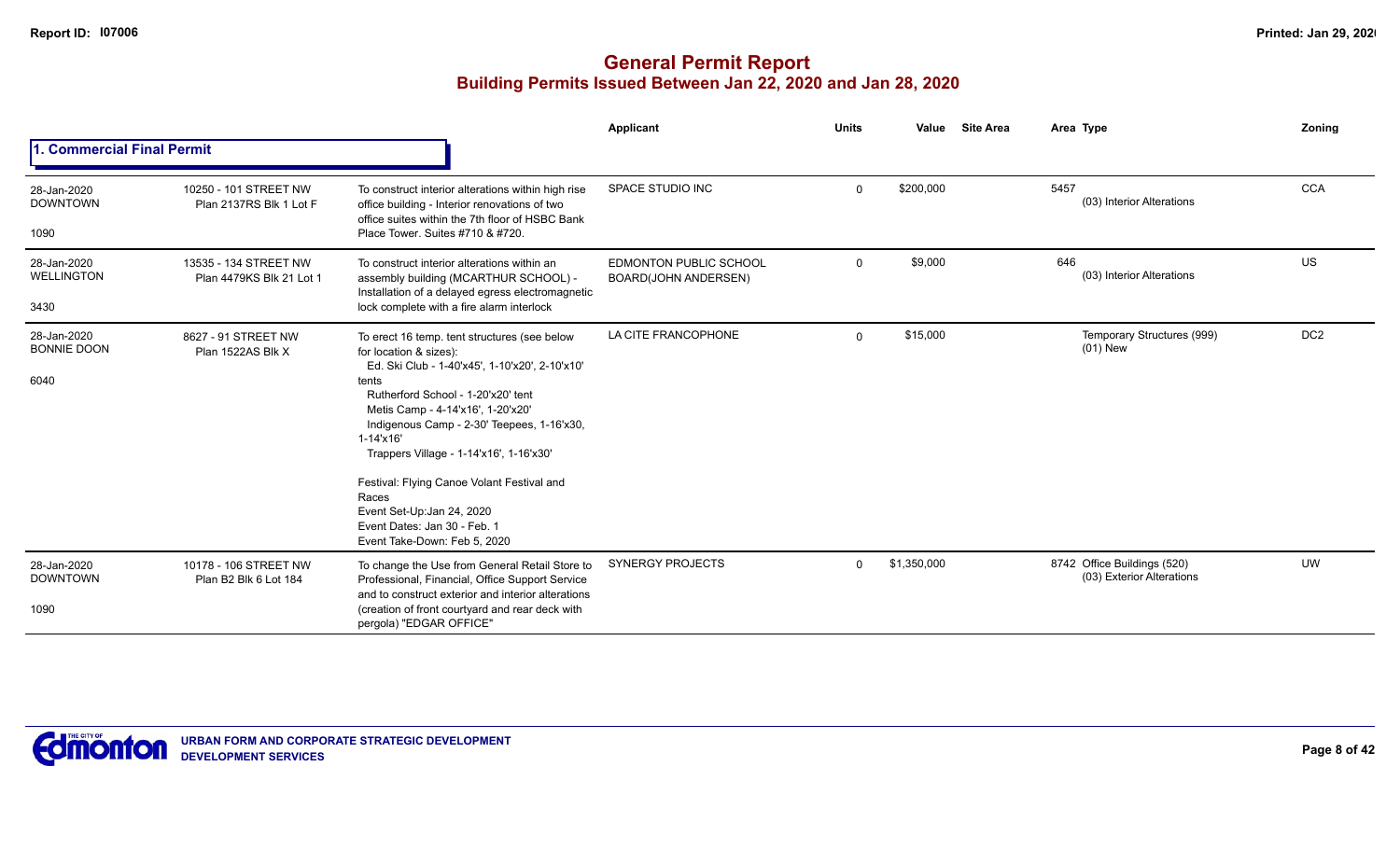## **General Permit Report Building Permits Issued Between Jan 22, 2020 and Jan 28, 2020**

|                                                      |                                                       |                                                                                                                                                                                                                                                                 | Applicant                                             | <b>Units</b> | Value       | <b>Site Area</b> | Area Type                                                            | Zoning          |
|------------------------------------------------------|-------------------------------------------------------|-----------------------------------------------------------------------------------------------------------------------------------------------------------------------------------------------------------------------------------------------------------------|-------------------------------------------------------|--------------|-------------|------------------|----------------------------------------------------------------------|-----------------|
| 1. Commercial Final Permit                           |                                                       |                                                                                                                                                                                                                                                                 |                                                       |              |             |                  |                                                                      |                 |
| 28-Jan-2020<br><b>LEWIS FARMS INDUSTRIAL</b><br>4485 | Plan 5496HW Lot 16                                    | 9805 - WINTERBURN ROAD NW To Construct a new Commercial building -<br>Secord Commercial CRU-1 SHELL ONLY -<br>Daycare and Retail Use. 8 Roof top units, 7 Gas<br>meters, 3 - 2HR demising walls, 2 - 1HR<br>separations for Electrical and Mechanical<br>rooms. | KOR ALTA CONSTRUCTION LTD.                            | $\Omega$     | \$1,400,000 |                  | 11033 Retail and Shops (510)<br>$(01)$ New                           | CB <sub>1</sub> |
| 28-Jan-2020<br><b>QUEEN MARY PARK</b><br>1180        | 10510 - 111 STREET NW<br>Plan 1320011 Blk 11 Lot 121A | To construct interior alterations (kitchen<br>equipment & ductwork) within specialty foods<br>retail occupancy. MAX 10 OCCUPANTS. "Wrap<br>N Roll"                                                                                                              | RUPERTS LAND CONSULTING INC., FRE<br><b>YAKIMCHUK</b> | $\mathbf 0$  | \$40,000    |                  | 700<br>(03) Interior Alterations                                     | DC <sub>1</sub> |
|                                                      |                                                       | EXHAUST FAN AND MAKE UP AIR SUPPLIED I<br>LANDLORD AND UNDER SEPARATE PERMIT<br>343223916-002                                                                                                                                                                   |                                                       |              |             |                  |                                                                      |                 |
| 28-Jan-2020<br><b>DOWNTOWN</b>                       | 10700 - 104 AVENUE NW<br>Plan 1720488 Blk 20 Lot 101  | To construct Interior Alteration to the west side<br>of the 5th floor of Allard Hall                                                                                                                                                                            | <b>BURGESS BREDO ARCHICTECT LTD</b>                   | $\Omega$     | \$4,000,000 |                  | 37501 Post-secondary Institutions (624)<br>(03) Interior Alterations | UI, UI, UI      |
| 1090                                                 |                                                       |                                                                                                                                                                                                                                                                 |                                                       |              |             |                  |                                                                      |                 |
| 28-Jan-2020<br><b>RITCHIE</b>                        | 10010 - 79 AVENUE NW<br>Plan I17 Blk 41 Lot 18        | To construct interior alterations to an existing<br>office - Creating a second floor on the rear<br>space and offices on both floors - Vitena                                                                                                                   | VITENA PROPERTY MANAGEMENT INC                        | $\Omega$     | \$50,000    |                  | Office Buildings (520)<br>(03) Interior Alterations                  | IB              |
| 6610                                                 |                                                       | Property Management Inc.                                                                                                                                                                                                                                        |                                                       |              |             |                  |                                                                      |                 |
| 28-Jan-2020<br><b>DOWNTOWN</b>                       | 10235 - 101 STREET NW<br>Plan 8822518 Lot 79C         | To construct "Hoarding Only" for MNP Tower<br>Mechanical Louvre Sealing (Refer to Project<br>Number: 315839333-001)( April 15, 2020 to                                                                                                                          | RBKS CONSTRUCTION LTD., SHADI                         | $\Omega$     | \$3,000     |                  | Hoarding (910)<br>(03) Exterior Alterations                          | <b>CCA</b>      |
| 1090                                                 |                                                       | May 15, 2020)                                                                                                                                                                                                                                                   |                                                       |              |             |                  |                                                                      |                 |
| 28-Jan-2020<br><b>SUMMERLEA</b>                      | 17104 - 90 AVENUE NW<br>Plan 8220508 Blk 30 Lot 9     | To construct interior fit up to an existing<br>assembly building, 3 new MUA - "Jollibee"                                                                                                                                                                        | <b>CAMI MANAGEMENT</b>                                | $\Omega$     | \$500,000   |                  | 3757 Restaurants and Bars (540)<br>(03) Interior Alterations         | <b>CSC</b>      |

4520

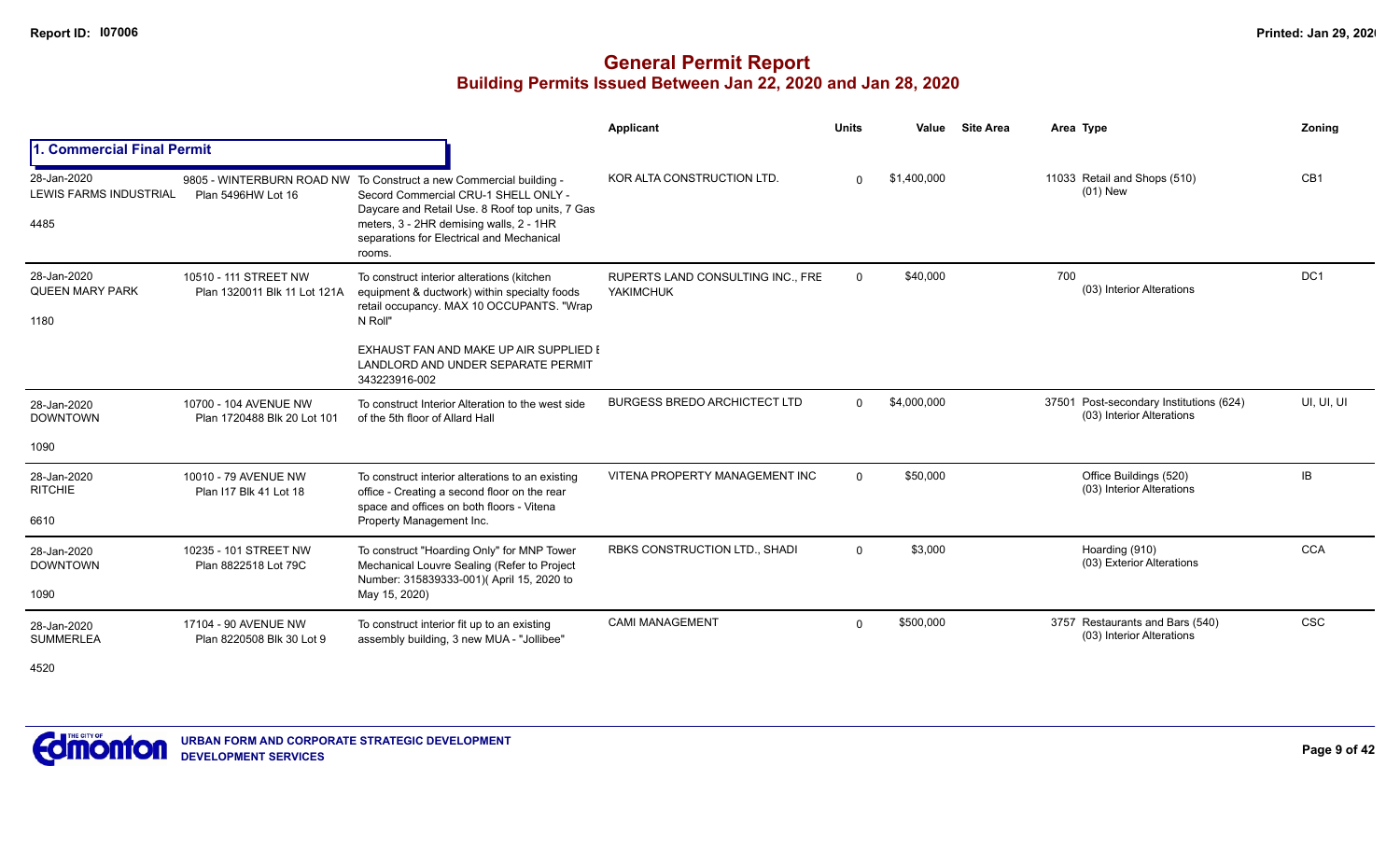|                                               |                                                              |                                                                                                                                                      | Applicant                      | <b>Units</b>            | Value     | <b>Site Area</b> | Area Type                                                           | Zonina          |
|-----------------------------------------------|--------------------------------------------------------------|------------------------------------------------------------------------------------------------------------------------------------------------------|--------------------------------|-------------------------|-----------|------------------|---------------------------------------------------------------------|-----------------|
| 1. Commercial Final Permit                    |                                                              |                                                                                                                                                      |                                |                         |           |                  |                                                                     |                 |
| 28-Jan-2020<br><b>CAMERON HEIGHTS</b><br>4466 | 2003 - CAMERON RAVINE WAY<br><b>NW</b><br>Plan 0024559 Lot A | To Construct interior alterations for an initial<br>fitup - Malina Ukrainian Bakery                                                                  | <b>MALINA UKRAINIAN BAKERY</b> | $\mathbf 0$             | \$80,000  |                  | Retail and Shops (510)<br>(03) Interior Alterations                 | DC <sub>2</sub> |
| 6. House Building Permit                      |                                                              |                                                                                                                                                      |                                |                         |           |                  |                                                                     |                 |
| 22-Jan-2020<br><b>STEWART GREENS</b><br>4486  | 9982 - 205A STREET NW<br>Plan 1920902 Blk 10 Lot 33          | To construct a Single Detached House with<br>front attached Garage, Unenclosed Front<br>Porch, rear uncovered deck (3.05m x 3.05m)<br>and fireplace. | DAYTONA HOMES INC              | $\overline{1}$          | \$211,500 |                  | 1839 Single Detached House (110)<br>(01) Building - New<br>2-storey | <b>RMD</b>      |
| 22-Jan-2020<br><b>LAUREL</b><br>6444          | 2415 - 14 AVENUE NW<br>Plan 1722980 Blk 8 Lot 144            | To construct a Single Detached House with<br>Unenclosed Front Porch and fireplace(s).                                                                | <b>IMPACT HOMES LTD</b>        | $\overline{1}$          | \$189,900 |                  | 1651 Single Detached House (110)<br>(01) Building - New<br>2-storey | <b>RPL</b>      |
| 22-Jan-2020<br><b>LAUREL</b><br>6444          | 2443 - 15 AVENUE NW<br>Plan 1922772 Blk 11 Lot 33            | To construct a Single Detached House with<br>front attached Garage, fireplace and<br>Unenclosed Front Porch.                                         | PARKWOOD MASTER BUILDER INC    | $\overline{1}$          | \$270,400 |                  | 2351 Single Detached House (110)<br>(01) Building - New<br>2-storey | <b>RSL</b>      |
| 22-Jan-2020<br><b>LAUREL</b>                  | 1814 - 25A STREET NW<br>Plan 1722382 Blk 9 Lot 80            | To construct a Single Detached House with<br>Unenclosed Front Porch.                                                                                 | LANDMARK LEGACY HOMES INC      | $\overline{\mathbf{1}}$ | \$205,300 |                  | 1785 Single Detached House (110)<br>(01) Building - New<br>2-storey | DC <sub>1</sub> |
| 6444                                          |                                                              |                                                                                                                                                      |                                |                         |           |                  |                                                                     |                 |
| 22-Jan-2020<br><b>SECORD</b><br>4487          | 9540 - 229 STREET NW<br>Plan 1723271 Blk 18 Lot 73           | To construct a Single Detached House with<br>front attached Garage, Unenclosed Front Porch<br>and solar photovoltaic system.                         | JAYMAN MASTERBUILT INC         | $\overline{1}$          | \$231,400 |                  | 2012 Single Detached House (110)<br>(01) Building - New<br>2-storey | DC <sub>1</sub> |

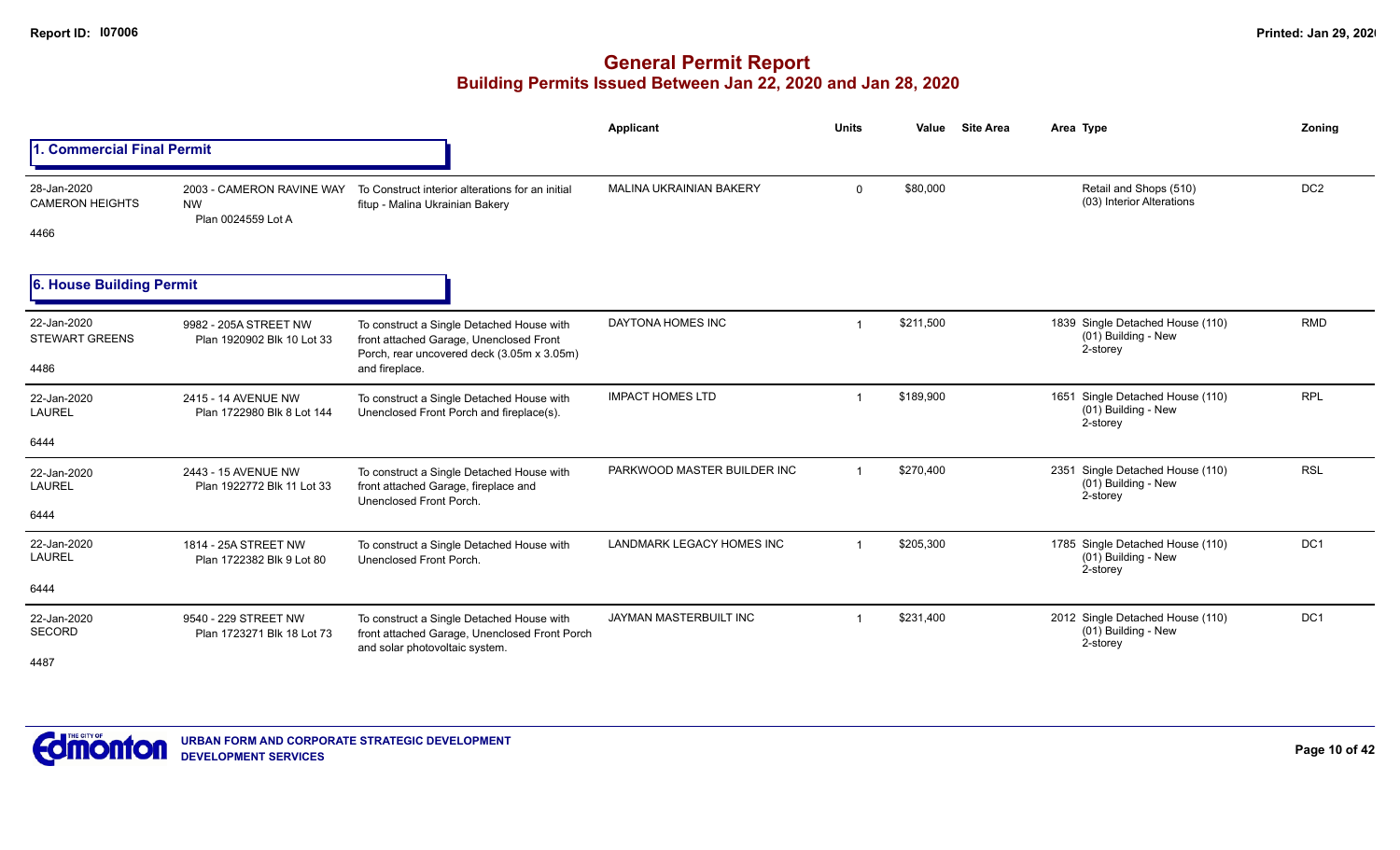|                                          |                                                                                  |                                                                                                                       | Applicant                     | <b>Units</b>   | Value     | <b>Site Area</b> | Area Type                                                              | Zoning          |
|------------------------------------------|----------------------------------------------------------------------------------|-----------------------------------------------------------------------------------------------------------------------|-------------------------------|----------------|-----------|------------------|------------------------------------------------------------------------|-----------------|
| <b>6. House Building Permit</b>          |                                                                                  |                                                                                                                       |                               |                |           |                  |                                                                        |                 |
| 22-Jan-2020<br><b>GLENRIDDING RAVINE</b> | 2132 - 159 STREET SW<br>Plan 1823043 Blk 14 Lot 23                               | To construct a Single Detached House with rear<br>uncovered deck (3.05m x 3.05m) and<br>Unenclosed Front Porch.       | MORRISON HOMES (EDMONTON) LTD |                | \$174,900 |                  | 1521 Single Detached House (110)<br>(01) Building - New<br>2-storey    | <b>RPL</b>      |
| 5579                                     |                                                                                  |                                                                                                                       |                               |                |           |                  |                                                                        |                 |
| 23-Jan-2020<br><b>MCKERNAN</b>           | 10926 - 72 AVENUE NW<br>Plan 5718AE Blk 29 Lot 36                                | To construct a Single Detached House with<br>Unenclosed Front Porch Secondary Suite in the<br>basement and fireplace. | FOX PROPERTIES INC.           | $\overline{2}$ | \$246,900 |                  | 2147 Single Detached House (110)<br>(01) Building - New<br>2-storey    | RF <sub>1</sub> |
| 5290                                     |                                                                                  |                                                                                                                       |                               |                |           |                  |                                                                        |                 |
| 22-Jan-2020<br><b>CHAPPELLE AREA</b>     | 8596 - CUSHING PLACE SW<br>Plan 1525204 Blk 18 Lot 74<br>8594 - CUSHING PLACE SW | To construct a Semi-Detached House with front<br>attached Garages, and Unenclosed Front<br>Porches.                   | PROTECH HOME DESIGN           | 2              | \$375,100 |                  | 3262 Semi-Detached House (210)<br>(01) Building - New<br>2-storey      | <b>RMD</b>      |
| 5462                                     | Plan 1525204 Blk 18 Lot 75                                                       |                                                                                                                       |                               |                |           |                  |                                                                        |                 |
| 22-Jan-2020<br>CAVANAGH                  | 1410 - CHERNIAK WAY SW<br>Plan 1923129 Blk 15 Lot 4                              | To construct a Single Detached House with<br>Unenclosed Front Porch, fireplace and side<br>door.                      | <b>ROHIT COMMUNITIES INC</b>  |                | \$180,600 |                  | 1570 Single Detached House (110)<br>(01) Building - New<br>2-storey    | <b>RMD</b>      |
| 5467                                     |                                                                                  |                                                                                                                       |                               |                |           |                  |                                                                        |                 |
| 22-Jan-2020<br><b>KESWICK AREA</b>       | 4055 - KINSELLA WAY SW<br>Plan 1920220 Blk 3 Lot 11                              | To construct a Single Detached House with<br>front attached Garage, Unenclosed Front Porch<br>and fireplace.          | <b>COVENTRY HOMES INC</b>     |                | \$232,400 |                  | Single Detached House (110)<br>2021<br>(01) Building - New<br>2-storey | <b>RMD</b>      |
| 5576                                     |                                                                                  |                                                                                                                       |                               |                |           |                  |                                                                        |                 |
| 22-Jan-2020<br><b>GLENRIDDING RAVINE</b> | 2028 - 159 STREET SW<br>Plan 1823043 Blk 17 Lot 33                               | To construct a Single Detached House with<br>Unenclosed Front Porch.                                                  | <b>KIRKLAND HOMES LTD</b>     |                | \$174,900 |                  | 1521 Single Detached House (110)<br>(01) Building - New<br>2-storey    | <b>RPL</b>      |
| 5579                                     |                                                                                  |                                                                                                                       |                               |                |           |                  |                                                                        |                 |
| 22-Jan-2020<br><b>STEWART GREENS</b>     | 20731 - 99B AVENUE NW<br>Plan 1920902 Blk 5 Lot 68                               | To construct a Single Detached House with<br>front attached Garage and Unenclosed Front<br>Porch.                     | CITY HOMES MASTER BUILDER INC | $\mathbf 1$    | \$207,500 |                  | 1804 Single Detached House (110)<br>(01) Building - New<br>2-storey    | <b>RMD</b>      |
| 4486                                     |                                                                                  |                                                                                                                       |                               |                |           |                  |                                                                        |                 |

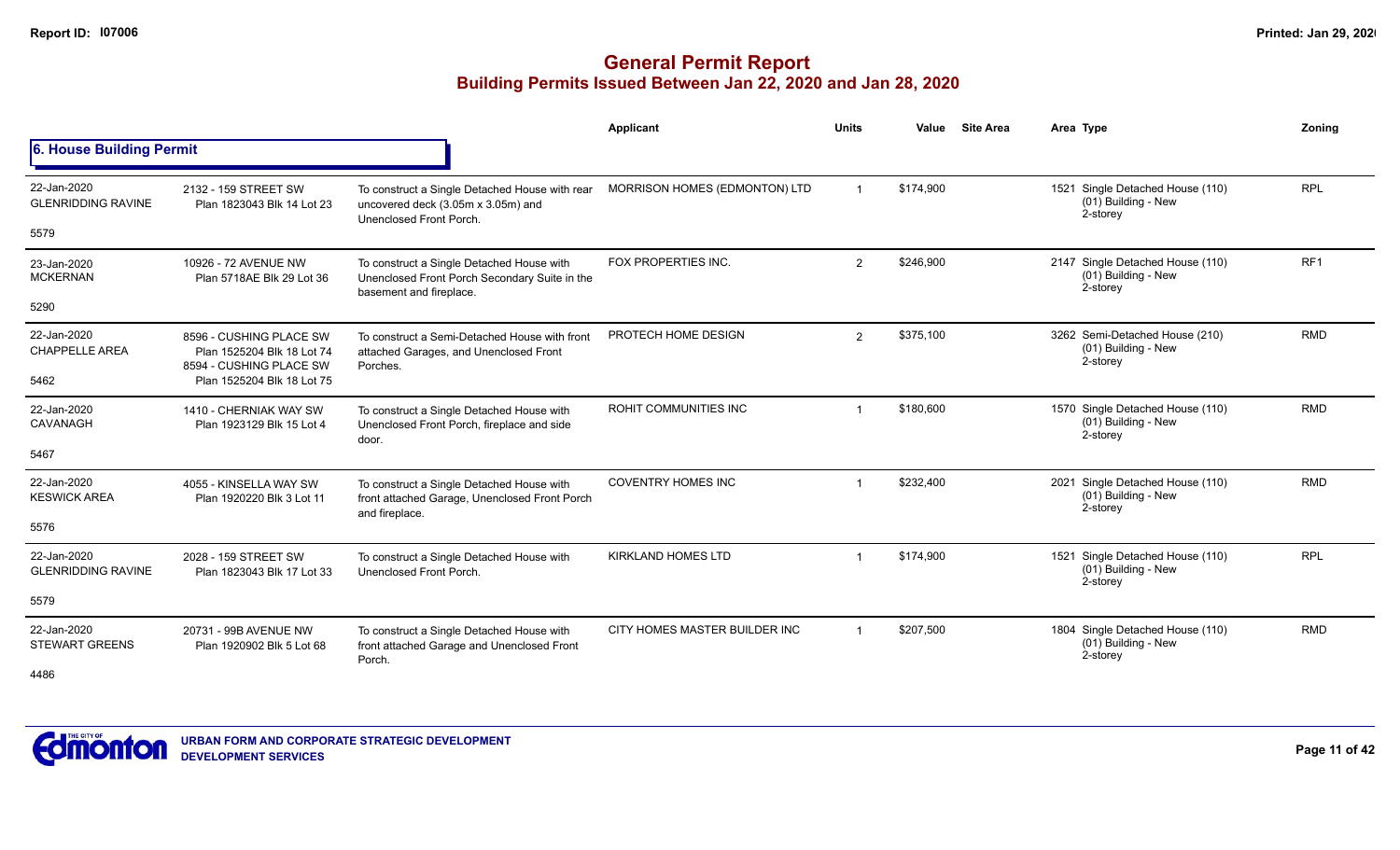|                                               |                                                                                   |                                                                                                                                                                                                                                        | Applicant                    | <b>Units</b> | Value     | <b>Site Area</b> | Area Type                                                           | Zoning          |
|-----------------------------------------------|-----------------------------------------------------------------------------------|----------------------------------------------------------------------------------------------------------------------------------------------------------------------------------------------------------------------------------------|------------------------------|--------------|-----------|------------------|---------------------------------------------------------------------|-----------------|
| 6. House Building Permit                      |                                                                                   |                                                                                                                                                                                                                                        |                              |              |           |                  |                                                                     |                 |
| 22-Jan-2020<br><b>WINDERMERE</b>              | 17312 - 9 AVENUE SW<br>Plan 1525690 Blk 1 Lot 255                                 | To construct a Single Detached House with<br>front attached Garage, fireplace and<br>Unenclosed Front Porch.                                                                                                                           | STERLING HOMES EDMONTON LTD. |              | \$201,300 |                  | 1750 Single Detached House (110)<br>(01) Building - New<br>2-storey | DC <sub>1</sub> |
| 5570                                          |                                                                                   |                                                                                                                                                                                                                                        |                              |              |           |                  |                                                                     |                 |
| 22-Jan-2020<br><b>CAMERON HEIGHTS</b><br>4466 | 4175 - CAMERON HEIGHTS<br>POINT NW<br>Plan 1424124 Blk 14 Lot 112                 | To construct a Single Detached House with<br>front attached Garage, Unenclosed Front<br>Porch, rear uncovered deck (9.85 m x 2.44 m),<br>balcony and rear covered deck (3.99 m x 2.44<br>m).                                           | <b>KANVI HOMES</b>           |              | \$526,900 |                  | 4582 Single Detached House (110)<br>(01) Building - New<br>2-storey | <b>RSL</b>      |
| 23-Jan-2020<br><b>WEBBER GREENS</b>           | 9316 - 206 STREET NW<br>Plan 1823471 Blk 36 Lot 65                                | To construct a Single Detached House with<br>front attached Garage, Unenclosed Front Porch<br>and rear uncovered deck (4.27 m x 2.44 m).                                                                                               | PRIME ROSE HOMES LTD         |              | \$277,600 |                  | 2414 Single Detached House (110)<br>(01) Building - New<br>2-storey | <b>RSL</b>      |
| 4740                                          |                                                                                   |                                                                                                                                                                                                                                        |                              |              |           |                  |                                                                     |                 |
| 23-Jan-2020<br><b>INGLEWOOD</b>               | 11730 - 126 STREET NW<br>Plan 1922275 Blk 42 Lot 8A                               | To construct a Single Detached House with<br>fireplace, Unenclosed Front Porch and side<br>door.                                                                                                                                       | N/A                          |              | \$230,000 |                  | 2000 Single Detached House (110)<br>(01) Building - New<br>2-storey | RF <sub>3</sub> |
| 3240                                          |                                                                                   |                                                                                                                                                                                                                                        |                              |              |           |                  |                                                                     |                 |
| 24-Jan-2020<br><b>DONSDALE</b>                | 787 - DRYSDALE RUN NW<br>Plan 0822092 Blk 59 Lot 16                               | To construct a Single Detached House with<br>front attached Garage, fireplace, rear covered                                                                                                                                            | ACE LANGE CONSTRUCTION LTD   |              | \$246,200 |                  | 2141 Single Detached House (110)<br>(01) Building - New<br>2-storey | RF <sub>1</sub> |
| 4120                                          |                                                                                   | deck (6.10m x 2.29m), rear uncovered deck<br>(6.10m x 1.98m), walkout Basement, wet bar<br>and Basement development (NOT to be used as<br>an additional Dwelling, 2 Bedrooms, 1 Exercise<br>Room, 1 TV Room, 1 Mech Room, 1 Rec Area). |                              |              |           |                  |                                                                     |                 |
| 23-Jan-2020<br><b>KESWICK AREA</b>            | 1163 - KESWICK DRIVE SW<br>Plan 1920225 Blk 8 Lot 13<br>1161 - KESWICK DRIVE SW   | To construct a 3 unit Row Housing Development<br>with Unenclosed Front Porches.                                                                                                                                                        | PACESETTER HOMES LTD         | 3            | \$470,600 |                  | 4092 Row House (330)<br>(01) Building - New<br>2-storey             | RF <sub>5</sub> |
| 5576                                          | Plan 1920225 Blk 8 Lot 14<br>1159 - KESWICK DRIVE SW<br>Plan 1920225 Blk 8 Lot 15 |                                                                                                                                                                                                                                        |                              |              |           |                  |                                                                     |                 |

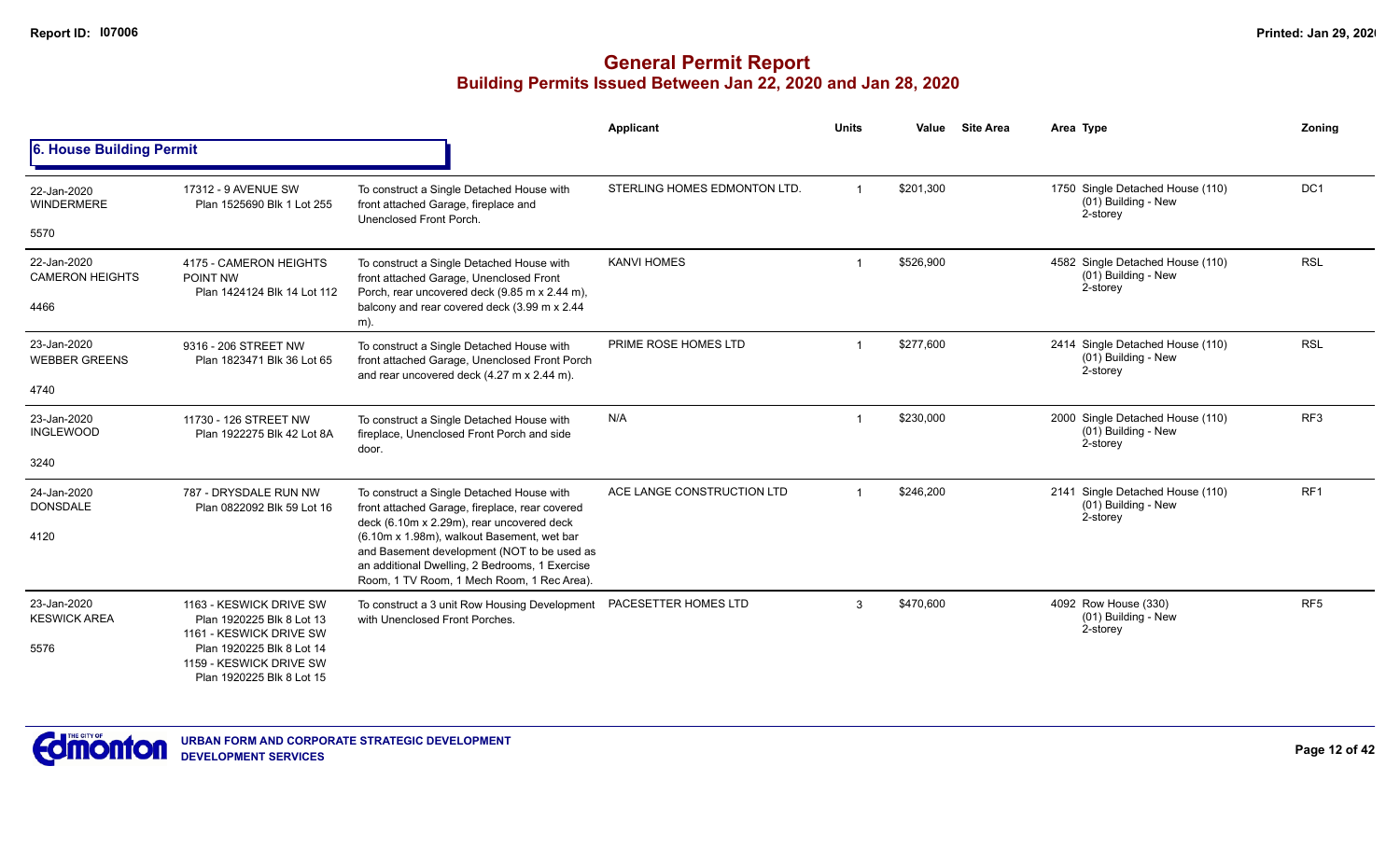|                                         |                                                      |                                                                                                                                                                                                                                                                                                                                                               | Applicant                                   | <b>Units</b> | Value     | <b>Site Area</b> | Area Type                                                           | Zoning     |
|-----------------------------------------|------------------------------------------------------|---------------------------------------------------------------------------------------------------------------------------------------------------------------------------------------------------------------------------------------------------------------------------------------------------------------------------------------------------------------|---------------------------------------------|--------------|-----------|------------------|---------------------------------------------------------------------|------------|
| 6. House Building Permit                |                                                      |                                                                                                                                                                                                                                                                                                                                                               |                                             |              |           |                  |                                                                     |            |
| 23-Jan-2020<br><b>CY BECKER</b><br>2611 | 4014 - 171A AVENUE NW<br>Plan 1425758 Blk 15 Lot 33  | To construct a Single Detached House with<br>front attached Garage, Unenclosed Front<br>Porch, rear uncovered deck (4.42 m x 3.05 m),<br>Basement development with wet bar (NOT to<br>be used as an additional Dwelling, 1 Bedroom, 1<br>Mech Room, 1 Gym, 1 Bathroom, 1 Rec Room)<br>and fireplace.                                                          | N/A                                         |              | \$276,000 |                  | 2400 Single Detached House (110)<br>(01) Building - New<br>2-storey | <b>RSL</b> |
| 23-Jan-2020<br>CAVANAGH                 | 3036 - CHECKNITA WAY SW<br>Plan 1720796 Blk 4 Lot 17 | To construct a Single Detached House with<br>Unenclosed Front Porch.                                                                                                                                                                                                                                                                                          | STERLING HOMES EDMONTON LTD.                |              | \$130,300 |                  | 1133 Single Detached House (110)<br>(01) Building - New<br>2-storey | <b>RMD</b> |
| 5467                                    |                                                      |                                                                                                                                                                                                                                                                                                                                                               |                                             |              |           |                  |                                                                     |            |
| 23-Jan-2020<br><b>STARLING</b><br>4474  | 1792 - TANAGER CLOSE NW<br>Plan 1820197 Blk 7 Lot 29 | To construct a Single Detached House with<br>front attached Garage, Unenclosed Front Porch<br>and rear uncovered deck (3.66m x 3.66m).                                                                                                                                                                                                                        | <b>BLACKSTONE HOMES LTD</b>                 |              | \$246.800 |                  | 2146 Single Detached House (110)<br>(01) Building - New<br>2-storey | <b>RSL</b> |
| 23-Jan-2020<br>CHARLESWORTH<br>6661     | 316 - 40 STREET SW<br>Plan 1922741 Blk 8 Lot 4       | To construct a Single Detached House with<br>front attached Garage, rear uncovered deck<br>(3.05m x 3.05m), Basement development with<br>wet bar (NOT to be used as an additional<br>Dwelling) (1 bedroom, media room, mechanical<br>room) and install a Renewable Energy Device to<br>a Single Detached House (6 Solar-electric (PV)<br>panels on the roof). | JAYMAN MASTERBUILT INC                      |              | \$233,600 |                  | 2031 Single Detached House (110)<br>(01) Building - New<br>2-storey | <b>RLD</b> |
| 23-Jan-2020<br><b>FRASER</b><br>2280    | 15159 - 26 STREET NW<br>Plan 1822707 Blk 91 Lot 10   | To construct a Single Detached House with<br>front attached Garage, Unenclosed Front Porch<br>and Basement development (NOT to be used as<br>an additional Dwelling, 1 Bedroom, 1 Bathroom,<br>1 Rec Room, 1 Mech Room, 1 Flex Room.).                                                                                                                        | HOPEWELL RESIDENTIAL MANAGEMEN<br><b>LP</b> |              | \$237,200 |                  | 2063 Single Detached House (110)<br>(01) Building - New<br>2-storey | <b>RMD</b> |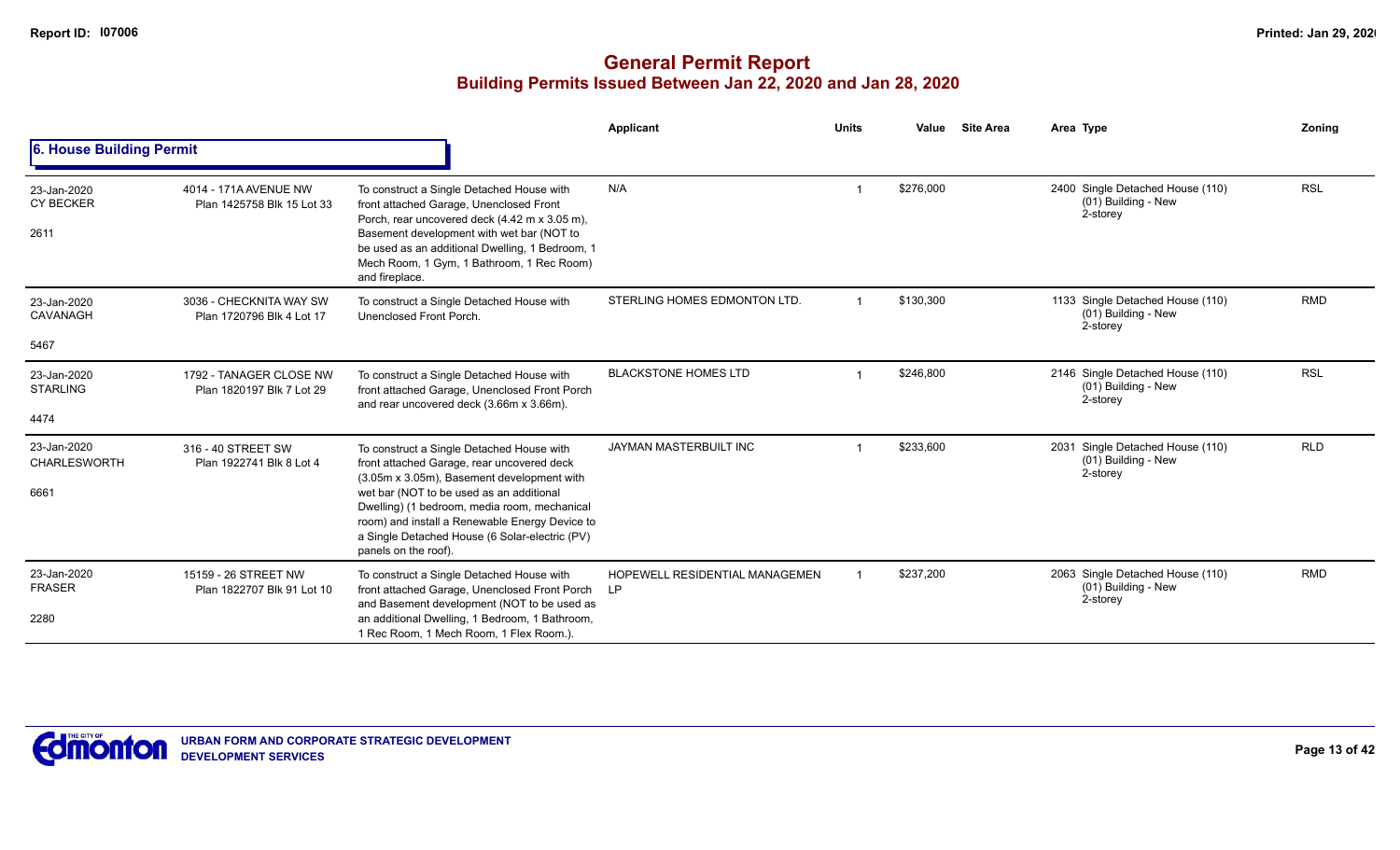|                                               |                                                     |                                                                                                                                                                                                                                                                                                           | Applicant                     | <b>Units</b> | Value     | <b>Site Area</b> | Area Type                                                           | Zoning     |
|-----------------------------------------------|-----------------------------------------------------|-----------------------------------------------------------------------------------------------------------------------------------------------------------------------------------------------------------------------------------------------------------------------------------------------------------|-------------------------------|--------------|-----------|------------------|---------------------------------------------------------------------|------------|
| 6. House Building Permit                      |                                                     |                                                                                                                                                                                                                                                                                                           |                               |              |           |                  |                                                                     |            |
| 23-Jan-2020<br><b>KINGLET GARDENS</b><br>4477 | 5704 - LARK POINT NW<br>LDA15-0067 Block 2 Lot 25   | To construct a Single Detached House with<br>front attached Garage (Sales Centre),<br>Unenclosed Front Porch and to develop a<br>Basement (1 bedroom, media room, bathroom,<br>utility room, storage room & family room)                                                                                  | STERLING HOMES EDMONTON LTD.  |              | \$293,900 |                  | 2556 Single Detached House (110)<br>(01) Building - New<br>2-storey | <b>RSL</b> |
| 23-Jan-2020<br><b>EDGEMONT</b><br>4462        | 1617 - ERKER WAY NW<br>Plan 1920341 Blk 4 Lot 19    | To construct a Single Detached House with<br>front attached Garage, Unenclosed Front<br>Porch, rear uncovered deck (3.96 m x 2.44 m),<br>Secondary Suite in Basement.                                                                                                                                     | PROMINENT HOMES EDMONTON LTD  | 2            | \$266,700 |                  | 2319 Single Detached House (110)<br>(01) Building - New<br>2-storey | <b>RSL</b> |
| 23-Jan-2020<br><b>WALKER</b>                  | 2159 - 51 STREET SW<br>Plan 1822899 Blk 1 Lot 193   | To construct a Single Detached House with<br>front attached Garage and Unenclosed Front<br>Porch                                                                                                                                                                                                          | MORRISON HOMES (EDMONTON) LTD |              | \$182,500 |                  | 1587 Single Detached House (110)<br>(01) Building - New<br>2-storey | DC1        |
| 6662                                          |                                                     |                                                                                                                                                                                                                                                                                                           |                               |              |           |                  |                                                                     |            |
| 23-Jan-2020<br><b>SECORD</b><br>4487          | 9659 - 225 STREET NW<br>Plan 1922486 Blk 25 Lot 48  | To construct a Single Detached House with<br>Basement development (NOT to be used as an<br>additional Dwelling) (Rec room, mechanical<br>room), Unenclosed Front Porch, rear uncovered<br>deck (3.05m x 3.05m) and to install a<br>Renewable Energy Device (6 Solar-electric<br>(PV) panels on the roof). | JAYMAN MASTERBUILT INC        |              | \$190,000 |                  | 1652 Single Detached House (110)<br>(01) Building - New<br>2-storey | <b>RMD</b> |
| 23-Jan-2020<br><b>ROSENTHAL</b><br>4750       | 22219 - 85 AVENUE NW<br>Plan 1723490 Blk 20 Lot 17  | To construct a Single Detached House with<br>front attached Garage, Unenclosed Front<br>Porch, Basement development (NOT to be used<br>as an additional Dwelling) (1 bedroom, 1<br>bathroom, mechanical room) and rear<br>uncovered deck (3.96m x 6.10m).                                                 | LINCOLNBERG HOMES LTD         |              | \$223,300 |                  | 1942 Single Detached House (110)<br>(01) Building - New<br>2-storey | <b>RMD</b> |
| 23-Jan-2020<br><b>SECORD</b><br>4487          | 9252 - 223 STREET NW<br>Plan 1920570 Blk 14 Lot 135 | To construct a Single Detached House with<br>front attached Garage, fireplace, Unenclosed<br>Front Porch and Basement development (NOT<br>to be used as an additional Dwelling).                                                                                                                          | CRIMSON COVE HOMES INC        |              | \$219,300 |                  | 1907 Single Detached House (110)<br>(01) Building - New<br>2-storey | <b>RMD</b> |

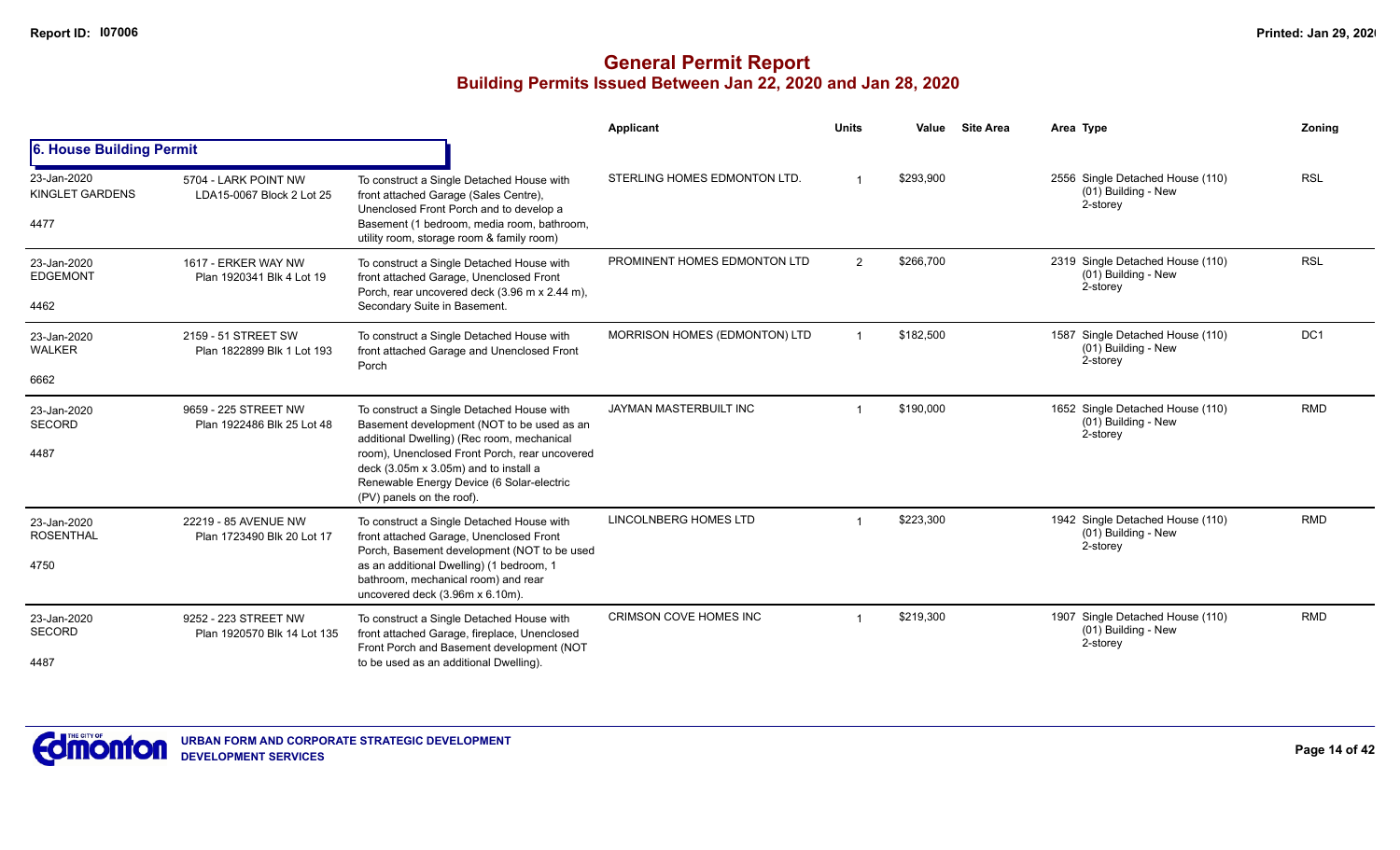|                                              |                                                                           |                                                                                                                                                                                                                                     | Applicant                                         | <b>Units</b>   | Value     | <b>Site Area</b> | Area Type                                                             | Zonina          |
|----------------------------------------------|---------------------------------------------------------------------------|-------------------------------------------------------------------------------------------------------------------------------------------------------------------------------------------------------------------------------------|---------------------------------------------------|----------------|-----------|------------------|-----------------------------------------------------------------------|-----------------|
| <b>6. House Building Permit</b>              |                                                                           |                                                                                                                                                                                                                                     |                                                   |                |           |                  |                                                                       |                 |
| 23-Jan-2020<br><b>EDGEMONT</b>               | 1354 - ENRIGHT LANDING NW<br>Plan 1823445 Blk 18 Lot 7                    | To construct a Single Detached House with<br>front attached Garage, Unenclosed Front<br>Porch, and rear uncovered deck (3.05m x                                                                                                     | PARK ROYAL HOMES (2016) LTD                       | -1             | \$258,900 |                  | 2251 Single Detached House (110)<br>(01) Building - New<br>2-storey   | <b>RSL</b>      |
| 4462                                         |                                                                           | $2.44m$ ).                                                                                                                                                                                                                          |                                                   |                |           |                  |                                                                       |                 |
| 23-Jan-2020<br><b>CRYSTALLINA NERA WEST</b>  | 17832C - 78 STREET NW<br>Condo Common Area (Plan<br>1622441)              | To construct 4 Unit Row House Dwelling with<br>rear attached garage and front balconies -<br>Block 21 (Unit 1 to 4)( Units 5 and 6 Stacked)                                                                                         | STREETSIDE DEVELOPMENTS                           |                | \$494,500 |                  | 4300 Row House (330)<br>(01) Building - New<br>3-storey               | RA7             |
| 2463                                         |                                                                           |                                                                                                                                                                                                                                     |                                                   |                |           |                  |                                                                       |                 |
| 23-Jan-2020<br>THE UPLANDS                   | 2711 - 196 STREET NW<br>Plan 1721616 Blk 4 Lot 44                         | To construct a Single Detached House with<br>front attached Garage and Unenclosed Front<br>Porch.                                                                                                                                   | STERLING HOMES EDMONTON LTD.                      | $\overline{1}$ | \$201,300 |                  | 1750 Single Detached House (110)<br>(01) Building - New<br>2-storey   | DC <sub>1</sub> |
| 4464                                         |                                                                           |                                                                                                                                                                                                                                     |                                                   |                |           |                  |                                                                       |                 |
| 23-Jan-2020<br><b>MAPLE</b>                  | 2142 - MAPLE ROAD NW<br>Plan 1922185 Blk 2 Lot 33<br>2140 - MAPLE ROAD NW | To construct a Semi-detached House with<br>Unenclosed Front Porches, rear uncovered<br>decks (Lot 33 - 2.44m x 3.05m, Lot 34 - 3.05m x                                                                                              | <b>HOMES BY AVI</b>                               | $\overline{2}$ | \$312,900 |                  | 2721 Semi-Detached House (210)<br>(01) Building - New<br>2-storey     | <b>RMD</b>      |
| 6441                                         | Plan 1922185 Blk 2 Lot 34                                                 | 3.51m), and side door (Lot 34).                                                                                                                                                                                                     |                                                   |                |           |                  |                                                                       |                 |
| 23-Jan-2020<br><b>SCHONSEE</b>               | 17220 - 81 STREET NW<br>Plan 1525206 Blk 4 Lot 19                         | To construct a Single Detached House with<br>front attached Garage, fireplace and<br>Unenclosed Front Porch.                                                                                                                        | <b>SAN RUFO HOMES LTD</b>                         |                | \$229,700 |                  | 1997 Single Detached House (110)<br>$(01)$ Building - New<br>2-storey | <b>RSL</b>      |
| 2700                                         |                                                                           |                                                                                                                                                                                                                                     |                                                   |                |           |                  |                                                                       |                 |
| 23-Jan-2020<br><b>MAPLE</b>                  | 2146 - MAPLE ROAD NW<br>Plan 1922185 Blk 2 Lot 31<br>2144 - MAPLE ROAD NW | To construct a Semi-Detached House with rear<br>uncovered decks (Lot 32 - 3.05m x 3.05m, Lot<br>31 - 2.44m x 3.51m) and Unenclosed Front                                                                                            | <b>HOMES BY AVI</b>                               | $\overline{2}$ | \$330,700 |                  | 2756 Semi-Detached House (210)<br>(01) Building - New<br>2-storey     | <b>RMD</b>      |
| 6441                                         | Plan 1922185 Blk 2 Lot 32                                                 | Porch.                                                                                                                                                                                                                              |                                                   |                |           |                  |                                                                       |                 |
| 24-Jan-2020<br><b>TRUMPETER AREA</b><br>4471 | 20463 - 128 AVENUE NW<br>Plan 1823434 Blk 7 Lot 31                        | To construct a Single Detached House with<br>front attached Garage, fireplace, Unenclosed<br>Front Porch, rear covered deck (2.90m x<br>3.05m), rear uncovered deck (3.00m x 3.81m),<br>wet bar and Basement development (NOT to be | 1964602 ALBERTA LTD O/A LUXURYPRO<br><b>HOMES</b> |                | \$193.800 |                  | 1685 Single Detached House (110)<br>(01) Building - New<br>bungalow   | <b>RSL</b>      |
|                                              |                                                                           | used as an additional Dwelling).                                                                                                                                                                                                    |                                                   |                |           |                  |                                                                       |                 |

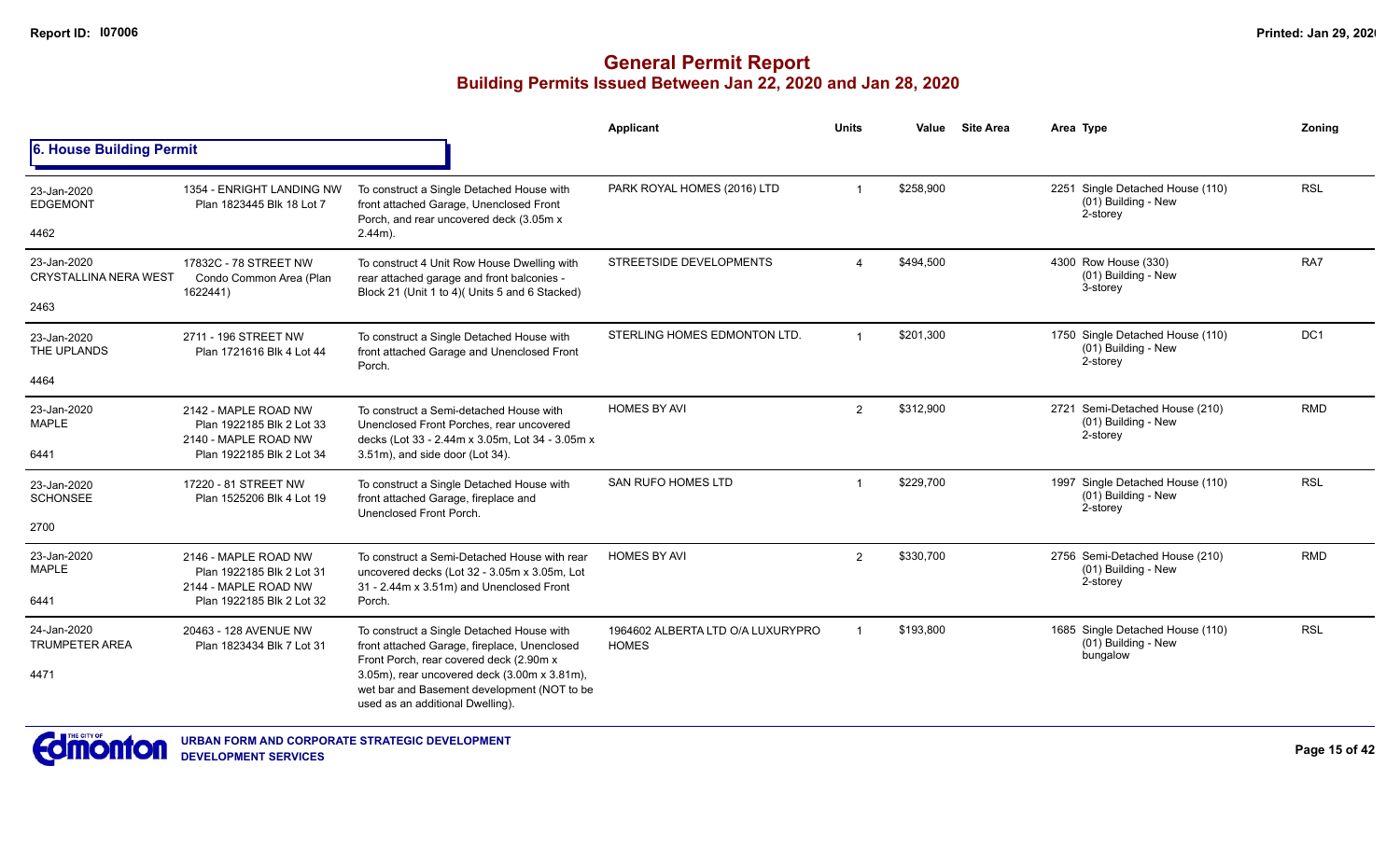|                                                 |                                                                           |                                                                                                                                                                                                                                                      | Applicant                                         | <b>Units</b>   | Value     | <b>Site Area</b> | Area Type                                                           | Zoning          |
|-------------------------------------------------|---------------------------------------------------------------------------|------------------------------------------------------------------------------------------------------------------------------------------------------------------------------------------------------------------------------------------------------|---------------------------------------------------|----------------|-----------|------------------|---------------------------------------------------------------------|-----------------|
| 6. House Building Permit                        |                                                                           |                                                                                                                                                                                                                                                      |                                                   |                |           |                  |                                                                     |                 |
| 27-Jan-2020<br><b>WEST JASPER PLACE</b><br>4580 | 15216 - 98 AVENUE NW<br>Plan 1922347 Blk 37 Lot 10A                       | To construct a Single Detached House with<br>Unenclosed Front Porch, rear uncovered deck<br>(3.05m x 3.81m) and to develop a Secondary<br>Suite in the Basement. 1 Bedroom, 1 Bathroom,<br>1 Mech Room, 1 Living Room, 1 Kitchen, 1<br>Laundry Room. | <b>TECH VIEW HOMES LTD</b>                        | 2              | \$167,900 |                  | 1460 Single Detached House (110)<br>(01) Building - New<br>2-storey | RF <sub>1</sub> |
| 27-Jan-2020<br><b>MCCONACHIE AREA</b>           | 6437 - 177A AVENUE NW<br>Plan 1721305 Blk 25 Lot 9                        | To construct a Single Detached House with<br>Unenclosed Front Porch and side door.                                                                                                                                                                   | PACESETTER HOMES LTD                              |                | \$162,700 |                  | 1415 Single Detached House (110)<br>(01) Building - New<br>2-storey | <b>RMD</b>      |
| 2521                                            |                                                                           |                                                                                                                                                                                                                                                      |                                                   |                |           |                  |                                                                     |                 |
| 27-Jan-2020<br><b>DESROCHERS AREA</b>           | 1110C - DANIELS LINK SW<br>Condo Common Area (Plan<br>1922016)            | To Construct a 3 Unit Row House (Units 21-23)                                                                                                                                                                                                        | STREETSIDE DEVELOPMENTS                           | 3              | \$378,800 |                  | 3294 Row House Condo (335)<br>(01) Building - New                   | DC1, RA7, RA    |
| 5463                                            |                                                                           |                                                                                                                                                                                                                                                      |                                                   |                |           |                  |                                                                     |                 |
| 28-Jan-2020<br><b>RAPPERSWILL</b>               | 17564 - 122 STREET NW<br>Plan 1525031 Blk 111 Lot 14                      | To construct a Single Detached House with<br>front attached Garage, fireplace and Side door.                                                                                                                                                         | N/A                                               |                | \$303,000 |                  | 2635 Single Detached House (110)<br>(01) Building - New<br>2-storey | <b>RSL</b>      |
| 3370                                            |                                                                           |                                                                                                                                                                                                                                                      |                                                   |                |           |                  |                                                                     |                 |
| 28-Jan-2020<br><b>WEBBER GREENS</b>             | 20668 - 94 AVENUE NW<br>Plan 1823471 Blk 37 Lot 5<br>20664 - 94 AVENUE NW | To construct a Semi-Detached House with front<br>attached Garages, Unenclosed Front Porches<br>and fireplaces.                                                                                                                                       | <b>SAN RUFO HOMES LTD</b>                         | $\overline{2}$ | \$338,400 |                  | 2943 Semi-Detached House (210)<br>(01) Building - New<br>2-storey   | RF <sub>5</sub> |
| 4740                                            | Plan 1823471 Blk 37 Lot 6                                                 |                                                                                                                                                                                                                                                      |                                                   |                |           |                  |                                                                     |                 |
| 24-Jan-2020<br><b>TRUMPETER AREA</b>            | 20431 - 128 AVENUE NW<br>Plan 1820221 Blk 7 Lot 38                        | To construct a Single Detached House with<br>front attached Garage, Unenclosed Front Porch<br>and rear uncovered deck (3.66m x 3.05m).                                                                                                               | 1964602 ALBERTA LTD O/A LUXURYPRO<br><b>HOMES</b> |                | \$241,500 |                  | 2100 Single Detached House (110)<br>(01) Building - New<br>2-storey | <b>RSL</b>      |
| 4471                                            |                                                                           |                                                                                                                                                                                                                                                      |                                                   |                |           |                  |                                                                     |                 |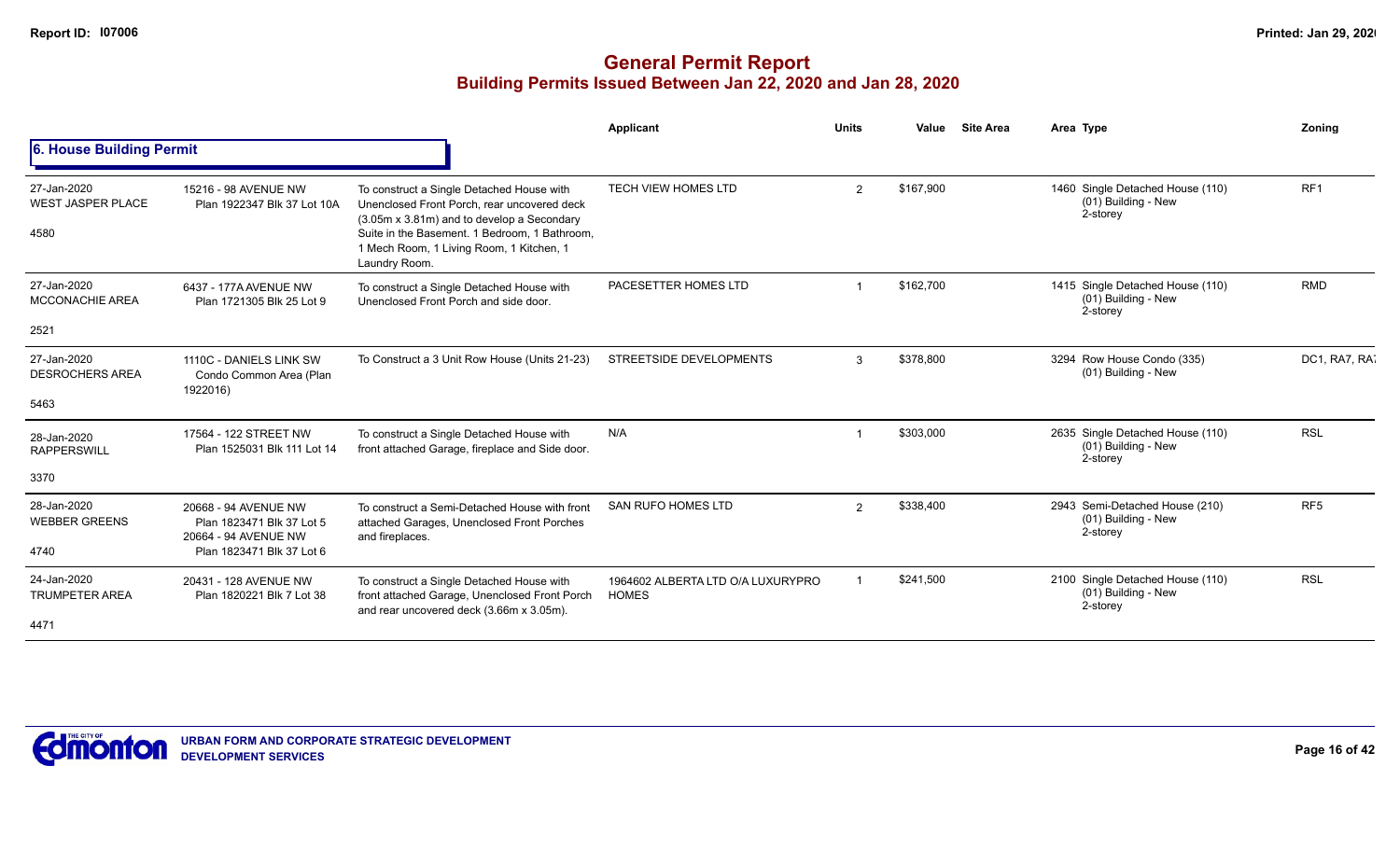|                                                    |                                                     |                                                                                                                                                                                   | <b>Applicant</b>                    | <b>Units</b> | Value     | <b>Site Area</b> | Area Type                                                             | <b>Zoning</b> |
|----------------------------------------------------|-----------------------------------------------------|-----------------------------------------------------------------------------------------------------------------------------------------------------------------------------------|-------------------------------------|--------------|-----------|------------------|-----------------------------------------------------------------------|---------------|
| 6. House Building Permit                           |                                                     |                                                                                                                                                                                   |                                     |              |           |                  |                                                                       |               |
| 24-Jan-2020<br><b>SECORD</b><br>4487               | 9751 - 223 STREET NW<br>Plan 1425542 Blk 22 Lot 47  | To construct a Single Detached House with<br>front attached Garage, Unenclosed Front<br>Porch, rear uncovered deck (8.53m x 3.20m)<br>and Basement development (NOT to be used as | NEW ERA LUXURY HOMES                |              | \$270,100 |                  | 2349 Single Detached House (110)<br>(01) Building - New<br>2-storey   | <b>RSL</b>    |
|                                                    |                                                     | an additional Dwelling).                                                                                                                                                          |                                     |              |           |                  |                                                                       |               |
| 24-Jan-2020<br><b>CY BECKER</b>                    | 17355 - 49 STREET NW<br>Plan 1524958 Blk 21 Lot 12  | To construct a Single Detached House with<br>Unenclosed Front Porch.                                                                                                              | STERLING HOMES EDMONTON LTD.        |              | \$182,500 |                  | 1587 Single Detached House (110)<br>(01) Building - New<br>2-storey   | <b>RPL</b>    |
| 2611                                               |                                                     |                                                                                                                                                                                   |                                     |              |           |                  |                                                                       |               |
| 24-Jan-2020<br><b>WEBBER GREENS</b>                | 9504 - 206 STREET NW<br>Plan 1623718 Blk 36 Lot 81  | To construct a Single Detached House with<br>front attached Garage, Unenclosed Front Porch<br>and uncovered low level rear deck (4.11m x                                          | KHOSA CUSTOM HOMES LTD              |              | \$303,600 |                  | 2640 Single Detached House (110)<br>(01) Building - New<br>2-storey   | <b>RSL</b>    |
| 4740                                               |                                                     | 4.42m @ 0.59m in Height)                                                                                                                                                          |                                     |              |           |                  |                                                                       |               |
| 24-Jan-2020<br>THE ORCHARDS AT<br><b>ELLERSLIE</b> | SW<br>Plan 1822463 Blk 18 Lot 33                    | 2934 - CHOKECHERRY COMMO To construct a Single Detached House with<br>Unenclosed Front Porch.                                                                                     | DAYTONA HOMES INC                   |              | \$196,300 |                  | 1707 Single Detached House (110)<br>(01) Building - New<br>2-storey   | <b>RMD</b>    |
| 6216                                               |                                                     |                                                                                                                                                                                   |                                     |              |           |                  |                                                                       |               |
| 24-Jan-2020<br><b>ROSENTHAL</b>                    | 8026 - 222A STREET NW<br>Plan 1723550 Blk 1 Lot 60  | To construct a Single Detached House with<br>front attached Garage, Unenclosed Front Porch<br>and fireplace.                                                                      | PARKWOOD MASTER BUILDER             |              | \$236,400 |                  | 2056 Single Detached House (110)<br>(01) Building - New<br>2-storey   | <b>RSL</b>    |
| 4750                                               |                                                     |                                                                                                                                                                                   |                                     |              |           |                  |                                                                       |               |
| 24-Jan-2020<br><b>MCCONACHIE AREA</b>              | 5716 - 176 AVENUE NW<br>Plan 1525713 Blk 12 Lot 96  | To construct a Single Detached House with<br>front attached Garage, Unenclosed Front<br>Porch, uncovered deck (4.57 m x 3.05 m), and                                              | 1233937 ALBERTA LTD, DHAMI, KARNAIL |              | \$276,200 |                  | 2402 Single Detached House (110)<br>$(01)$ Building - New<br>2-storey | <b>RSL</b>    |
| 2521                                               |                                                     | side door.                                                                                                                                                                        |                                     |              |           |                  |                                                                       |               |
| 24-Jan-2020<br>CAVANAGH                            | 1408 - CHERNIAK WAY SW<br>Plan 1923129 Blk 15 Lot 3 | To construct a Single Detached House with<br>Unenclosed Front Porch.                                                                                                              | <b>ROHIT COMMUNITIES INC</b>        |              | \$180,700 |                  | 1571 Single Detached House (110)<br>(01) Building - New<br>2-storey   | <b>RMD</b>    |
| 5467                                               |                                                     |                                                                                                                                                                                   |                                     |              |           |                  |                                                                       |               |

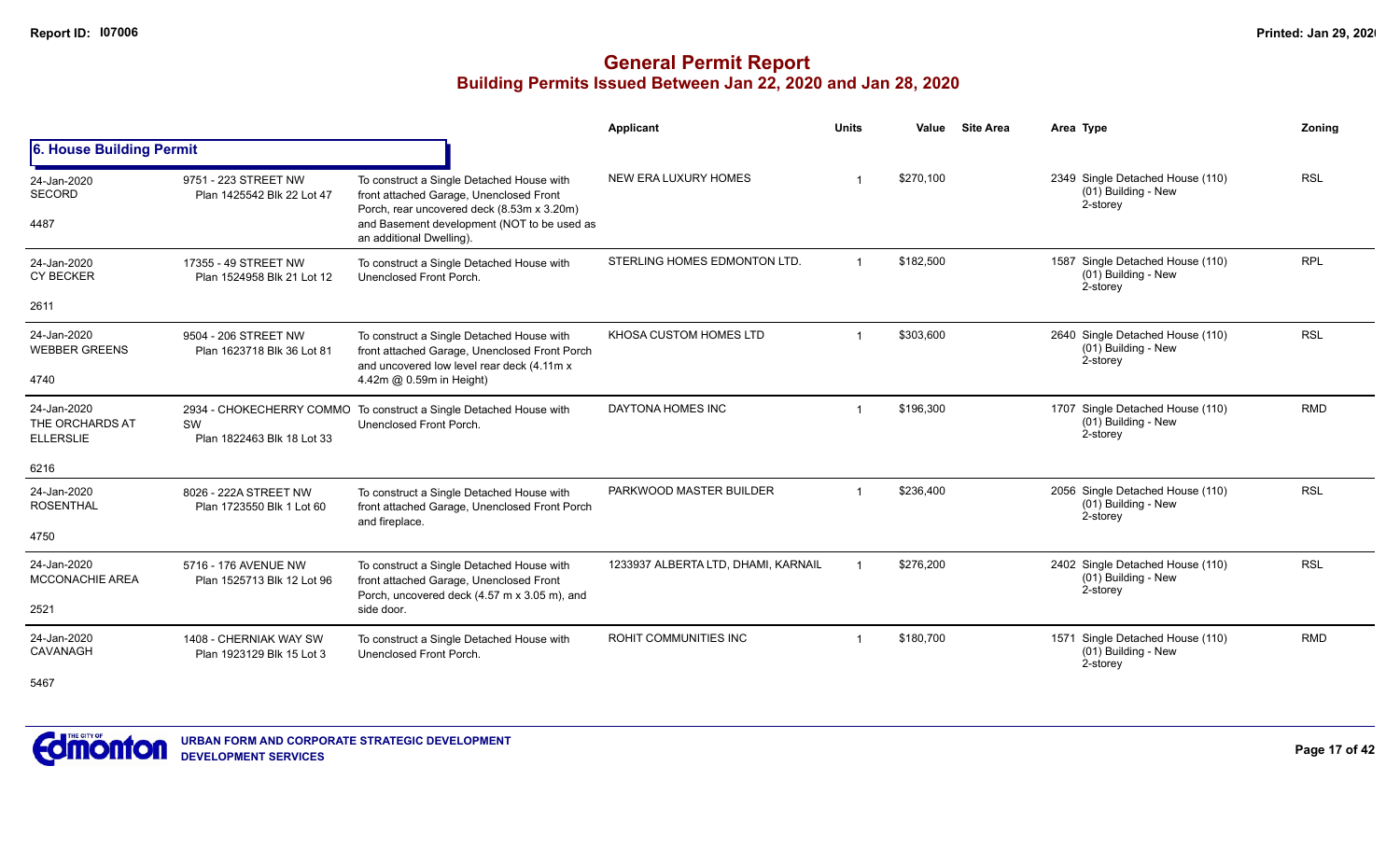|                                         |                                                     |                                                                                                                                                                | <b>Applicant</b>                    | <b>Units</b>   | Value     | <b>Site Area</b> | Area Type                                                           | Zoning          |
|-----------------------------------------|-----------------------------------------------------|----------------------------------------------------------------------------------------------------------------------------------------------------------------|-------------------------------------|----------------|-----------|------------------|---------------------------------------------------------------------|-----------------|
| <b>6. House Building Permit</b>         |                                                     |                                                                                                                                                                |                                     |                |           |                  |                                                                     |                 |
| 24-Jan-2020<br><b>CY BECKER</b>         | 17504 - 47 STREET NW<br>Plan 1823038 Blk 19 Lot 99  | To construct a Single Detached House with<br>front attached Garage and Unenclosed Front<br>Porch.                                                              | <b>COVENTRY HOMES INC</b>           |                | \$241,800 |                  | 2103 Single Detached House (110)<br>(01) Building - New<br>2-storey | <b>RSL</b>      |
| 2611                                    |                                                     |                                                                                                                                                                |                                     |                |           |                  |                                                                     |                 |
| 24-Jan-2020<br><b>MCCONACHIE AREA</b>   | 5712 - 176 AVENUE NW<br>Plan 1525713 Blk 12 Lot 95  | To construct a Single Detached House with<br>front attached Garage, Unenclosed Front<br>Porch, fireplace, rear uncovered deck (3.96 m x                        | 1233937 ALBERTA LTD, DHAMI, KARNAIL |                | \$286,700 |                  | 2493 Single Detached House (110)<br>(01) Building - New<br>2-storey | <b>RSL</b>      |
| 2521                                    |                                                     | 3.05 m) and side door.                                                                                                                                         |                                     |                |           |                  |                                                                     |                 |
| 24-Jan-2020<br><b>SECORD</b>            | 9755 - 223 STREET NW<br>Plan 1425542 Blk 22 Lot 46  | To construct a Single Detached House with<br>front attached Garage, Unenclosed Front Porch<br>and rear uncovered deck (3.20m x 8.53m).                         | NEW ERA LUXURY HOMES                |                | \$269.600 |                  | 2344 Single Detached House (110)<br>(01) Building - New<br>2-storey | <b>RSL</b>      |
| 4487                                    |                                                     |                                                                                                                                                                |                                     |                |           |                  |                                                                     |                 |
| 24-Jan-2020<br><b>SECORD</b>            | 22320 - 94 AVENUE NW<br>Plan 1723442 Blk 14 Lot 41  | To construct a Single Detached House with<br>front attached Garage and Unenclosed Front<br>Porch.                                                              | <b>COVENTRY HOMES INC</b>           |                | \$204,200 |                  | 1776 Single Detached House (110)<br>(01) Building - New<br>2-storey | <b>RMD</b>      |
| 4487                                    |                                                     |                                                                                                                                                                |                                     |                |           |                  |                                                                     |                 |
| 24-Jan-2020<br><b>KESWICK AREA</b>      | Plan 1920004 Blk 5 Lot 51                           | 5725 - KEEPING CRESCENT SW To construct a Single Detached House with<br>front attached Garage, Unenclosed Front<br>Porch, rear uncovered deck (3.05m x 4.47m), | PARKWOOD MASTER BUILDER INC         |                | \$268,200 |                  | 2332 Single Detached House (110)<br>(01) Building - New<br>2-storey | RSL, RSL        |
| 5576                                    |                                                     | and fireplace.                                                                                                                                                 |                                     |                |           |                  |                                                                     |                 |
| 24-Jan-2020<br><b>SECORD</b>            | 9925 - 222A STREET NW<br>Plan 1820330 Blk 21 Lot 87 | To construct a Single Detached House with<br>front attached Garage and Unenclosed Front<br>Porch.                                                              | STERLING HOMES EDMONTON LTD.        | $\overline{1}$ | \$204,500 |                  | 1778 Single Detached House (110)<br>(01) Building - New<br>2-storey | <b>RMD</b>      |
| 4487                                    |                                                     |                                                                                                                                                                |                                     |                |           |                  |                                                                     |                 |
| 27-Jan-2020<br><b>WEST JASPER PLACE</b> | 15212 - 98 AVENUE NW<br>Plan 1922347 Blk 37 Lot 10B | To construct a Single Detached House with<br>Unenclosed Front Porch, rear uncovered deck<br>(3.05m x 3.81m) and to develop a Secondary                         | TECH VIEW HOMES LTD                 | $\overline{2}$ | \$167,900 |                  | 1460 Single Detached House (110)<br>(01) Building - New<br>2-storey | RF <sub>1</sub> |
| 4580                                    |                                                     | Suite in the Basement. 1 Bedroom. 1 Mech<br>Room, 1 Bathroom, 1 living Room, 1 kitchen, 1<br>Laundry Room.                                                     |                                     |                |           |                  |                                                                     |                 |

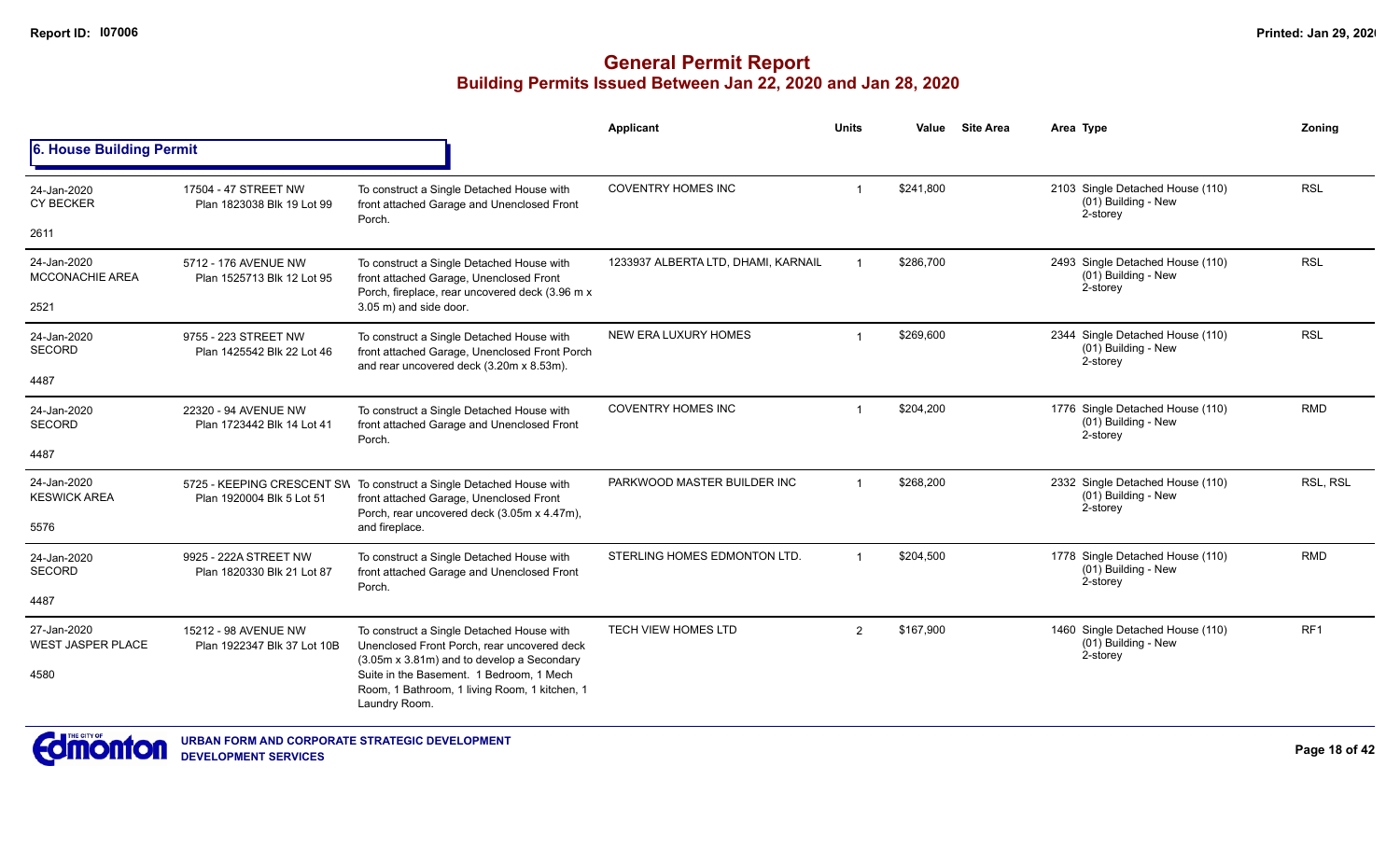|                                                            |                                                                                                                                                                                                                                  |                                                                                                                                          | <b>Applicant</b>               | <b>Units</b>  | Value     | <b>Site Area</b> | Area Type                                                             | Zoning          |
|------------------------------------------------------------|----------------------------------------------------------------------------------------------------------------------------------------------------------------------------------------------------------------------------------|------------------------------------------------------------------------------------------------------------------------------------------|--------------------------------|---------------|-----------|------------------|-----------------------------------------------------------------------|-----------------|
| 6. House Building Permit                                   |                                                                                                                                                                                                                                  |                                                                                                                                          |                                |               |           |                  |                                                                       |                 |
| 27-Jan-2020<br><b>ALLARD</b><br>5458                       | 4880 - ALWOOD POINT SW<br>Plan 1920591 Blk 18 Lot 167<br>4882 - ALWOOD POINT SW<br>Plan 1920591 Blk 18 Lot 168<br>4884 - ALWOOD POINT SW<br>Plan 1920591 Blk 18 Lot 169<br>4886 - ALWOOD POINT SW<br>Plan 1920591 Blk 18 Lot 170 | To construct a 4 Dwelling unit Row House with<br>front attached Garages and Unenclosed Front<br>Porches.                                 | STERLING HOMES EDMONTON LTD.   |               | \$619,900 |                  | 5390 Row House (330)<br>(01) Building - New<br>2-storey               | RF5, RF5        |
| 27-Jan-2020<br>THE ORCHARDS AT<br><b>ELLERSLIE</b><br>6216 | 2753 - ORCHARDS ROAD SW<br>Plan 1822472 Blk 31 Lot 4<br>2751 - ORCHARDS ROAD SW<br>Plan 1822472 Blk 31 Lot 5<br>2749 - ORCHARDS ROAD SW<br>Plan 1822472 Blk 31 Lot 6                                                             | To construct a 3 Dwelling unit Row House with<br>Unenclosed Front Porches.                                                               | DAYTONA HOMES INC              | 3             | \$587,400 |                  | 5108 Row House (330)<br>(01) Building - New<br>2-storey               | RF <sub>5</sub> |
| 27-Jan-2020<br><b>CANORA</b><br>4090                       | 10209 - 154 STREET NW<br>Plan 965AH Blk 23 Lots 5-6                                                                                                                                                                              | To construct a Semi-Detached House with<br>Unenclosed Front Porch(s), Side door(s) and to<br>develop Secondary Suite(s) in the Basement. | <b>TECH VIEW HOMES LTD</b>     |               | \$238,300 |                  | 2072 Semi-Detached House (210)<br>(01) Building - New                 | RF <sub>2</sub> |
| 27-Jan-2020<br><b>DESROCHERS AREA</b><br>5463              | 1110C - DANIELS LINK SW<br>Condo Common Area (Plan<br>1922016)                                                                                                                                                                   | To construct a 4 Unit Row House (Units 39-42)                                                                                            | <b>STREETSIDE DEVELOPMENTS</b> |               | \$563,400 |                  | 4899 Semi-Detached Condo (215)<br>(01) Building - New                 | DC1, RA7, RA7   |
| 27-Jan-2020<br><b>WEBBER GREENS</b><br>4740                | 9445 - 206A STREET NW<br>Plan 1823471 Blk 36 Lot 104<br>9441 - 206A STREET NW<br>Plan 1823471 Blk 36 Lot 105                                                                                                                     | To construct a Semi-Detached House with front<br>attached Garage and Unenclosed Front Porch.                                             | <b>LINCOLNBERG HOMES LTD</b>   | $\mathcal{P}$ | \$342,600 |                  | 2979 Semi-Detached House (210)<br>(01) Building - New<br>2-storey     | RF <sub>5</sub> |
| 27-Jan-2020<br>CAVANAGH<br>5467                            | Plan 1822233 Blk 6 Lot 48                                                                                                                                                                                                        | 2765 - COLLINS CRESCENT SW To construct a Single Detached House with<br>front attached Garage and Unenclosed Front<br>Porch.             | <b>EXCEL HOMES</b>             |               | \$207,800 |                  | 1807 Single Detached House (110)<br>$(01)$ Building - New<br>2-storey | <b>RMD</b>      |

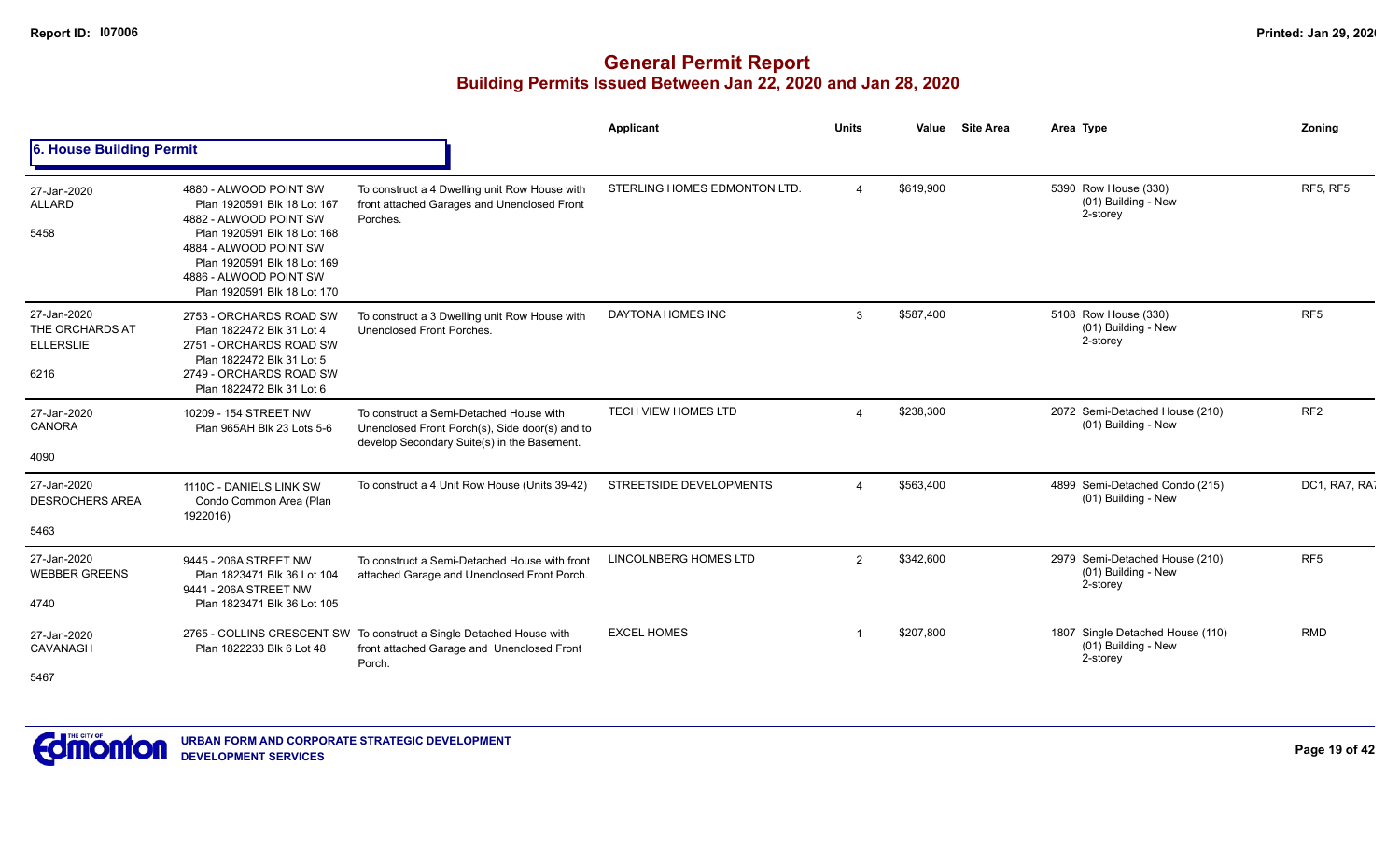|                                       |                                                              |                                                                                                                                             | <b>Applicant</b>                        | <b>Units</b> | Value     | <b>Site Area</b> | Area Type                                                           | Zonina          |
|---------------------------------------|--------------------------------------------------------------|---------------------------------------------------------------------------------------------------------------------------------------------|-----------------------------------------|--------------|-----------|------------------|---------------------------------------------------------------------|-----------------|
| 6. House Building Permit              |                                                              |                                                                                                                                             |                                         |              |           |                  |                                                                     |                 |
| 27-Jan-2020<br>LAUREL                 | 1919 - 20 AVENUE NW<br>Plan 1920713 Blk 12 Lot 1             | To construct a Single Detached House with<br>front attached Garage, covered deck (4.50m x<br>3.05m), and fireplace.                         | N/A                                     |              | \$349,600 |                  | 3040 Single Detached House (110)<br>(01) Building - New<br>2-storey | <b>RSL</b>      |
| 6444                                  |                                                              |                                                                                                                                             |                                         |              |           |                  |                                                                     |                 |
| 28-Jan-2020<br><b>GLENORA</b>         | 14015 - 104A AVENUE NW<br>Plan 839HW Blk 71 Lot 4            | To construct a one-Storey Garden Suite<br>(10.16m x 6.10m) (1 bedroom, 1 bathroom,<br>kitchen, mechanical room) and pergola (2.44m x        | <b>MODWORKS INC</b>                     |              | \$71,800  |                  | 624 Garden Suite (110)<br>(01) Building - New<br>bungalow           | RF <sub>1</sub> |
| 3200                                  |                                                              | $6.10m$ ).                                                                                                                                  |                                         |              |           |                  |                                                                     |                 |
| 28-Jan-2020<br>PARKDALE               | 11619 - 81 STREET NW<br>Plan 5850R Blk 8 Lot 6               | To construct a Semi-detached House with an<br>Unenclosed Front Porch.                                                                       | CHUNG CONSTRUCTION & CONSULTING<br>INC. | 2            | \$246,700 |                  | 2145 Semi-Detached House (210)<br>(01) Building - New<br>3-storey   | RA7             |
| 1160                                  |                                                              |                                                                                                                                             |                                         |              |           |                  |                                                                     |                 |
| 28-Jan-2020<br><b>FOREST HEIGHTS</b>  | 10519 - 75 STREET NW<br>Plan 1922754 Blk 1 Lot 17A           | To construct a Single Detached House with<br>Unenclosed Front Porch, fireplace(s) and<br>Basement development (NOT to be used as an         | N/A                                     |              | \$217,700 |                  | 1893 Single Detached House (110)<br>(01) Building - New<br>2-storey | RF <sub>3</sub> |
| 6230                                  |                                                              | additional Dwelling). (10519)                                                                                                               |                                         |              |           |                  |                                                                     |                 |
| 28-Jan-2020<br><b>HAZELDEAN</b>       | 9116 - 66 AVENUE NW<br>Plan 1923369 Blk 17 Lot 22B           | To construct a Single Detached House with<br>Unenclosed Front Porch, rear uncovered deck<br>(3.66m x 5.18m), fireplace(s), side door and to | <b>ENCORE MASTER BUILDER INC</b>        | 2            | \$205,900 |                  | 1790 Single Detached House (110)<br>(01) Building - New<br>2-storey | RF <sub>1</sub> |
| 6290                                  |                                                              | develop a Secondary Suite in the Basement.                                                                                                  |                                         |              |           |                  |                                                                     |                 |
| 28-Jan-2020<br><b>LAUREL</b>          | 1763 - 24 STREET NW<br>Plan 1920713 Blk 14 Lot 4             | To construct a Single Detached House with<br>veranda and side door entrance.                                                                | MODERN GENERAL CONTRACTORS              |              | \$190,800 |                  | 1659 Single Detached House (110)<br>(01) Building - New<br>2-storey | <b>RPL</b>      |
| 6444                                  |                                                              |                                                                                                                                             |                                         |              |           |                  |                                                                     |                 |
| 28-Jan-2020<br><b>DESROCHERS AREA</b> | 2632 - DONAGHEY CRESCENT<br>SW<br>Plan 1923442 Blk 20 Lot 45 | To construct a Single Detached House with<br>front attached Garage and Unenclosed Front<br>Porch.                                           | PACESETTER HOMES LTD                    | -1           | \$171,100 |                  | 1488 Single Detached House (110)<br>(01) Building - New<br>2-storey | <b>RMD</b>      |
| 5463                                  |                                                              |                                                                                                                                             |                                         |              |           |                  |                                                                     |                 |

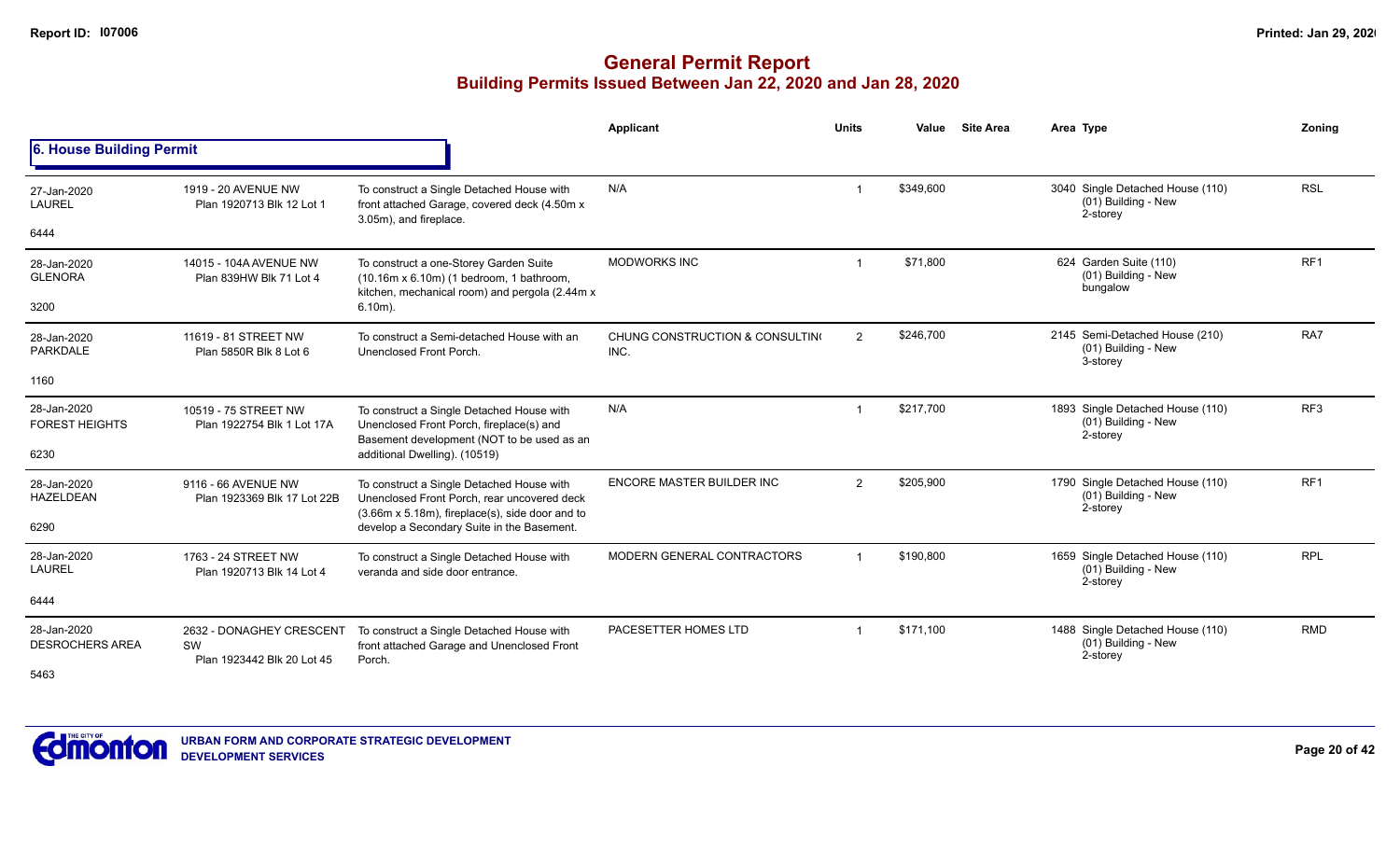|                                               |                                                                                                                                                                         |                                                                                                                                          | Applicant               | <b>Units</b> | Value     | <b>Site Area</b> | Area Type                                                           | Zonina           |
|-----------------------------------------------|-------------------------------------------------------------------------------------------------------------------------------------------------------------------------|------------------------------------------------------------------------------------------------------------------------------------------|-------------------------|--------------|-----------|------------------|---------------------------------------------------------------------|------------------|
| 6. House Building Permit                      |                                                                                                                                                                         |                                                                                                                                          |                         |              |           |                  |                                                                     |                  |
| 28-Jan-2020<br><b>DESROCHERS AREA</b><br>5463 | 2628 - DONAGHEY CRESCENT<br>SW<br>Plan 1923442 Blk 20 Lot 43                                                                                                            | To construct a Single Detached House with<br>front attached Garage and fireplace.                                                        | PACESETTER HOMES LTD    |              | \$175,800 |                  | 1529 Single Detached House (110)<br>(01) Building - New<br>2-storey | <b>RMD</b>       |
| 28-Jan-2020<br><b>GRIESBACH</b><br>3111       | 5644 - JUCHLI AVENUE NW<br>Plan 1822492 Blk 35 Lot 21<br>5642 - JUCHLI AVENUE NW<br>Plan 1822492 Blk 35 Lot 22<br>5640 - JUCHLI AVENUE NW<br>Plan 1822492 Blk 35 Lot 23 | To construct a 3 Row Housing Development<br>with Unenclosed Front Porches.                                                               | PACESETTER HOMES LTD    | 3            | \$466,900 |                  | 4060 Row House (330)<br>(01) Building - New<br>2-storey             | RF <sub>5q</sub> |
| 28-Jan-2020<br><b>MCCONACHIE AREA</b><br>2521 | 17519 - 64 STREET NW<br>Plan 1922870 Blk 24 Lot 50                                                                                                                      | To construct a Single Detached House with<br>front attached Garage, Unenclosed Front Porch<br>and rear uncovered deck (3.05 m x 4.27 m). | <b>SANGAM HOMES LTD</b> |              | \$194,400 |                  | 1690 Single Detached House (110)<br>(01) Building - New<br>2-storey | <b>RMD</b>       |
| 28-Jan-2020<br><b>MCCONACHIE AREA</b><br>2521 | 17511 - 64 STREET NW<br>Plan 1922870 Blk 24 Lot 52                                                                                                                      | To construct a Single Detached House with<br>front attached Garage, Unenclosed Front Porch<br>and rear uncovered deck (4.27 m x 3.05 m). | <b>SANGAM HOMES LTD</b> |              | \$194.400 |                  | 1690 Single Detached House (110)<br>(01) Building - New<br>2-storey | <b>RMD</b>       |
| 28-Jan-2020<br><b>MCCONACHIE AREA</b><br>2521 | 17515 - 64 STREET NW<br>Plan 1922870 Blk 24 Lot 51                                                                                                                      | To construct a Single Detached House with<br>front attached Garage, Unenclosed Front Porch<br>and rear uncovered deck (3.05 m x 3.05 m). | <b>SANGAM HOMES LTD</b> |              | \$220,500 |                  | 1917 Single Detached House (110)<br>(01) Building - New<br>2-storey | <b>RMD</b>       |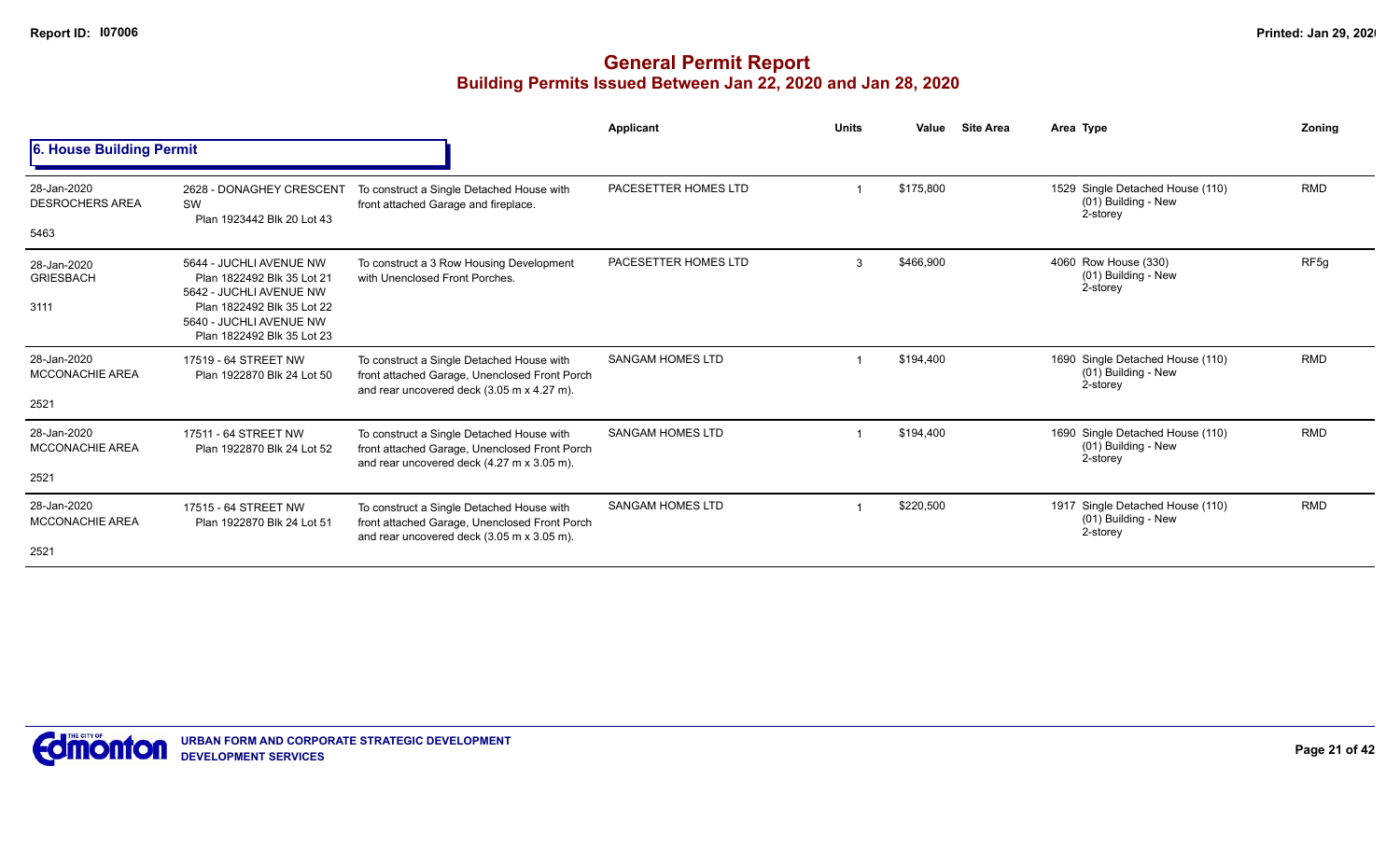|                                               |                                                                                                                                                                                                                                                                                              |                                                                                                                                                                               | <b>Applicant</b>                                | <b>Units</b>   | Value<br><b>Site Area</b> | Area Type                                                           | Zoning          |
|-----------------------------------------------|----------------------------------------------------------------------------------------------------------------------------------------------------------------------------------------------------------------------------------------------------------------------------------------------|-------------------------------------------------------------------------------------------------------------------------------------------------------------------------------|-------------------------------------------------|----------------|---------------------------|---------------------------------------------------------------------|-----------------|
| 6. House Building Permit                      |                                                                                                                                                                                                                                                                                              |                                                                                                                                                                               |                                                 |                |                           |                                                                     |                 |
| 28-Jan-2020<br><b>ROSENTHAL</b><br>4750       | 1222 - ROSENTHAL<br><b>BOULEVARD NW</b><br>Plan 1723480 Blk 6 Lot 37<br>1224 - ROSENTHAL<br><b>BOULEVARD NW</b><br>Plan 1723480 Blk 6 Lot 38<br>1226 - ROSENTHAL<br><b>BOULEVARD NW</b><br>Plan 1723480 Blk 6 Lot 39<br>1228 - ROSENTHAL<br><b>BOULEVARD NW</b><br>Plan 1723480 Blk 6 Lot 40 | To construct a 4 unit Row Housing Development<br>with Unenclosed Front Porches and rear<br>uncovered deck (Lots 37 & 40 - 2.44 m x 3.05<br>m, Lot 38 & 39 - 2.74 m x 3.05 m). | <b>HOMES BY AVI</b>                             |                | \$619,600                 | 5388 Row House (330)<br>(01) Building - New<br>2-storey             | RF <sub>5</sub> |
| 28-Jan-2020<br><b>LAUREL</b>                  | 1488 - 25 STREET NW<br>Plan 1922772 Blk 12 Lot 44                                                                                                                                                                                                                                            | To construct a Single Detached House with<br>front attached Garage and Unenclosed Front<br>Porch.                                                                             | <b>COVENTRY HOMES INC</b>                       | $\mathbf{1}$   | \$275,600                 | 2297 Single Detached House (110)<br>(01) Building - New<br>2-storey | <b>RSL</b>      |
| 6444                                          |                                                                                                                                                                                                                                                                                              |                                                                                                                                                                               |                                                 |                |                           |                                                                     |                 |
| 28-Jan-2020<br>CAVANAGH<br>5467               | 1157 - CHRISTIE VISTA SW<br>Plan 1923129 Blk 13 Lot 42                                                                                                                                                                                                                                       | To construct a Single Detached House with<br>front attached Garage and Unenclosed Front<br>Porch.                                                                             | PACESETTER HOMES LTD                            | $\mathbf 1$    | \$188,900                 | 1643 Single Detached House (110)<br>(01) Building - New<br>2-storey | <b>RMD</b>      |
| 28-Jan-2020<br><b>FRASER</b><br>2280          | 15187 - 26 STREET NW<br>Plan 1822707 Blk 91 Lot 3                                                                                                                                                                                                                                            | To construct a Single Detached House with<br>front attached Garage and Unenclosed Front<br>Porch.                                                                             | HOPEWELL RESIDENTIAL MANAGEMEN<br><b>LP</b>     |                | \$237,200                 | 2063 Single Detached House (110)<br>(01) Building - New<br>2-storey | <b>RMD</b>      |
| 28-Jan-2020<br><b>MCCONACHIE AREA</b>         | 17737 - 63A STREET NW<br>Plan 1922721 Blk 31 Lot 30                                                                                                                                                                                                                                          | To construct a Single Detached House with<br>Unenclosed Front Porch.                                                                                                          | STERLING HOMES EDMONTON LTD.                    | $\mathbf{1}$   | \$163,000                 | 1417 Single Detached House (110)<br>(01) Building - New<br>2-storey | <b>RPL</b>      |
| 2521                                          |                                                                                                                                                                                                                                                                                              |                                                                                                                                                                               |                                                 |                |                           |                                                                     |                 |
| 28-Jan-2020<br><b>MCCONACHIE AREA</b><br>2521 | 17611 - 65 STREET NW<br>Plan 1922870 Blk 25 Lot 42<br>17613 - 65 STREET NW<br>Plan 1922870 Blk 25 Lot 43                                                                                                                                                                                     | To construct a Semi-detached House with front<br>attached Garages, Unenclosed Front Porches<br>and rear uncovered decks (2.44m x 4.17m).                                      | 1110722 ALBERTA LTD O/A FINESSE<br><b>HOMES</b> | $\overline{2}$ | \$381,900                 | 3321 Semi-Detached House (210)<br>(01) Building - New<br>2-storey   | <b>RMD</b>      |

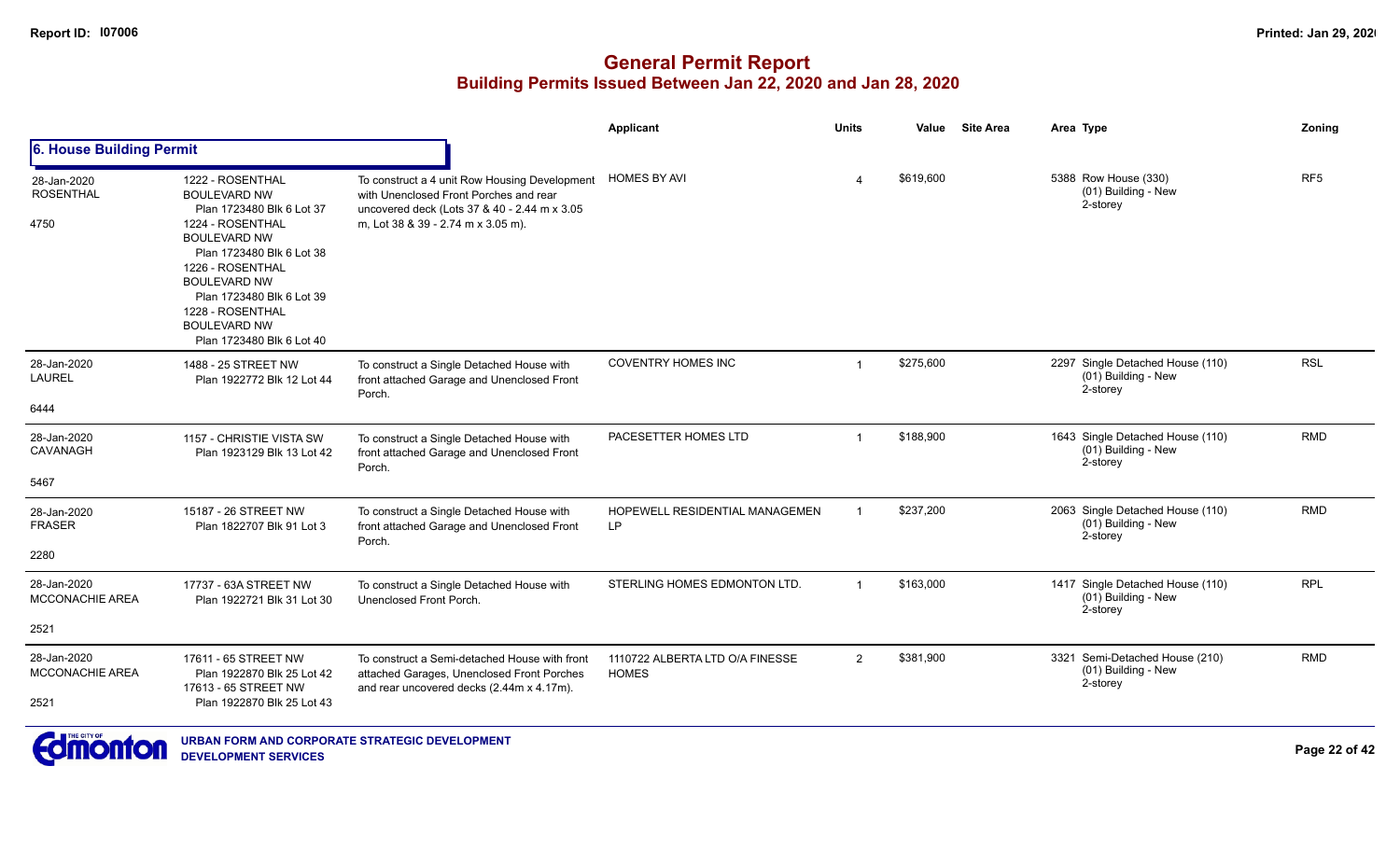|                                                    |                                                              |                                                                                                                                                                                                                                   | Applicant                        | <b>Units</b> | Value<br><b>Site Area</b> | Area Type                                        | Zoning               |
|----------------------------------------------------|--------------------------------------------------------------|-----------------------------------------------------------------------------------------------------------------------------------------------------------------------------------------------------------------------------------|----------------------------------|--------------|---------------------------|--------------------------------------------------|----------------------|
| 7. Other Misc. Building Permits                    |                                                              |                                                                                                                                                                                                                                   |                                  |              |                           |                                                  |                      |
| 23-Jan-2020<br><b>WINDSOR PARK</b><br>5580         | 11739 - 91 AVENUE NW<br>Plan 715HW Blk 5 Lot 25              | To construct a new rear addition (sunroom,<br>3.96m x 4.87m), and exterior alterations<br>(remove front garage door and replace with<br>window creating habitable space) to a Single<br>Detached House, existing without permits. | IDEAL SUNDECKS (1979) LTD        | $\Omega$     | \$42,000                  | 208 Single Detached House (110)<br>(02) Addition | RF <sub>1</sub>      |
| 28-Jan-2020<br><b>DESROCHERS AREA</b><br>5463      | 2736 - DONAGHEY CRESCENT<br>SW<br>Plan 1923457 Blk 20 Lot 93 | To construct a temporary breezeway (Lot 92<br>and Lot 93 connected by a breezeway). (Lot<br>93, Block 20, Plan Unregistered).                                                                                                     | JAYMAN MASTERBUILT INC           | $\Omega$     | \$90,000                  | 500<br>(02) Addition                             | RMD                  |
| 28-Jan-2020<br><b>KENSINGTON</b><br>3250           | 13348 - 123 STREET NW<br>Plan 4766KS Blk 14 Lot 50           | To construct exterior alterations on an existing<br>Accessory Building (rear detached Garage,<br>6.77m x 6.79m). Cutting back North Eaves.                                                                                        | <b>CENTROID CONSTRUCTION LTD</b> | $\Omega$     | \$1,000                   | 500<br>(01) Building - New                       | RF1                  |
| <b>Home Improvement Permit</b>                     |                                                              |                                                                                                                                                                                                                                   |                                  |              |                           |                                                  |                      |
| 24-Jan-2020<br>THE ORCHARDS AT<br><b>ELLERSLIE</b> | 2735 - ORCHARDS ROAD SW<br>Plan 1822472 Blk 31 Lot 13        | To construct an Accessory Building (detached<br>Garage 16.47m x 6.10m).                                                                                                                                                           | DAYTONA HOMES INC                | $\Omega$     | \$16,200                  | 100 Detached Garage (010)<br>(01) Building - New | <b>RF5, RF5, RF5</b> |
| 6216                                               |                                                              |                                                                                                                                                                                                                                   |                                  |              |                           |                                                  |                      |
| 28-Jan-2020<br><b>CHARLESWORTH</b><br>6661         | 243 - CHARLESWORTH DRIVE<br>SW<br>Plan 1823105 Blk 10 Lot 22 | To construct an Accessory Building (detached<br>Garage 6.10m x 6.10m).                                                                                                                                                            | JAYMAN MASTERBUILT INC           | $\Omega$     | \$6,000                   | 37 Detached Garage (010)<br>(01) Building - New  | <b>RMD</b>           |
|                                                    |                                                              |                                                                                                                                                                                                                                   |                                  |              |                           |                                                  |                      |

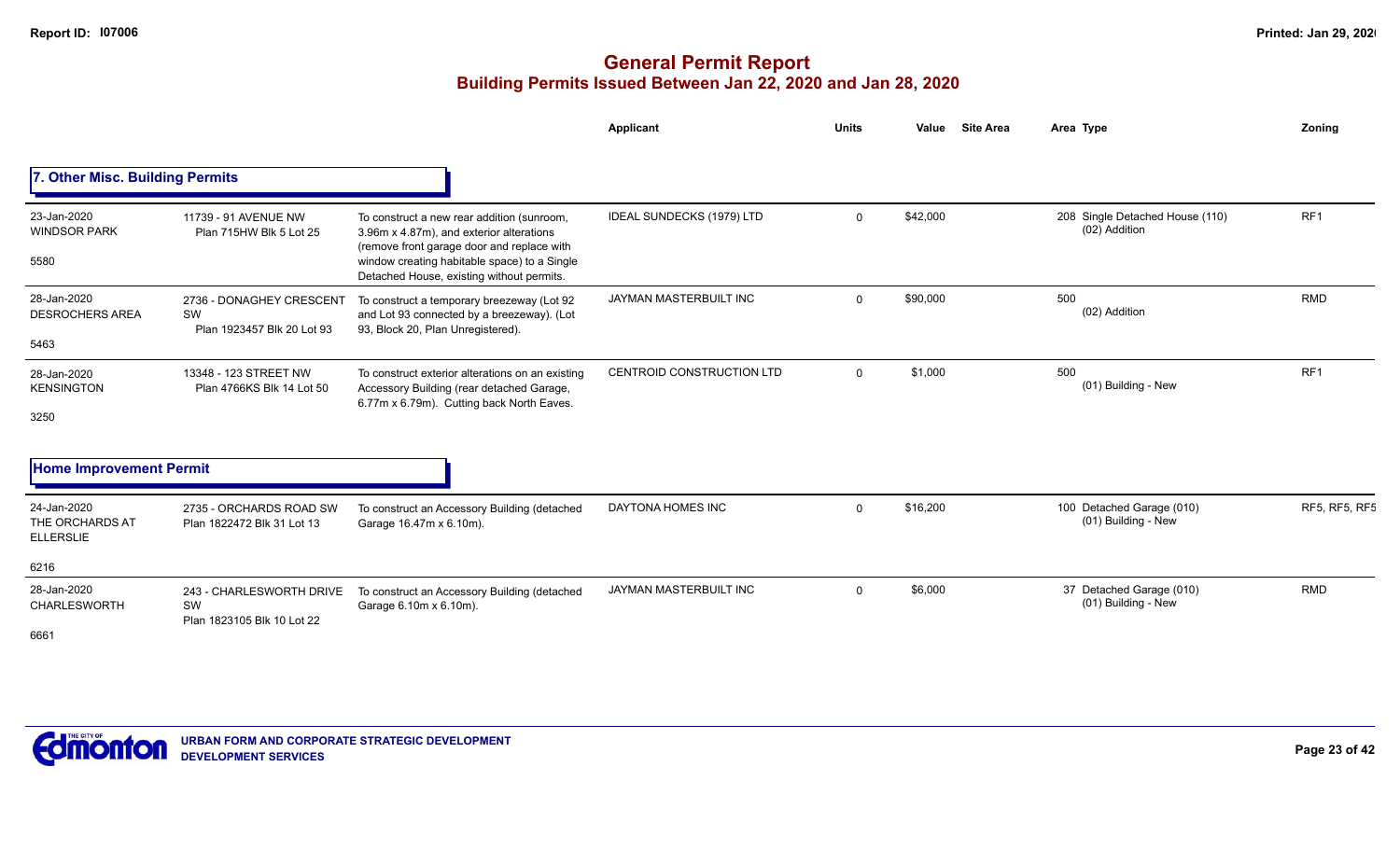|                                      |                                                       |                                                                                                                                              | Applicant                                             | <b>Units</b> | Value    | <b>Site Area</b> | Area Type                                                | Zonina          |
|--------------------------------------|-------------------------------------------------------|----------------------------------------------------------------------------------------------------------------------------------------------|-------------------------------------------------------|--------------|----------|------------------|----------------------------------------------------------|-----------------|
| <b>Home Improvement Permit</b>       |                                                       |                                                                                                                                              |                                                       |              |          |                  |                                                          |                 |
| 24-Jan-2020<br><b>CRESTWOOD</b>      | 9831 - 143 STREET NW<br>Plan 5109HW Blk 137 Lot 4     | To construct exterior alterations to a Single<br>Detached House (increase approved Finished<br>Floor Height from 670.30m to 670.58m).        | PK DEVELOPMENTS CONSTRUCTION<br>CORP                  | 0            |          |                  | Single Detached House (110)<br>(03) Exterior Alterations | RF1             |
| 3140                                 |                                                       |                                                                                                                                              |                                                       |              |          |                  |                                                          |                 |
| 23-Jan-2020<br><b>STRATHEARN</b>     | 9247 - 86 STREET NW<br>Plan 1820159 Blk 7 Lot 11A     | To construct a rear uncovered deck to a Single<br>Detached House (5.18m x 3.69m @ 0.61m in                                                   | MODERN VINTAGE HOMES INC                              | $\Omega$     | \$4,800  |                  | 19 Single Detached House (110)<br>(03) Deck Attached     | RF <sub>1</sub> |
| 6710                                 |                                                       | Height), existing without permits.                                                                                                           |                                                       |              |          |                  |                                                          |                 |
| 23-Jan-2020<br><b>BULYEA HEIGHTS</b> | 440 - BUCHANAN ROAD NW<br>Plan 8920492 Blk 122 Lot 13 | To construct interior and exterior alterations to a<br>Single Detached House (expanding basement                                             | <b>RESIDENTIAL MAINTENANCE SERVICES</b><br><b>INC</b> | $\mathbf 0$  |          |                  | Single Detached House (110)<br>(03) Exterior Alterations | RF <sub>1</sub> |
| 5100                                 |                                                       | windows on the east and west elevations:<br>renovating the existing basement development,<br>NOT to be used as an additional Dwelling).      |                                                       |              |          |                  | Single Detached House (110)                              |                 |
| 23-Jan-2020<br><b>BULYEA HEIGHTS</b> | 440 - BUCHANAN ROAD NW<br>Plan 8920492 Blk 122 Lot 13 | To construct interior and exterior alterations to a<br>Single Detached House (expanding basement<br>windows on the east and west elevations; | <b>RESIDENTIAL MAINTENANCE SERVICES</b><br><b>INC</b> | $\mathbf 0$  |          |                  | (03) Interior Alterations                                | RF <sub>1</sub> |
| 5100                                 |                                                       | renovating the existing basement development,<br>NOT to be used as an additional Dwelling).                                                  |                                                       |              |          |                  |                                                          |                 |
| 28-Jan-2020<br>SECORD                | 9828 - 222 STREET NW<br>Plan 1425542 Blk 22 Lot 20    | To construct a rear addition and a side landing<br>to a Single Detached House (sunroom, 3.69m x                                              | IDEAL SUNDECKS (1979) LTD                             | $\Omega$     | \$22,800 |                  | Single Detached House (110)<br>(02) Addition             | <b>RSL</b>      |
| 4487                                 |                                                       | 3.37m; landing, 0.91m x 0.91m @ 2.27m in<br>Height).                                                                                         |                                                       |              |          |                  |                                                          |                 |
| 28-Jan-2020<br>SECORD                | 9828 - 222 STREET NW<br>Plan 1425542 Blk 22 Lot 20    | To construct a rear addition and a side landing<br>to a Single Detached House (sunroom, 3.69m x                                              | <b>IDEAL SUNDECKS (1979) LTD</b>                      | $\Omega$     | \$3,300  |                  | 13 Single Detached House (110)<br>(03) Deck Attached     | <b>RSL</b>      |
| 4487                                 |                                                       | 3.37m; landing, 0.91m x 0.91m @ 2.27m in<br>Height).                                                                                         |                                                       |              |          |                  |                                                          |                 |
| 24-Jan-2020<br><b>HOMESTEADER</b>    | 27 - HENRY AVENUE NW<br>Plan 4907TR Blk 18 Lot 31     | To construct an addition to a Single Detached<br>House (Main Floor).                                                                         | <b>HEALEY LAW</b>                                     | $\mathbf{0}$ | \$4,500  |                  | Single Detached House (110)<br>(02) Addition             | RF <sub>1</sub> |
| 2350                                 |                                                       |                                                                                                                                              |                                                       |              |          |                  |                                                          |                 |

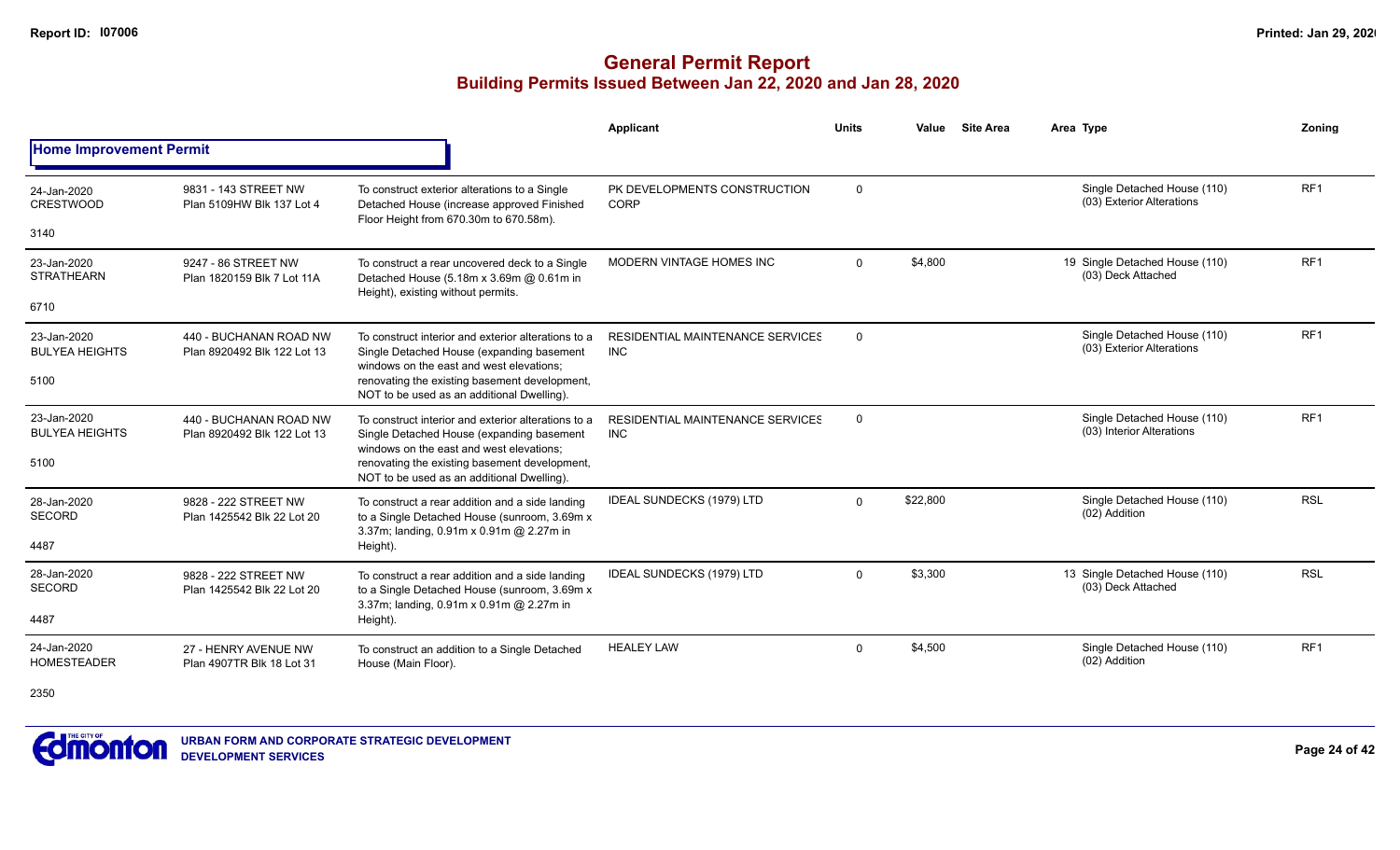|                                               |                                                   |                                                                                                                                                                                                                                                                                                  | <b>Applicant</b>                                       | <b>Units</b> | Value    | <b>Site Area</b> | Area Type                                                            | Zoning          |
|-----------------------------------------------|---------------------------------------------------|--------------------------------------------------------------------------------------------------------------------------------------------------------------------------------------------------------------------------------------------------------------------------------------------------|--------------------------------------------------------|--------------|----------|------------------|----------------------------------------------------------------------|-----------------|
| <b>Home Improvement Permit</b>                |                                                   |                                                                                                                                                                                                                                                                                                  |                                                        |              |          |                  |                                                                      |                 |
| 24-Jan-2020<br><b>FOREST HEIGHTS</b>          | 7806 - 102 AVENUE NW<br>Plan 3986HW Blk 23 Lot 28 | To develop a Secondary Suite in the Basement<br>of a Single Detached House (Existing Suite).                                                                                                                                                                                                     | N/A                                                    |              | \$0      |                  | 46 Single Detached House (110)<br>(07) Add Suites to Single Dwelling | RF <sub>3</sub> |
| 6230                                          |                                                   |                                                                                                                                                                                                                                                                                                  |                                                        |              |          |                  |                                                                      |                 |
| 24-Jan-2020<br><b>MEADOWLARK PARK</b><br>4310 | 16103 - 88 AVENUE NW<br>Plan 6151KS Blk 9 Lot 6   | To construct an addition (rear addition on main<br>Floor, 6.1m x 5.49m), a rear uncovered deck<br>with pergola (1.52m x 3.96m) to a Single<br>Detached House, and to construct interior<br>alterations underneath the new addition (crawl<br>space, NOT to be used as an additional<br>Dwelling) | 2002995 ALBERTA LTD O/A ALAIR<br><b>HOMES EDMONTON</b> | $\Omega$     | \$90,000 |                  | Single Detached House (110)<br>(02) Addition                         | RF <sub>1</sub> |
| 24-Jan-2020<br><b>MEADOWLARK PARK</b><br>4310 | 16103 - 88 AVENUE NW<br>Plan 6151KS Blk 9 Lot 6   | To construct an addition (rear addition on main<br>Floor, 6.1m x 5.49m), a rear uncovered deck<br>with pergola (1.52m x 3.96m) to a Single<br>Detached House, and to construct interior<br>alterations underneath the new addition (crawl<br>space, NOT to be used as an additional<br>Dwelling) | 2002995 ALBERTA LTD O/A ALAIR<br><b>HOMES EDMONTON</b> | $\Omega$     | \$1,500  |                  | 6 Single Detached House (110)<br>(03) Deck Attached                  | RF <sub>1</sub> |
| 24-Jan-2020<br><b>MEADOWLARK PARK</b><br>4310 | 16103 - 88 AVENUE NW<br>Plan 6151KS Blk 9 Lot 6   | To construct an addition (rear addition on main<br>Floor, 6.1m x 5.49m), a rear uncovered deck<br>with pergola (1.52m x 3.96m) to a Single<br>Detached House, and to construct interior<br>alterations underneath the new addition (crawl<br>space, NOT to be used as an additional<br>Dwelling) | 2002995 ALBERTA LTD O/A ALAIR<br><b>HOMES EDMONTON</b> | $\mathbf 0$  | \$0      |                  | 6 Pergola<br>(01) Building - New                                     | RF <sub>1</sub> |
| 24-Jan-2020<br><b>MEADOWLARK PARK</b><br>4310 | 16103 - 88 AVENUE NW<br>Plan 6151KS Blk 9 Lot 6   | To construct an addition (rear addition on main<br>Floor, 6.1m x 5.49m), a rear uncovered deck<br>with pergola (1.52m x 3.96m) to a Single<br>Detached House, and to construct interior<br>alterations underneath the new addition (crawl<br>space, NOT to be used as an additional<br>Dwelling) | 2002995 ALBERTA LTD O/A ALAIR<br><b>HOMES EDMONTON</b> | $\Omega$     |          |                  | Single Detached House (110)<br>(03) Interior Alterations             | RF <sub>1</sub> |

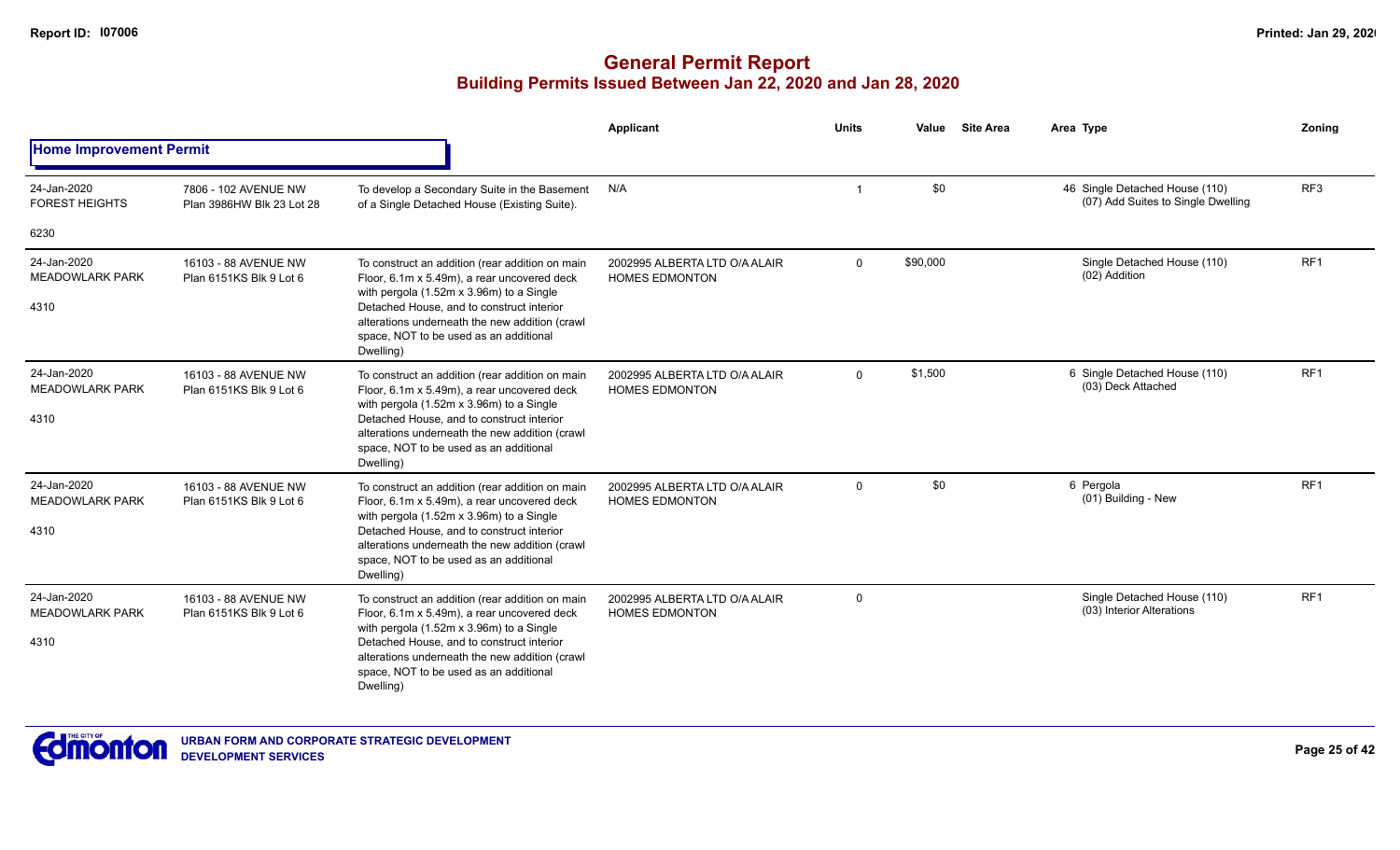|                                               |                                                   |                                                                                                                                                                                                                                                                                                  | <b>Applicant</b>                                       | <b>Units</b> | <b>Site Area</b><br>Value | Area Type                                                            | Zonina          |
|-----------------------------------------------|---------------------------------------------------|--------------------------------------------------------------------------------------------------------------------------------------------------------------------------------------------------------------------------------------------------------------------------------------------------|--------------------------------------------------------|--------------|---------------------------|----------------------------------------------------------------------|-----------------|
| <b>Home Improvement Permit</b>                |                                                   |                                                                                                                                                                                                                                                                                                  |                                                        |              |                           |                                                                      |                 |
| 24-Jan-2020<br><b>MEADOWLARK PARK</b><br>4310 | 16103 - 88 AVENUE NW<br>Plan 6151KS Blk 9 Lot 6   | To construct an addition (rear addition on main<br>Floor, 6.1m x 5.49m), a rear uncovered deck<br>with pergola (1.52m x 3.96m) to a Single<br>Detached House, and to construct interior<br>alterations underneath the new addition (crawl<br>space, NOT to be used as an additional<br>Dwelling) | 2002995 ALBERTA LTD O/A ALAIR<br><b>HOMES EDMONTON</b> | $\mathbf 0$  |                           | Single Detached House (110)<br>(03) Interior Alterations             | RF <sub>1</sub> |
| 28-Jan-2020<br><b>MONTROSE</b><br>2550        | 12148 - 64 STREET NW<br>Plan 5119AC Blk 31 Lot 15 | To develop a Secondary Suite in the Basement<br>of the Single Detached House (Existing without<br>permits).                                                                                                                                                                                      | N/A                                                    |              | \$0                       | 80 Single Detached House (110)<br>(07) Add Suites to Single Dwelling | RF3             |
| 23-Jan-2020<br>KING EDWARD PARK<br>6360       | 7215 - 79 AVENUE NW<br>Plan 3631KS Blk 11 Lot 2   | To develop a Secondary Suite in the Basement<br>of Semi-detached House (Existing Suite).                                                                                                                                                                                                         | POWER GENERAL CONTRACTING<br><b>RENOVATIONS</b>        |              | \$0                       | Semi-Detached House (210)<br>(07) Add Suites to Single Dwelling      | RF <sub>3</sub> |
| 23-Jan-2020<br>KILLARNEY<br>2420              | 12721 - 94 STREET NW<br>Plan 3328MC Blk 47 Lot 5  | To develop a Secondary Suite in the Basement<br>of a Semi-detached House (Existing Suite).                                                                                                                                                                                                       | N/A                                                    |              | \$0                       | Semi-Detached House (210)<br>(07) Add Suites to Single Dwelling      | RF4             |
| 22-Jan-2020<br><b>CALDER</b><br>3070          | 12721 - 124 STREET NW<br>Plan 290AB Blk 21 Lot 10 | To develop a Secondary Suite in the Basement<br>of a Semi-Detached House.                                                                                                                                                                                                                        | N/A                                                    |              | \$0                       | Semi-Detached House (210)<br>(07) Add Suites to Single Dwelling      | RF <sub>2</sub> |
| 22-Jan-2020<br><b>BELVEDERE</b><br>2080       | 13323 - 66 STREET NW<br>Plan 798MC Blk 30 Lot 5   | To develop a Secondary Suite in the Basement<br>of a Single Detached House (existing without<br>permits).                                                                                                                                                                                        | N/A                                                    |              | \$20,000                  | Single Detached House (110)<br>(07) Add Suites to Single Dwelling    | RF <sub>1</sub> |

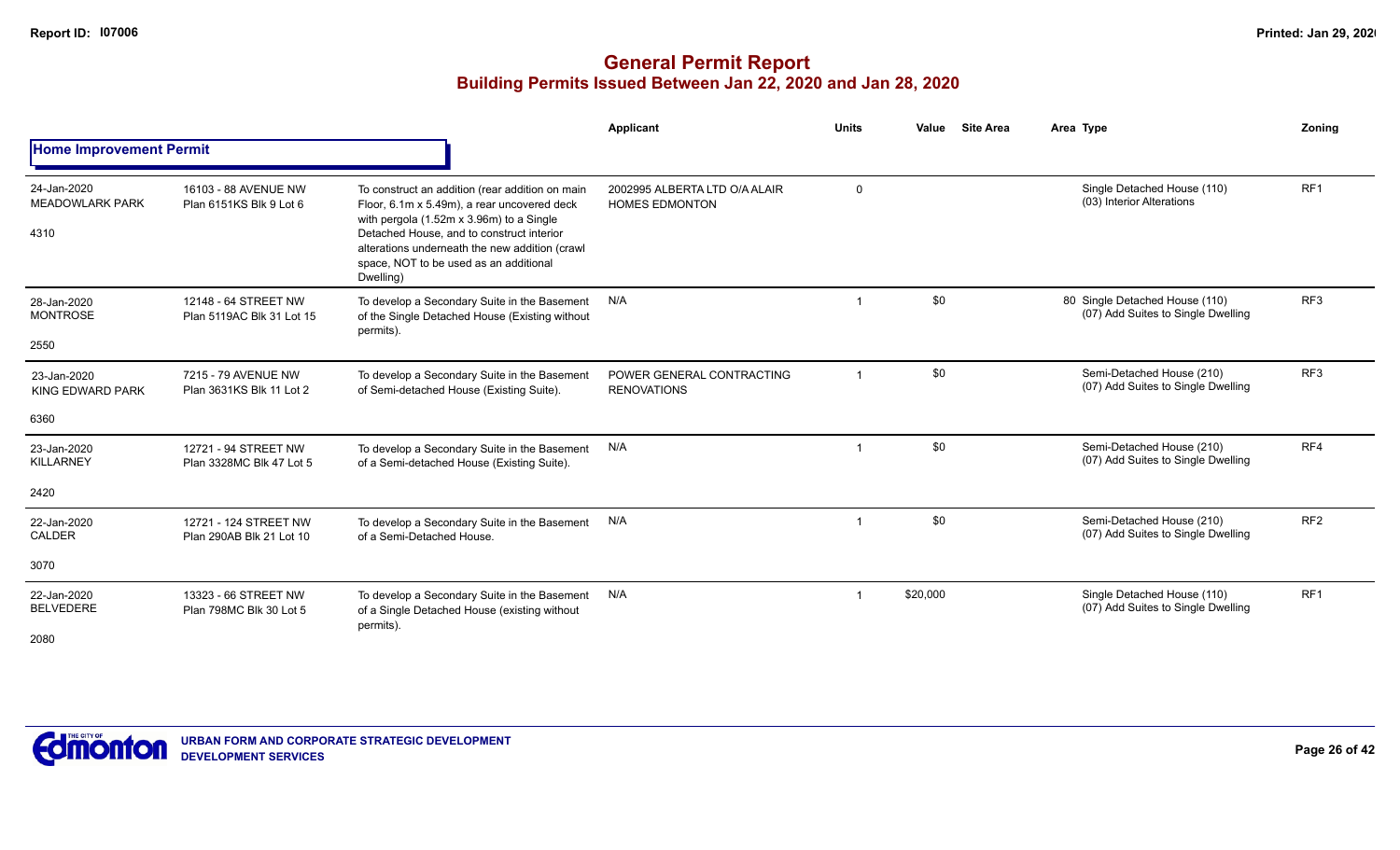|                                       |                                                      |                                                                                                                                                | Applicant                                       | <b>Units</b> | Value    | <b>Site Area</b> | Area Type                                                            | Zoning          |
|---------------------------------------|------------------------------------------------------|------------------------------------------------------------------------------------------------------------------------------------------------|-------------------------------------------------|--------------|----------|------------------|----------------------------------------------------------------------|-----------------|
| <b>Home Improvement Permit</b>        |                                                      |                                                                                                                                                |                                                 |              |          |                  |                                                                      |                 |
| 24-Jan-2020<br>WESTMOUNT              | 10973 - 132 STREET NW<br>Plan 1923336 Blk 21 Lot 26  | To construct exterior alterations to a<br>Semi-Detached House (increased in building                                                           | SWISH DEVELOPMENTS INC                          | $\Omega$     | \$0      |                  | Semi-Detached House (210)<br>(02) Addition                           | RF1, RF1        |
| 3440                                  |                                                      | height).                                                                                                                                       |                                                 |              |          |                  |                                                                      |                 |
| 22-Jan-2020<br><b>HIGH PARK</b>       | 10733 - 154 STREET NW<br>Plan 1821580 Blk 28 Lot 24  | To develop a Secondary Suite in the Basement<br>of a Single Detached House.                                                                    | N/A                                             | $\mathbf 1$  | \$30,000 |                  | 75 Single Detached House (110)<br>(07) Add Suites to Single Dwelling | RF1             |
| 4200                                  |                                                      |                                                                                                                                                |                                                 |              |          |                  |                                                                      |                 |
| 22-Jan-2020<br><b>HUDSON</b>          | 588 - HUDSON ROAD NW<br>Plan 1723504 Blk 31 Lot 192  | To develop a Secondary Suite in the basement<br>of a Single Detached House.                                                                    | RAYHANA HOMES LTD                               |              | \$45,000 |                  | Single Detached House (110)<br>(07) Add Suites to Single Dwelling    | <b>RSL</b>      |
| 3480                                  |                                                      |                                                                                                                                                |                                                 |              |          |                  |                                                                      |                 |
| 28-Jan-2020<br><b>KESWICK AREA</b>    | 6606 - KNOX PLACE SW<br>Plan 1723517 Blk 1 Lot 41    | To construct a two step rear uncovered deck to<br>a Single Detached House (L- shape, 8.99 m x<br>5.20 m @ 0.91 m in Height and 8.99 m x 4.97 m | N/A                                             | $\Omega$     | \$11,700 |                  | 47 Single Detached House (110)<br>(03) Deck Attached                 | <b>RSL</b>      |
| 5576                                  |                                                      | @ 0.55 m in Height).                                                                                                                           |                                                 |              |          |                  |                                                                      |                 |
| 23-Jan-2020<br>KING EDWARD PARK       | 7217 - 79 AVENUE NW<br>Plan 3631KS Blk 11 Lot 2      | To develop a Secondary Suite in the Basement<br>of a Semi-detached House (Existing Suite).                                                     | POWER GENERAL CONTRACTING<br><b>RENOVATIONS</b> | $\mathbf 1$  | \$0      |                  | Semi-Detached House (210)<br>(07) Add Suites to Single Dwelling      | RF <sub>3</sub> |
| 6360                                  |                                                      |                                                                                                                                                |                                                 |              |          |                  |                                                                      |                 |
| 24-Jan-2020<br><b>MCKERNAN</b>        | 10926 - 72 AVENUE NW<br>Plan 5718AE Blk 29 Lot 36    | To construct an Accessory Building (detached<br>Garage 6.40m x 6.71m).                                                                         | FOX PROPERTIES INC.                             | $\Omega$     | \$6,900  |                  | 43 Detached Garage (010)<br>(01) Building - New                      | RF <sub>1</sub> |
| 5290                                  |                                                      |                                                                                                                                                |                                                 |              |          |                  |                                                                      |                 |
| 23-Jan-2020 QUEEN<br><b>MARY PARK</b> | 10925 - 116 STREET NW<br>Plan 1823017 Blk 15A Lot 6B | To develop a Secondary Suite in the Basement<br>of a Single Detached House (New Suite).                                                        | OMNI HOMES MASTER BUILDER LTD                   |              | \$35,000 |                  | 71 Single Detached House (110)<br>(07) Add Suites to Single Dwelling | RF1             |
| 1180                                  |                                                      | (1 Bedroom, 1 Washroom, 1 Mechanical room,<br>and 1 Family room)                                                                               |                                                 |              |          |                  |                                                                      |                 |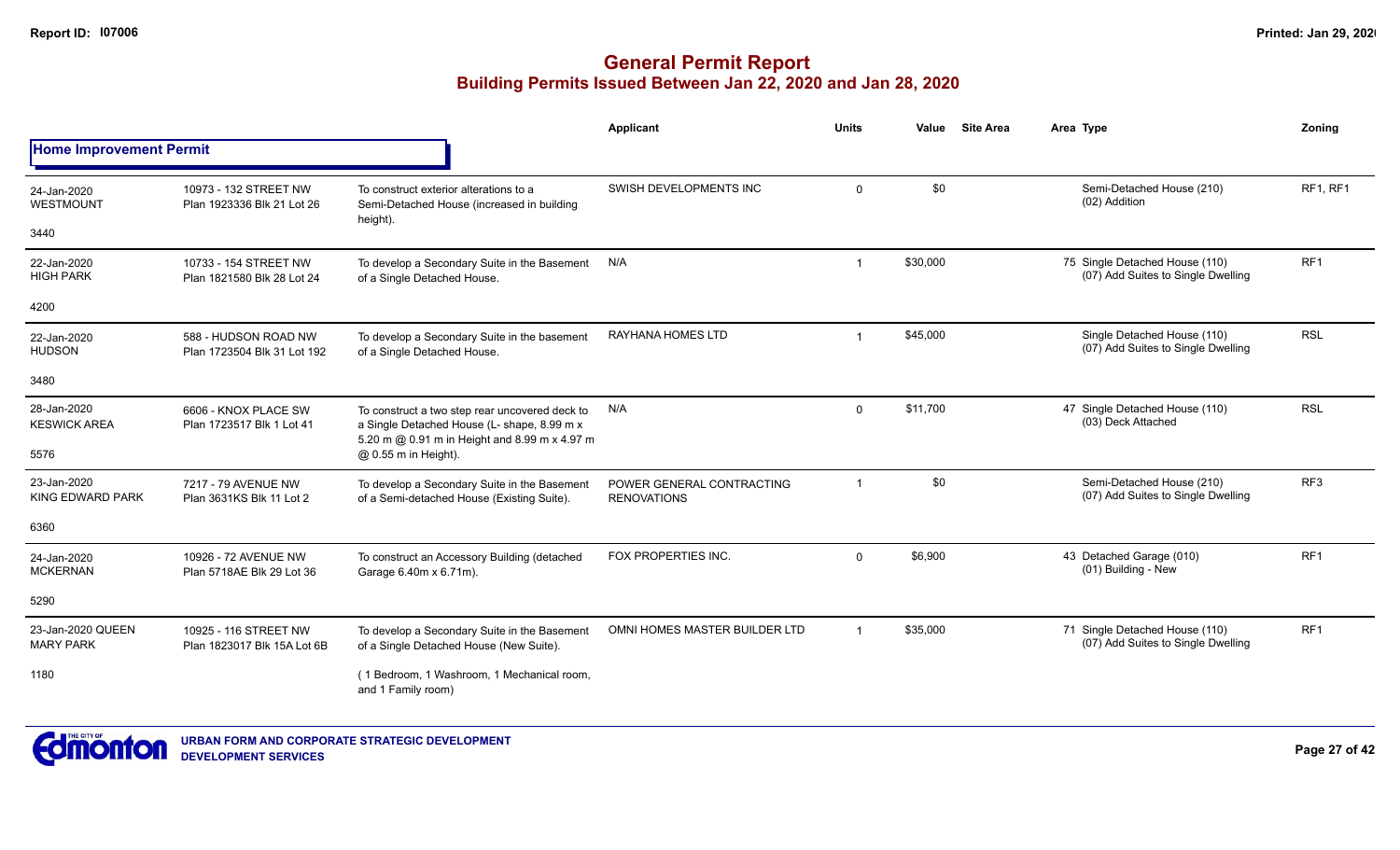|                                                    |                                                             |                                                                                                                                         | <b>Applicant</b>                                           | <b>Units</b>   | Value    | <b>Site Area</b> | Area Type                                                         | Zoning             |
|----------------------------------------------------|-------------------------------------------------------------|-----------------------------------------------------------------------------------------------------------------------------------------|------------------------------------------------------------|----------------|----------|------------------|-------------------------------------------------------------------|--------------------|
| <b>Home Improvement Permit</b>                     |                                                             |                                                                                                                                         |                                                            |                |          |                  |                                                                   |                    |
| 23-Jan-2020<br><b>MCCONACHIE AREA</b>              | 17723 - 59 STREET NW<br>Plan 1525713 Blk 14 Lot 84          | To construct an Accessory building (detached<br>Garage (6.10m x 6.71m).                                                                 | MORRISON HOMES (EDMONTON) LTD                              | $\overline{0}$ | \$6,600  |                  | 41 Detached Garage (010)<br>(01) Building - New                   | <b>RPL</b>         |
| 2521                                               |                                                             |                                                                                                                                         |                                                            |                |          |                  |                                                                   |                    |
| 23-Jan-2020<br><b>MCLEOD</b>                       | 15005 - 60 STREET NW<br>Plan 1822177 Blk 41 Lot 35          | To develop a Secondary Suite in the Basement<br>of a Single Detached House.                                                             | 956758 ALBERTA LTD O/A DIAMOND<br><b>WEST DEVELOPMENTS</b> | $\overline{1}$ | \$25,000 |                  | Single Detached House (110)<br>(07) Add Suites to Single Dwelling | RF <sub>1</sub>    |
| 2530                                               |                                                             |                                                                                                                                         |                                                            |                |          |                  |                                                                   |                    |
| 23-Jan-2020<br><b>HIGHLANDS</b>                    | 11315 - 51 STREET NW<br>Plan 5386HW Blk 6 Lot 4             | To construct exterior alterations and a front<br>uncovered deck to a Single Detached House<br>(rear cantilever, 0.62m x 0.44m and front | N/A                                                        | 0              |          |                  | Single Detached House (110)<br>(03) Exterior Alterations          | RF <sub>1</sub>    |
| 2330                                               |                                                             | uncovered deck, 1.22m x 2.73m @ 1.10m in<br>Height), existing without permits.                                                          |                                                            |                |          |                  |                                                                   |                    |
| 23-Jan-2020<br><b>HIGHLANDS</b>                    | 11315 - 51 STREET NW<br>Plan 5386HW Blk 6 Lot 4             | To construct exterior alterations and a front<br>uncovered deck to a Single Detached House<br>(rear cantilever, 0.62m x 0.44m and front | N/A                                                        | $\Omega$       | \$900    |                  | 4 Single Detached House (110)<br>(03) Deck Attached               | RF <sub>1</sub>    |
| 2330                                               |                                                             | uncovered deck, 1.22m x 2.73m @ 1.10m in<br>Height), existing without permits.                                                          |                                                            |                |          |                  |                                                                   |                    |
| 27-Jan-2020<br><b>GLENRIDDING RAVINE</b>           | 1303 - 156 STREET SW<br>Plan 1923230 Blk 19 Lot 100         | To demolish a Single Detached House and<br>detached Garage.                                                                             | WISEMAN CONTRACTING LTD, (WATER<br>SEWER & ELEC)           | $\mathbf{0}$   | \$3,400  |                  | Detached Garage(010)<br>(99) Demolition                           | RA7, AP, A,<br>RA7 |
| 5579                                               |                                                             |                                                                                                                                         |                                                            |                |          |                  |                                                                   |                    |
| 27-Jan-2020<br><b>GLENRIDDING RAVINE</b>           | 1303 - 156 STREET SW<br>Plan 1923230 Blk 19 Lot 100         | To demolish a Single Detached House and<br>detached Garage.                                                                             | WISEMAN CONTRACTING LTD, (WATER<br>SEWER & ELEC)           | $-1$           | \$6,500  |                  | Single Detached House (110)<br>(99) Demolition                    | RA7, AP, A.<br>RA7 |
| 5579                                               |                                                             |                                                                                                                                         |                                                            |                |          |                  |                                                                   |                    |
| 24-Jan-2020<br>THE ORCHARDS AT<br><b>ELLERSLIE</b> | 632 - ORCHARDS BOULEVARD<br>SW<br>Plan 1723624 Blk 25 Lot 2 | To construct an Accessory Building (rear<br>detached Garage, 6.1m x 6.1m).                                                              | DAYTONA HOMES INC                                          | $\mathbf{0}$   | \$6,000  |                  | 37 Detached Garage (010)<br>(01) Building - New                   | <b>RMD</b>         |
| 6216                                               |                                                             |                                                                                                                                         |                                                            |                |          |                  |                                                                   |                    |

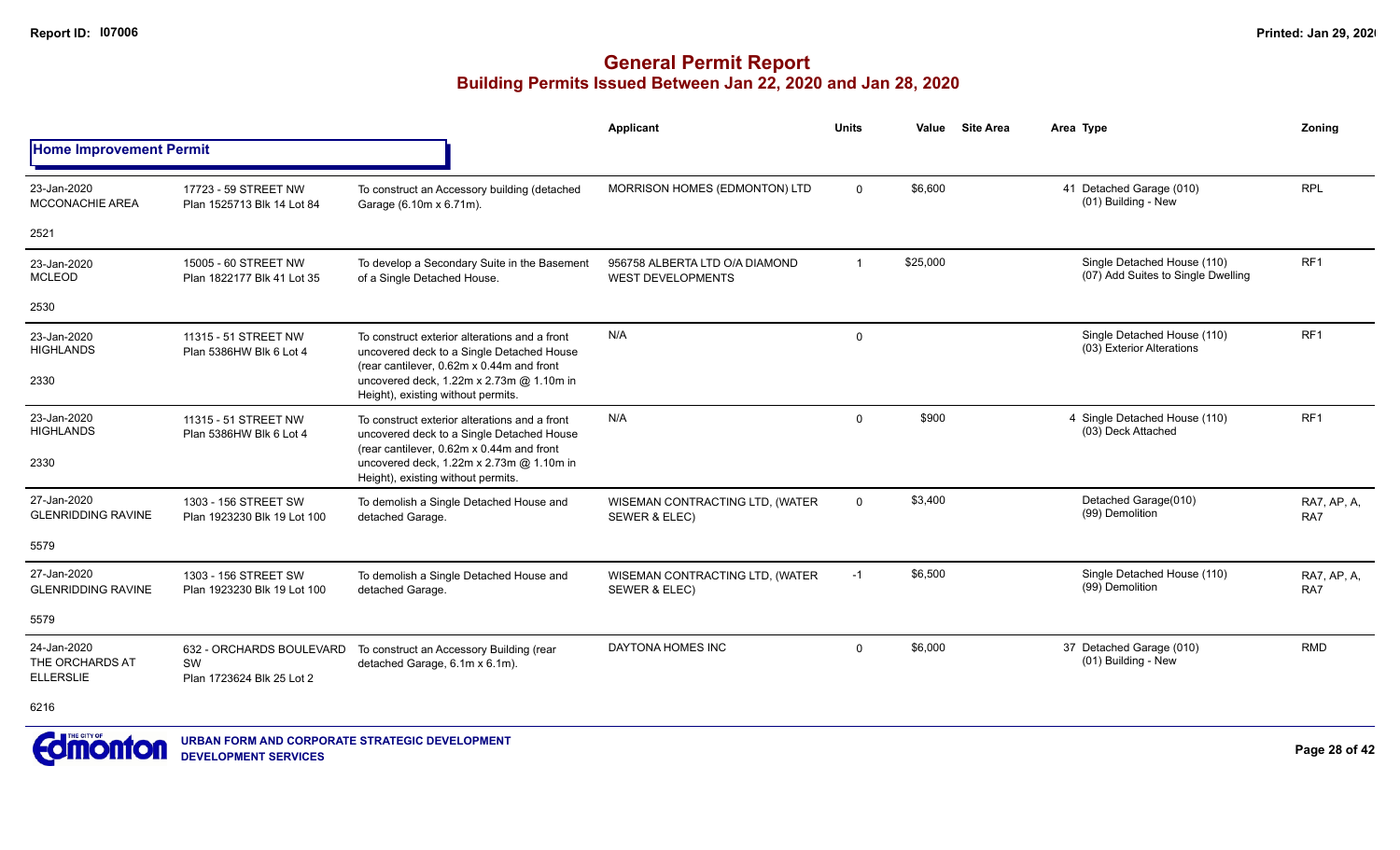# **General Permit Report Building Permits Issued Between Jan 22, 2020 and Jan 28, 2020**

|                                       |                                                     |                                                                                                                                                    | <b>Applicant</b>                             | <b>Units</b> | <b>Site Area</b><br>Value | Area Type                                                | Zonina          |
|---------------------------------------|-----------------------------------------------------|----------------------------------------------------------------------------------------------------------------------------------------------------|----------------------------------------------|--------------|---------------------------|----------------------------------------------------------|-----------------|
| <b>Home Improvement Permit</b>        |                                                     |                                                                                                                                                    |                                              |              |                           |                                                          |                 |
| 23-Jan-2020<br><b>MCCONACHIE AREA</b> | 17924 - 62 STREET NW<br>Plan 1823225 Blk 30 Lot 10  | To construct an Accessory building (detached<br>Garage, 6.10m x 6.10m).                                                                            | <b>MONTORIO HOMES LTD</b>                    | $\mathbf 0$  | \$6,000                   | 37 Detached Garage (010)<br>(01) Building - New          | <b>RPL</b>      |
| 2521                                  |                                                     |                                                                                                                                                    |                                              |              |                           |                                                          |                 |
| 24-Jan-2020<br>WESTMOUNT              | 10836 - 128 STREET NW<br>Plan 1820406 Blk 23 Lot 22 | To install a stationary mechanical system in the<br>Side Yard (right side) of a Single-Detached<br>House (air conditioner, 0.94m x 0.86m) existing | N/A                                          | $\mathbf 0$  |                           | Single Detached House (110)<br>(03) Exterior Alterations | RF <sub>1</sub> |
| 3440                                  |                                                     | without permits.                                                                                                                                   |                                              |              |                           |                                                          |                 |
| 22-Jan-2020<br><b>PAISLEY</b>         | 539 - PATERSON WAY SW<br>Plan 1821022 Blk 14 Lot 34 | To construct an Accessory Building (detached<br>Garage (10.98m x 6.71m)).                                                                          | <b>BROOKFIELD RESIDENTIAL</b>                | $\mathbf 0$  | \$11,900                  | 74 Detached Garage (010)<br>(01) Building - New          | HVLD. HVLD      |
| 5469                                  |                                                     |                                                                                                                                                    |                                              |              |                           |                                                          |                 |
| 23-Jan-2020<br><b>MCCONACHIE AREA</b> | 17928 - 62 STREET NW<br>Plan 1823225 Blk 30 Lot 9   | To construct an Accessory building (detached<br>Garage, 6.1m x 6.1m).                                                                              | <b>MONTORIO HOMES</b>                        | $\mathbf 0$  | \$6,000                   | 37 Detached Garage (010)<br>(01) Building - New          | <b>RPL</b>      |
| 2521                                  |                                                     |                                                                                                                                                    |                                              |              |                           |                                                          |                 |
| 27-Jan-2020<br><b>MCCAULEY</b>        | 10660 - 97 STREET NW<br>Plan NA Blk 12 Lot 14       | To demolish a Single Detached House.                                                                                                               | <b>REVLYN DEMOLITION &amp; RECYCLING LTI</b> | $-1$         | \$6,700                   | Single Detached House (110)<br>(99) Demolition           | CB <sub>2</sub> |
| 1140                                  |                                                     |                                                                                                                                                    |                                              |              |                           |                                                          |                 |
| 27-Jan-2020<br><b>BELGRAVIA</b>       | 11811 - 74 AVENUE NW<br>Plan 3369HW Blk 9 Lot 1     | To demolish a Single Detached House and an<br>Accessory building (detached Garage).                                                                | <b>GREENTOWN HOMES LTD</b>                   | $\mathbf 0$  | \$3,500                   | Detached Garage(010)<br>(99) Demolition                  | RF <sub>1</sub> |
| 5040                                  |                                                     |                                                                                                                                                    |                                              |              |                           |                                                          |                 |
| 27-Jan-2020<br><b>BELGRAVIA</b>       | 11811 - 74 AVENUE NW<br>Plan 3369HW Blk 9 Lot 1     | To demolish a Single Detached House and an<br>Accessory building (detached Garage).                                                                | <b>GREENTOWN HOMES LTD</b>                   | $-1$         | \$6,700                   | Single Detached House (110)<br>(99) Demolition           | RF <sub>1</sub> |

5040

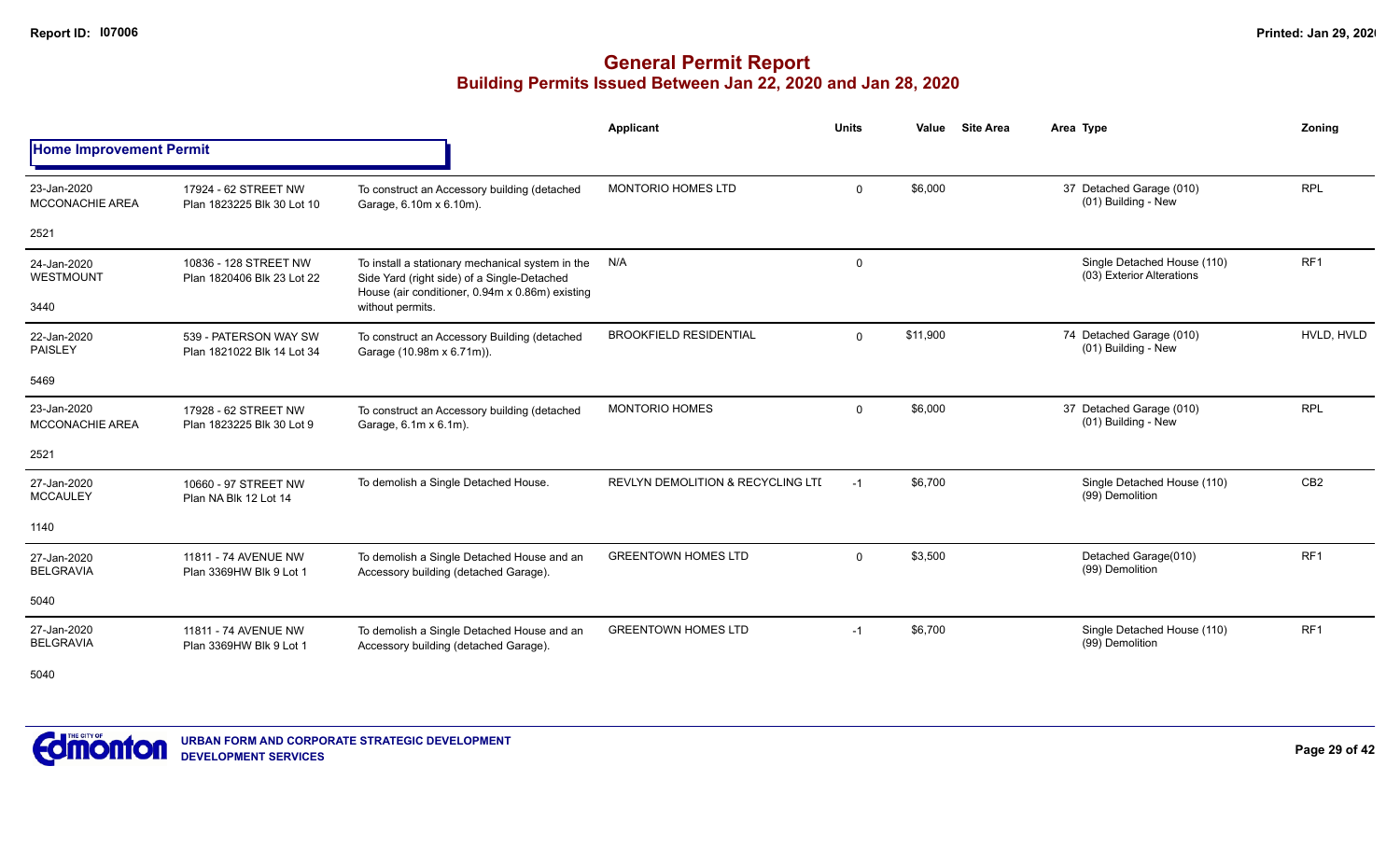|                                       |                                                     |                                                                                                                                                                                                                                                 | <b>Applicant</b>                | <b>Units</b> | Value    | <b>Site Area</b> | Area Type                                                | Zonina          |
|---------------------------------------|-----------------------------------------------------|-------------------------------------------------------------------------------------------------------------------------------------------------------------------------------------------------------------------------------------------------|---------------------------------|--------------|----------|------------------|----------------------------------------------------------|-----------------|
| <b>Home Improvement Permit</b>        |                                                     |                                                                                                                                                                                                                                                 |                                 |              |          |                  |                                                          |                 |
| 27-Jan-2020<br><b>STRATHEARN</b>      | 8704 - 92B AVENUE NW<br>Plan 4773HW Blk G Lot 14    | To construct an Accessory Building (rear<br>detached Garage (4.27m x 7.32m)).                                                                                                                                                                   | <b>GARRY BUILDERS 1999 LTD.</b> | $\mathbf 0$  | \$5,200  |                  | 31 Detached Garage (010)<br>(01) Building - New          | RF <sub>1</sub> |
| 6710                                  |                                                     |                                                                                                                                                                                                                                                 |                                 |              |          |                  |                                                          |                 |
| 28-Jan-2020<br><b>MAGRATH HEIGHTS</b> | 7251 - MAY ROAD NW<br>Plan 1323967 Blk 9 Lot 27     | To construct a rear addition to a Semi-detached<br>House (sunroom, 4.07m x 3.18m).                                                                                                                                                              | <b>IDEAL SUNDECKS</b>           | 0            | \$9,600  |                  | Semi-Detached House (210)<br>(02) Addition               | RF <sub>5</sub> |
| 5476                                  |                                                     |                                                                                                                                                                                                                                                 |                                 |              |          |                  |                                                          |                 |
| 22-Jan-2020<br><b>GLENORA</b><br>3200 | 10505 - 132 STREET NW<br>Plan 1820090 Blk 59 Lot 22 | To construct a front uncovered deck and to<br>install a stationary mechanical system in the<br>Side Yard (right side) of a Single Detached<br>House, existing without permits (deck, 2.67m x<br>2.51m @ 0.53m in Height; air conditioner, 0.74m | <b>FRANKEN HOLDINGS LTD</b>     | $\mathbf 0$  | \$2,500  |                  | 10 Single Detached House (110)<br>(03) Deck Attached     | RF <sub>1</sub> |
|                                       |                                                     | $x 0.88m$ ).                                                                                                                                                                                                                                    |                                 |              |          |                  |                                                          |                 |
| 22-Jan-2020<br>CAPILANO<br>6061       | 10712 - 47 STREET NW<br>Plan 3002KS Blk 63 Lot 6    | To construct an Accessory Building (rear<br>detached Garage, 17.02m x 9.14m), with<br>basement development (1 bathroom, 1<br>mechanical room), NOT to be used as a<br>separate dwelling.                                                        | EFFECT HOME BUILDERS LTD        | $\mathbf{0}$ | \$28,700 |                  | 178 Detached Garage (010)<br>(01) Building - New         | RF <sub>1</sub> |
| 22-Jan-2020<br><b>GLENWOOD</b>        | 9936 - 161 STREET NW<br>Plan 6144AH Blk 3B Lot 19   | To construct an Accessory building (detached<br>Garage, 10.36m x 7.32m).                                                                                                                                                                        | OMEGA FINISHING SOLUTIONS INC   | $\Omega$     | \$12,200 |                  | 76 Detached Garage (010)<br>(01) Building - New          | RF <sub>1</sub> |
| 4180                                  |                                                     |                                                                                                                                                                                                                                                 |                                 |              |          |                  |                                                          |                 |
| 28-Jan-2020<br><b>HIGHLANDS</b>       | 6608 - 111 AVENUE NW<br>Plan 600U Blk 13 Lot 34     | To construct interior and exterior alterations to a<br>Single Detached House (Basement<br>development, NOT to be used as an additional                                                                                                          | <b>VERONA DEVELOPMENTS</b>      | $\mathbf 0$  |          |                  | Single Detached House (110)<br>(03) Interior Alterations | RF <sub>1</sub> |
| 2330                                  |                                                     | Dwelling, and enlarging Basement window).                                                                                                                                                                                                       |                                 |              |          |                  |                                                          |                 |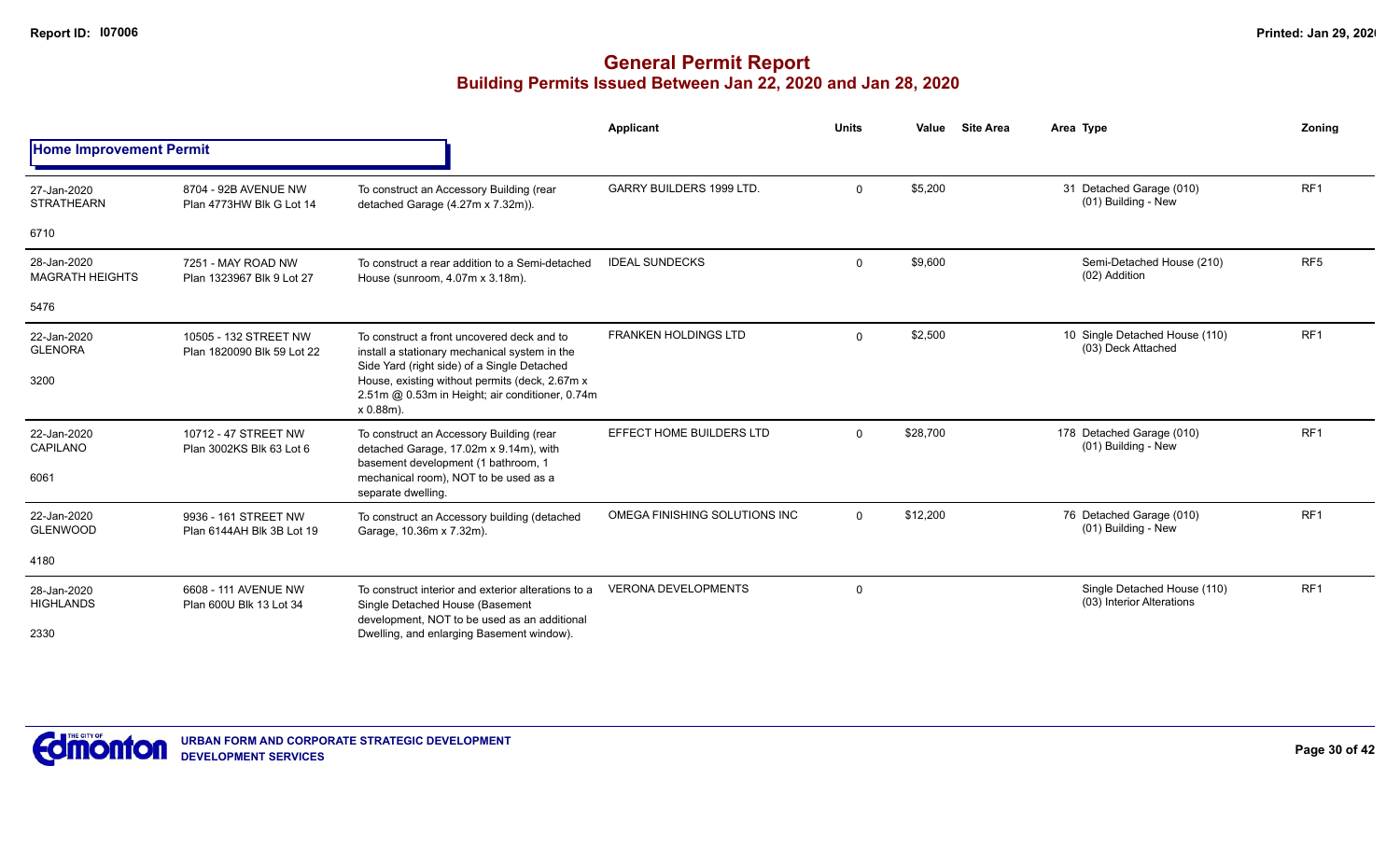|                                     |                                                        |                                                                                                                                            | Applicant                                             | <b>Units</b> | <b>Site Area</b><br>Value | Area Type                                                | Zonina          |
|-------------------------------------|--------------------------------------------------------|--------------------------------------------------------------------------------------------------------------------------------------------|-------------------------------------------------------|--------------|---------------------------|----------------------------------------------------------|-----------------|
| <b>Home Improvement Permit</b>      |                                                        |                                                                                                                                            |                                                       |              |                           |                                                          |                 |
| 28-Jan-2020<br><b>HIGHLANDS</b>     | 6608 - 111 AVENUE NW<br>Plan 600U Blk 13 Lot 34        | To construct interior and exterior alterations to a<br>Single Detached House (Basement<br>development, NOT to be used as an additional     | <b>VERONA DEVELOPMENTS</b>                            | 0            |                           | Single Detached House (110)<br>(03) Exterior Alterations | RF <sub>1</sub> |
| 2330                                |                                                        | Dwelling, and enlarging Basement window).                                                                                                  |                                                       |              |                           |                                                          |                 |
| 22-Jan-2020<br><b>SPRUCE AVENUE</b> | 11244 - 101 STREET NW<br>Plan 7540AH Blk 1 Lot 448     | To demolish a Single Detached House and<br>detached Garage.                                                                                | 2047821 ALBERTA LTD O/A KEJUNA<br><b>DEVELOPMENTS</b> | $\mathbf{0}$ | \$3,400                   | Detached Garage(010)<br>(99) Demolition                  | RF <sub>3</sub> |
| 1230                                |                                                        |                                                                                                                                            |                                                       |              |                           |                                                          |                 |
| 22-Jan-2020<br><b>SPRUCE AVENUE</b> | 11244 - 101 STREET NW<br>Plan 7540AH Blk 1 Lot 448     | To demolish a Single Detached House and<br>detached Garage.                                                                                | 2047821 ALBERTA LTD O/A KEJUNA<br><b>DEVELOPMENTS</b> | $-1$         | \$6,500                   | Single Detached House (110)<br>(99) Demolition           | RF <sub>3</sub> |
| 1230                                |                                                        |                                                                                                                                            |                                                       |              |                           |                                                          |                 |
| 27-Jan-2020<br><b>ALLARD</b>        | 5110 - ANDISON CLOSE SW<br>Plan 1723289 Blk 20 Lot 111 | To construct interior alterations to a<br>Semi-Detached House (Basement development<br>with wet bar, NOT to be used as an additional       | N/A                                                   | $\mathbf{0}$ | \$8,000                   | Semi-Detached House (210)<br>(03) Interior Alterations   | <b>RMD</b>      |
| 5458                                |                                                        | Dwelling).1 - BATHROOM, 0 - BEDROOMS                                                                                                       |                                                       |              |                           |                                                          |                 |
| 28-Jan-2020<br><b>PAISLEY</b>       | 534 - PATERSON WAY SW<br>Plan 1821022 Blk 15 Lot 3     | To construct an Accessory Building (detached<br>Garage 6.10m x 6.10m).                                                                     | <b>BROOKFIELD RESIDENTIAL</b>                         | $\mathbf 0$  | \$6,000                   | 37 Detached Garage (010)<br>(01) Building - New          | <b>HVLD</b>     |
| 5469                                |                                                        |                                                                                                                                            |                                                       |              |                           |                                                          |                 |
| 27-Jan-2020<br><b>MALMO PLAINS</b>  | 11320 - 46 AVENUE NW<br>Plan 5397MC Blk 6 Lot 21       | To install a Hot Tub in the Side Yard of a Single<br>Detached House (2.17m x 2.11m).                                                       | FU DING DEVELOPMENT                                   | $\Omega$     | \$5,200                   | Single Detached House (110)<br>$(14)$ Hot Tub            | RF <sub>1</sub> |
| 5280                                |                                                        |                                                                                                                                            |                                                       |              |                           |                                                          |                 |
| 28-Jan-2020<br><b>RICHFIELD</b>     | 8604 - 35 AVENUE NW<br>Plan 6455RS Blk 9 Lot 4         | To construct interior alterations to a Single<br>Detached House (main floor Alterations, and<br>Basement Development, NOT to be used as an | N/A                                                   | $\mathbf{0}$ | \$10,000                  | Single Detached House (110)<br>(03) Interior Alterations | RF <sub>1</sub> |
| 6600                                |                                                        | additional Dwelling).                                                                                                                      |                                                       |              |                           |                                                          |                 |

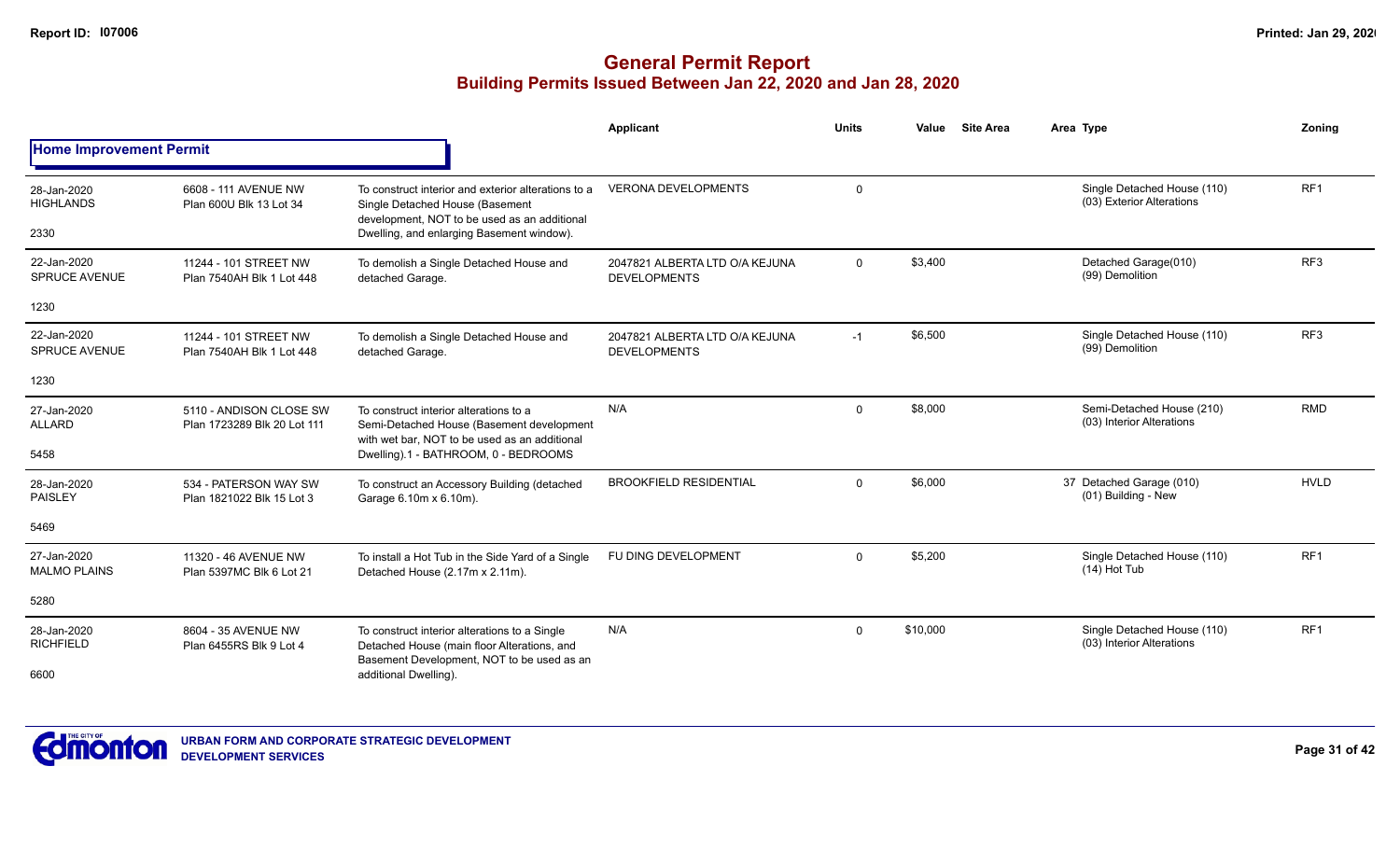|                                       |                                                     |                                                                                                                                       | <b>Applicant</b>              | <b>Units</b> | Value<br><b>Site Area</b> | Area Type                                                         | Zoning          |
|---------------------------------------|-----------------------------------------------------|---------------------------------------------------------------------------------------------------------------------------------------|-------------------------------|--------------|---------------------------|-------------------------------------------------------------------|-----------------|
| <b>Home Improvement Permit</b>        |                                                     |                                                                                                                                       |                               |              |                           |                                                                   |                 |
| 22-Jan-2020<br><b>GARNEAU</b>         | 1, 10927 - 80 AVENUE NW<br>Plan I23 Blk 140 Lot 28  | To construct exterior alterations to a<br>Semi-detached House (relocation and addition<br>of exterior doors and windows).             | 1382271 ALBERTA LTD           | 0            |                           | Semi-Detached House (210)<br>(03) Exterior Alterations            | RF <sub>3</sub> |
| 5200                                  |                                                     |                                                                                                                                       |                               |              |                           |                                                                   |                 |
| 27-Jan-2020<br><b>BEVERLY HEIGHTS</b> | 4237 - 112 AVENUE NW<br>Plan 3301KS Blk 37 Lot 4    | To construct exterior alterations to a Single<br>Detached House (covered front entry, 3.05m x<br>0.74m), existing without permits.    | N/A                           | $\mathsf{O}$ |                           | Single Detached House (110)<br>(02) Addition                      | RF <sub>1</sub> |
| 2100                                  |                                                     |                                                                                                                                       |                               |              |                           |                                                                   |                 |
| 23-Jan-2020<br><b>NORTHMOUNT</b>      | 9048 - 138 AVENUE NW<br>Plan 6689NY Blk 13 Lot 31   | To construct a rear addition to a Single<br>Detached House (3 season sunroom, 5.23m x<br>5.62m, on a deck @ 0.97m in Height).         | N/A                           | $\mathbf 0$  | \$25,000                  | Single Detached House (110)<br>(02) Addition                      | RF <sub>1</sub> |
| 2580                                  |                                                     |                                                                                                                                       |                               |              |                           |                                                                   |                 |
| 27-Jan-2020<br><b>QUEEN ALEXANDRA</b> | 10631 - 72 AVENUE NW<br>Plan 5718AE Blk 13 Lot 16   | To construct an Accessory Building (detached<br>Garage, 7.01m x 6.71m).                                                               | APLUS HOMES CORP              | $\mathbf 0$  | \$7,600                   | 47 Detached Garage (010)<br>(01) Building - New                   | RF <sub>3</sub> |
| 5330                                  |                                                     |                                                                                                                                       |                               |              |                           |                                                                   |                 |
| 24-Jan-2020<br><b>PAISLEY</b>         | 3851 - POWELL WYND SW<br>Plan 1323918 Blk 3 Lot 20  | To construct interior alterations to Single<br>Detached House (Basement development, NOT<br>to be used as an additional Dwelling), (1 | N/A                           | $\mathbf 0$  | \$10,000                  | Single Detached House (110)<br>(03) Interior Alterations          | <b>HVLD</b>     |
| 5469                                  |                                                     | bedroom, 1 bathroom, mechanical room, NO<br>wet bar or kitchen).                                                                      |                               |              |                           |                                                                   |                 |
| 27-Jan-2020<br><b>PAISLEY</b>         | 515 - PATERSON WAY SW<br>Plan 1821022 Blk 14 Lot 45 | To construct an Accessory Building (detached<br>Garage 6.10m x 6.10m).                                                                | <b>BROOKFIELD RESIDENTIAL</b> | $\Omega$     | \$6,000                   | 37 Detached Garage (010)<br>(01) Building - New                   | <b>HVLD</b>     |
| 5469                                  |                                                     |                                                                                                                                       |                               |              |                           |                                                                   |                 |
| 27-Jan-2020<br><b>MALMO PLAINS</b>    | 4915 - 115 STREET NW<br>Plan 5397MC Blk 9 Lot 66    | To develop a Secondary Suite in the Basement<br>of a Single Detached House.                                                           | N/A                           | -1           | \$10,000                  | Single Detached House (110)<br>(07) Add Suites to Single Dwelling | RF <sub>1</sub> |
| $F^{\sim}$                            |                                                     |                                                                                                                                       |                               |              |                           |                                                                   |                 |



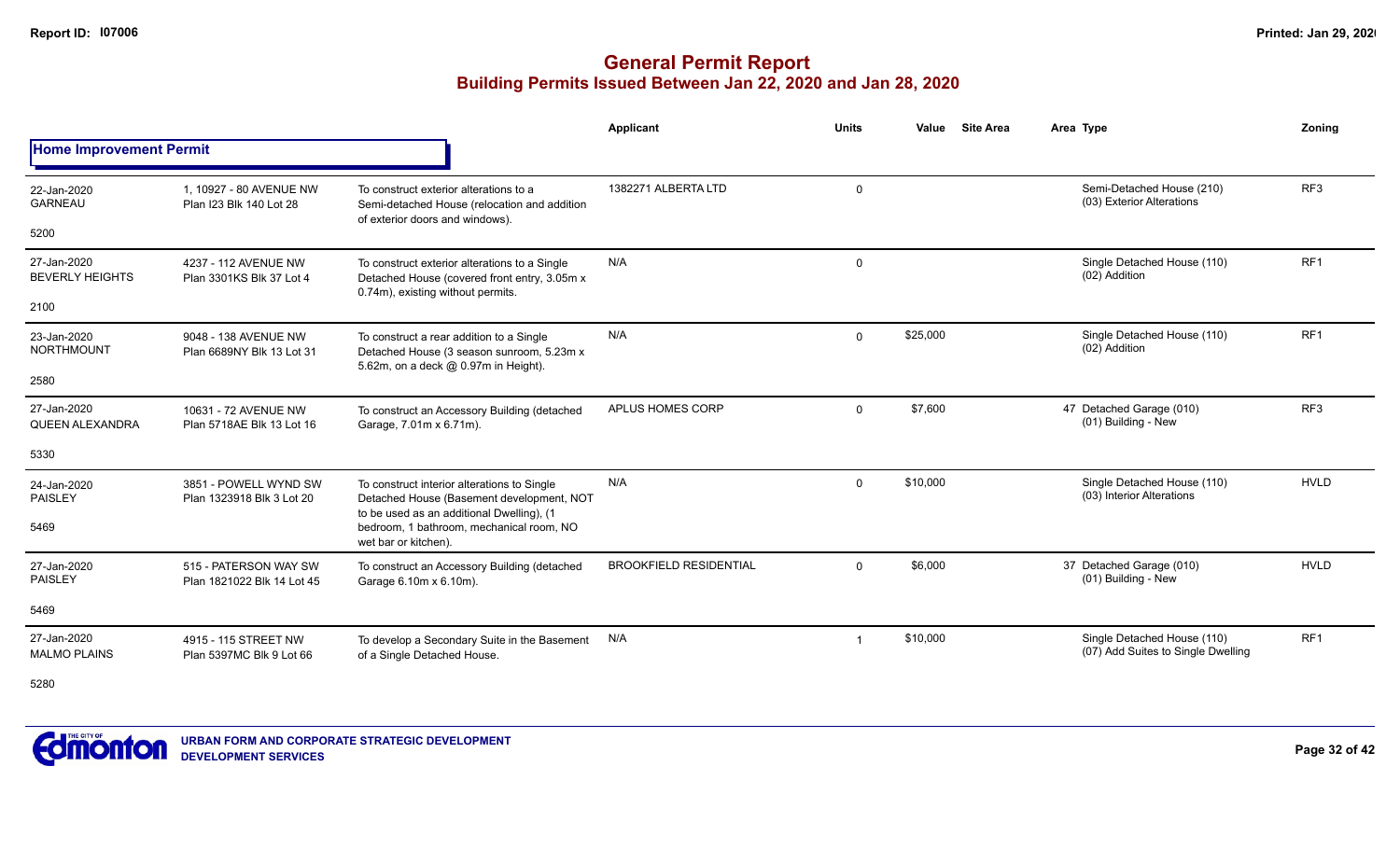# **General Permit Report Building Permits Issued Between Jan 22, 2020 and Jan 28, 2020**

|                                       |                                                      |                                                                                                                                      | Applicant                          | <b>Units</b> | <b>Site Area</b><br>Value | Area Type                                                | Zoning               |
|---------------------------------------|------------------------------------------------------|--------------------------------------------------------------------------------------------------------------------------------------|------------------------------------|--------------|---------------------------|----------------------------------------------------------|----------------------|
| <b>Home Improvement Permit</b>        |                                                      |                                                                                                                                      |                                    |              |                           |                                                          |                      |
| 23-Jan-2020<br><b>LAGO LINDO</b>      | 9512 - 177 AVENUE NW<br>Plan 9121852 Blk 1 Lot 376   | To construct an Accessory Building (shed,<br>3.13m x 4.26m), existing without permits.                                               | N/A                                | $\Omega$     | \$400                     | 13 Shed (040)<br>(01) Building - New                     | RF1                  |
| 2450                                  |                                                      |                                                                                                                                      |                                    |              |                           |                                                          |                      |
| 27-Jan-2020<br>TIPASKAN               | 2937 - 89 STREET NW<br>Plan 7621725 Blk 19 Lot 32    | To construct a rear uncovered deck (4.83m x)<br>3.17m @ 3.42m in Height).                                                            | <b>BIAMONTE LLP</b>                | $\Omega$     | \$3,800                   | 15 Single Detached House (110)<br>(03) Deck Attached     | RF <sub>1</sub>      |
| 6750                                  |                                                      |                                                                                                                                      |                                    |              |                           |                                                          |                      |
| 27-Jan-2020<br>WALKER                 | 5615 - 22A AVENUE SW<br>Plan 1525739 Blk 8 Lot 33    | To construct interior alterations to a Single<br>Detached House (Basement development, NOT<br>to be used as an additional Dwelling). | N/A                                | $\mathbf{0}$ | \$24,000                  | Single Detached House (110)<br>(03) Interior Alterations | <b>RSL</b>           |
| 6662                                  |                                                      |                                                                                                                                      |                                    |              |                           |                                                          |                      |
| 27-Jan-2020<br><b>KESWICK AREA</b>    | 1153 - KESWICK DRIVE SW<br>Plan 1920225 Blk 8 Lot 18 | To construct an Accessory Building (detached<br>mutual Garage, $16.47 \text{ m} \times 6.5 \text{ m}$ ).                             | PACESETTER HOMES LTD               | $\Omega$     | \$17,200                  | 107 Detached Garage (010)<br>(01) Building - New         | <b>RF5, RF5, RF5</b> |
| 5576                                  |                                                      |                                                                                                                                      |                                    |              |                           |                                                          |                      |
| 28-Jan-2020<br>INGLEWOOD              | 11203 - 123 STREET NW<br>Plan 5456AH Blk 11 Lot 20   | To demolish a Single Detached House and<br>detached Garage.                                                                          | <b>FRANKEN HOLDINGS LTD</b>        | $\mathbf{0}$ | \$3,400                   | Detached Garage(010)<br>(99) Demolition                  | RF <sub>3</sub>      |
| 3240                                  |                                                      |                                                                                                                                      |                                    |              |                           |                                                          |                      |
| 28-Jan-2020<br><b>INGLEWOOD</b>       | 11203 - 123 STREET NW<br>Plan 5456AH Blk 11 Lot 20   | To demolish a Single Detached House and<br>detached Garage.                                                                          | <b>FRANKEN HOLDINGS LTD</b>        | $-1$         | \$6,500                   | Single Detached House (110)<br>(99) Demolition           | RF <sub>3</sub>      |
| 3240                                  |                                                      |                                                                                                                                      |                                    |              |                           |                                                          |                      |
| 24-Jan-2020<br><b>LAURIER HEIGHTS</b> | 8504 - 134 STREET NW<br>Plan 2128MC Blk 2 Lot 12     | To construct exterior alterations (Driveway<br>extension, $0.86m \times 5.81m$ ).                                                    | <b>SNYDER &amp; ASSOCIATES LLP</b> | 0            |                           | Single Detached House (110)<br>(03) Exterior Alterations | RF1                  |

3270

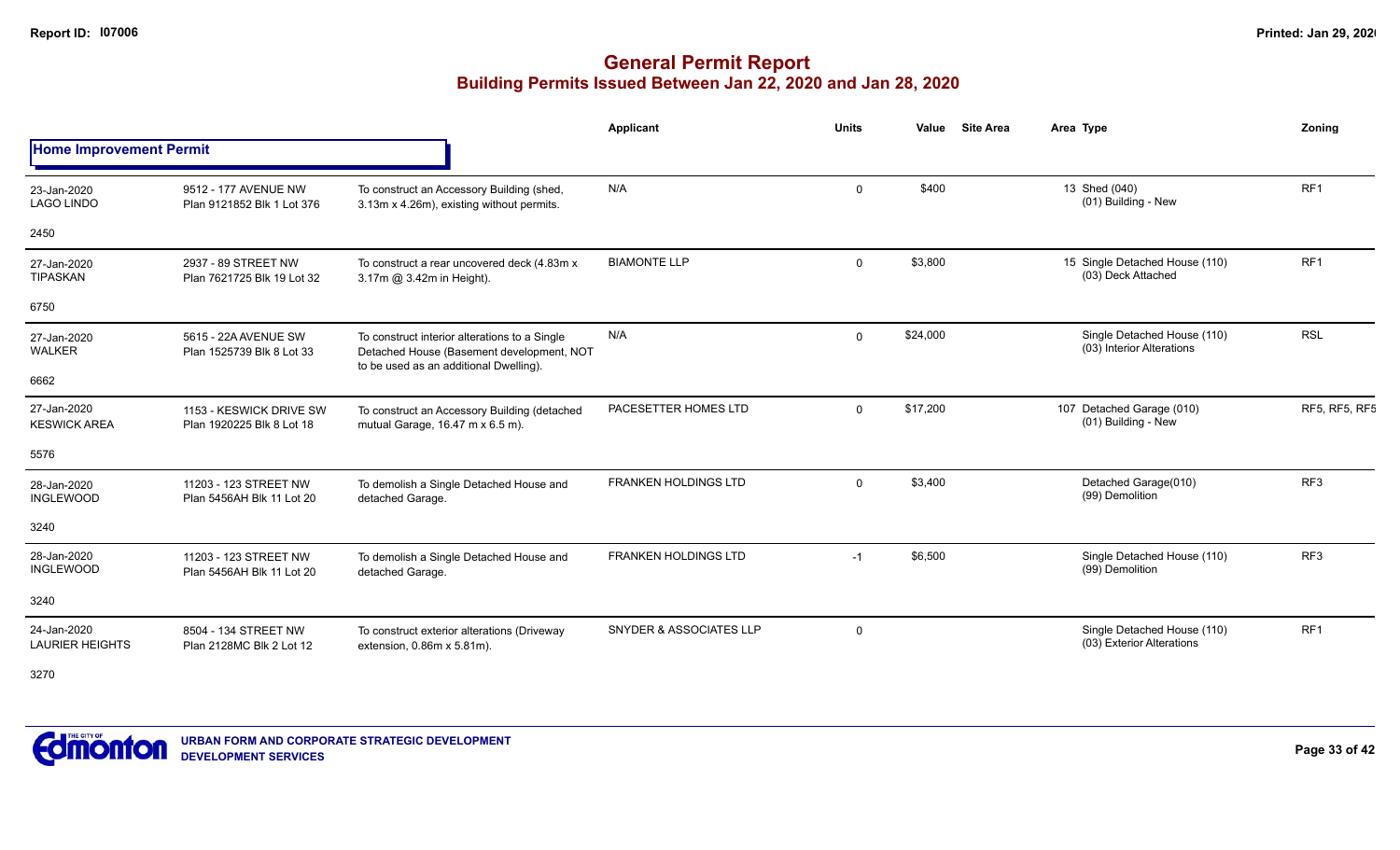|                                                    |                                                                    |                                                                                                                                         | Applicant                 | <b>Units</b> | Value    | <b>Site Area</b> | Area Type                                                      | Zoning                                  |
|----------------------------------------------------|--------------------------------------------------------------------|-----------------------------------------------------------------------------------------------------------------------------------------|---------------------------|--------------|----------|------------------|----------------------------------------------------------------|-----------------------------------------|
| <b>Home Improvement Permit</b>                     |                                                                    |                                                                                                                                         |                           |              |          |                  |                                                                |                                         |
| 24-Jan-2020<br>THE UPLANDS                         | 2619 - 201 STREET NW<br>Plan 1920033 Blk 11 Lots 59-62             | To construct an Accessory Building (mutual<br>rear detached Garage 24.4 m x 6.71 m).                                                    | <b>HOMES BY AVI</b>       | $\mathbf 0$  | \$26,400 |                  | 164 Detached Garage (010)<br>(01) Building - New               | <b>RF5, RF5, RF5</b><br>RF <sub>5</sub> |
| 4464                                               |                                                                    |                                                                                                                                         |                           |              |          |                  |                                                                |                                         |
| 28-Jan-2020<br><b>WINDSOR PARK</b>                 | 8727 - 120 STREET NW<br>Plan 1621HW Blk 8 Lot 2                    | To construct an addition to an Accessory<br>Building (Rear detached Garage addition,<br>archway with privacy screen, 0.57m x 2.07m).    | PERMIT MASTERS            | $\Omega$     | \$0      |                  | Addition To Existing Accessory Building<br>(01) Building - New | RF <sub>1</sub>                         |
| 5580                                               |                                                                    |                                                                                                                                         |                           |              |          |                  |                                                                |                                         |
| 22-Jan-2020<br><b>HADDOW</b>                       | 809 - HALIBURTON COURT NW<br>Plan 0222654 Blk 11 Lot 30            | To construct interior alterations to a Single<br>Detached House (Basement development, NOT<br>to be used as an additional Dwelling), (1 | N/A                       | $\Omega$     | \$4,000  |                  | Single Detached House (110)<br>(03) Interior Alterations       | RF <sub>1</sub>                         |
| 5610                                               |                                                                    | bathroom, 1 studio/office room, 1 storage room,<br>1 rec room, mechanical room, NO wet bar or<br>kitchen).                              |                           |              |          |                  |                                                                |                                         |
| 22-Jan-2020<br>THE ORCHARDS AT<br><b>ELLERSLIE</b> | 3141 - CHOKECHERRY BEND<br>SW<br>Plan 1822450 Blk 18 Lot 60        | To construct an Accessory Building (rear<br>detached Garage (6.1m x 6.1m)).                                                             | <b>DAYTONA HOMES INC</b>  | $\Omega$     | \$6,200  |                  | 37 Detached Garage (010)<br>(01) Building - New                | <b>RMD</b>                              |
| 6216                                               |                                                                    |                                                                                                                                         |                           |              |          |                  |                                                                |                                         |
| 22-Jan-2020<br><b>SUMMERSIDE</b>                   | 6703 - 19 AVENUE SW<br>Plan 0740221 Blk 41 Lot 1                   | To install a Renewable Energy Device On a<br>House (16 Solar PhotoVoltaic (PV) Panel(s) on<br>the Roof).                                | KUBY RENEWABLE ENERGY LTD | $\Omega$     | \$0      |                  | Single Detached House (110)<br>(03) Exterior Alterations       | <b>RSL</b>                              |
| 6213                                               |                                                                    |                                                                                                                                         |                           |              |          |                  |                                                                |                                         |
| 27-Jan-2020<br><b>KINISKI GARDENS</b>              | 112 - KULAWY DRIVE NORTH<br><b>NW</b><br>Plan 9222564 Blk 40 Lot 5 | To construct interior alterations to a Single<br>Detached House (Basement development, NOT<br>to be used as an additional Dwelling), (1 | N/A                       | $\Omega$     | \$30,000 |                  | Single Detached House (110)<br>(03) Interior Alterations       | RF <sub>1</sub>                         |
| 6370                                               |                                                                    | bedroom, 1 bathroom, 1 workout room, 1 craft<br>room, rec / rumpus room, foyer, mechanical<br>room, NO wet bar or kitchen).             |                           |              |          |                  |                                                                |                                         |

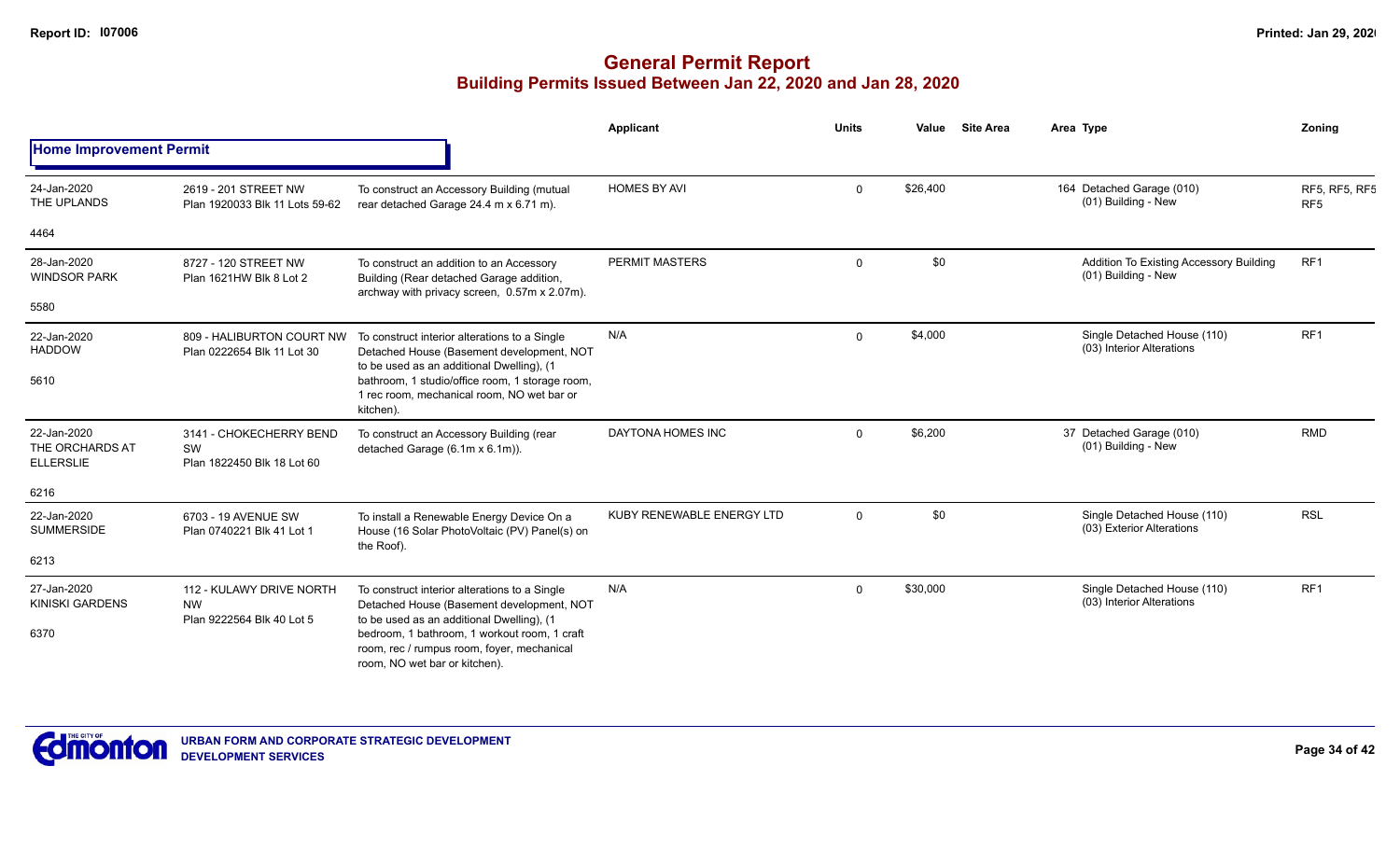# **General Permit Report Building Permits Issued Between Jan 22, 2020 and Jan 28, 2020**

|                                                              |                                                                   |                                                                                                                                            | Applicant                        | Units       | Value    | <b>Site Area</b> | Area Type                                                | Zoning          |
|--------------------------------------------------------------|-------------------------------------------------------------------|--------------------------------------------------------------------------------------------------------------------------------------------|----------------------------------|-------------|----------|------------------|----------------------------------------------------------|-----------------|
| <b>Home Improvement Permit</b>                               |                                                                   |                                                                                                                                            |                                  |             |          |                  |                                                          |                 |
| 28-Jan-2020<br><b>LAUREL</b>                                 | 1814 - 25A STREET NW<br>Plan 1722382 Blk 9 Lot 80                 | To construct an Accessory Building (detached<br>Garage 6.10m x 6.10m).                                                                     | <b>LANDMARK LEGACY HOMES INC</b> | $\Omega$    | \$6,000  |                  | 37 Detached Garage (010)<br>(01) Building - New          | DC <sub>1</sub> |
| 6444                                                         |                                                                   |                                                                                                                                            |                                  |             |          |                  |                                                          |                 |
| 28-Jan-2020<br><b>OTTEWELL</b>                               | 9208 - 62 STREET NW<br>Plan 2862MC Blk 32 Lot 55                  | To construct an Accessory Building (detached<br>Garage, 7.92m x 6.70m) and to demolish an<br>Accessory Building (detached Garage).         | N/A                              | $\mathbf 0$ | \$8,600  |                  | 53 Detached Garage (010)<br>(01) Building - New          | RF <sub>1</sub> |
| 6550                                                         |                                                                   |                                                                                                                                            |                                  |             |          |                  |                                                          |                 |
| 28-Jan-2020<br><b>OTTEWELL</b>                               | 9208 - 62 STREET NW<br>Plan 2862MC Blk 32 Lot 55                  | To construct an Accessory Building (detached<br>Garage, 7.92m x 6.70m) and to demolish an                                                  | N/A                              | $\mathbf 0$ | \$3,400  |                  | Detached Garage(010)<br>(99) Demolition                  | RF1             |
| 6550                                                         |                                                                   | Accessory Building (detached Garage).                                                                                                      |                                  |             |          |                  |                                                          |                 |
| 22-Jan-2020<br><b>GRANVILLE</b>                              | 5704 - GREENOUGH LANDING<br><b>NW</b><br>Plan 1520986 Blk 8 Lot 1 | To construct interior alterations to a Single<br>Detached House (Basement development, NOT<br>to be used as an additional Dwelling).       | N/A                              | $\Omega$    | \$22,000 |                  | Single Detached House (110)<br>(03) Interior Alterations | <b>RSL</b>      |
| 4551                                                         |                                                                   |                                                                                                                                            |                                  |             |          |                  |                                                          |                 |
| 27-Jan-2020<br><b>ARGYLL</b>                                 | 8608 - 64 AVENUE NW<br>Plan 500KS Blk 4 Lot 19                    | To construct interior alterations to a Single<br>Detached House (Basement development and<br>foundation reinforcements renovations, NOT to | MODE CONTRACTING INC.            | $\Omega$    | \$18,000 |                  | Single Detached House (110)<br>(03) Interior Alterations | RF <sub>1</sub> |
| 6010                                                         |                                                                   | be used as an additional Dwelling), (existing<br>basement: 1 bedroom, 1 bathroom, living room,<br>NO wet bar or kitchen).                  |                                  |             |          |                  |                                                          |                 |
| 28-Jan-2020<br>BRITANNIA YOUNGSTOWN Plan 3067HW Blk 19 Lot 1 | 10302 - 160 STREET NW                                             | To demolish a Single Detached House and<br>Accessory building (detached Garage).                                                           | <b>ROMAYA HOMES INC</b>          | $\Omega$    | \$3,500  |                  | Detached Garage(010)<br>(99) Demolition                  | RF4             |
| 4060                                                         |                                                                   |                                                                                                                                            |                                  |             |          |                  |                                                          |                 |
| 28-Jan-2020<br>BRITANNIA YOUNGSTOWN Plan 3067HW Blk 19 Lot 1 | 10302 - 160 STREET NW                                             | To demolish a Single Detached House and<br>Accessory building (detached Garage).                                                           | <b>ROMAYA HOMES INC</b>          | $-1$        | \$6,700  |                  | Single Detached House (110)<br>(99) Demolition           | RF4             |
| 4060                                                         |                                                                   |                                                                                                                                            |                                  |             |          |                  |                                                          |                 |



**URBAN FORM AND CORPORATE STRATEGIC DEVELOPMENT DEVELOPMENT SERVICES**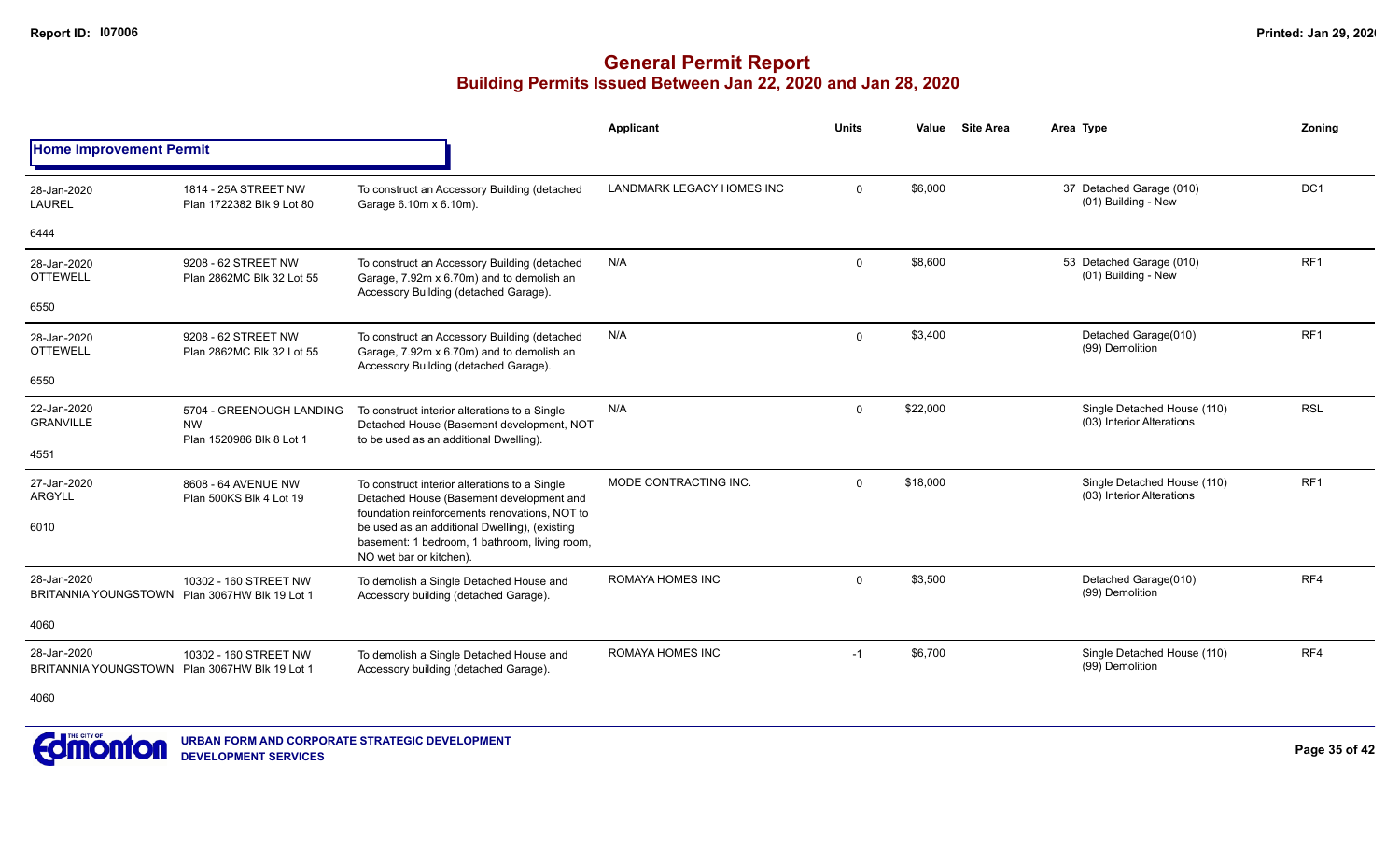|                                      |                                                        |                                                                                                                                                                | <b>Applicant</b>                | <b>Units</b>   | Value    | <b>Site Area</b> | Area Type                                                | Zoning          |
|--------------------------------------|--------------------------------------------------------|----------------------------------------------------------------------------------------------------------------------------------------------------------------|---------------------------------|----------------|----------|------------------|----------------------------------------------------------|-----------------|
| <b>Home Improvement Permit</b>       |                                                        |                                                                                                                                                                |                                 |                |          |                  |                                                          |                 |
| 28-Jan-2020<br><b>GLENGARRY</b>      | 8827 - 137 AVENUE NW<br>Plan 4054MC Blk 14 Lot 13      | To install a hot tub in the Rear Yard of a Single<br>Detached House (2.22m x 2.22m).                                                                           | N/A                             | $\mathsf{O}$   | \$5,300  |                  | Single Detached House (110)<br>$(14)$ Hot Tub            | RF <sub>1</sub> |
| 2290                                 |                                                        |                                                                                                                                                                |                                 |                |          |                  |                                                          |                 |
| 22-Jan-2020<br><b>GLASTONBURY</b>    | <b>NW</b><br>Plan 9826140 Blk 5 Lot 52                 | 600 - GLENWRIGHT CRESCENT To construct interior alterations to a Single<br>Detached House (Basement development, Not<br>to be used as an Additional Dwelling). | <b>FIREPIT FUNDAMENTALS LTD</b> | $\Omega$       | \$19,000 |                  | Single Detached House (110)<br>(03) Interior Alterations | <b>RSL</b>      |
| 4720                                 |                                                        |                                                                                                                                                                |                                 |                |          |                  |                                                          |                 |
| 28-Jan-2020<br>CANOSSA               | 16761 - 118 STREET NW<br>Plan 0526307 Blk 95 Lot 48    | To construct interior alterations to a Single<br>Detached House (Basement development, NOT<br>to be used as an additional Dwelling).                           | N/A                             | $\mathbf 0$    | \$15,000 |                  | Single Detached House (110)<br>(03) Interior Alterations | <b>RSL</b>      |
| 3080                                 |                                                        |                                                                                                                                                                |                                 |                |          |                  |                                                          |                 |
| 28-Jan-2020<br><b>BRINTNELL</b>      | 4009 - 158 AVENUE NW<br>Plan 0426348 Blk 1 Lot 57      | To construct a rear uncovered deck (irregular<br>shaped, 3.57m x 4.49m @ 1.3m in Height) to a<br>Single Detached House, deck existing without                  | N/A                             | $\Omega$       | \$4,000  |                  | 15 Single Detached House (110)<br>(03) Deck Attached     | <b>RSL</b>      |
| 2110                                 |                                                        | permits.                                                                                                                                                       |                                 |                |          |                  |                                                          |                 |
| 28-Jan-2020<br><b>MAPLE</b>          | 3928 - 3 STREET NW<br>Plan 1822333 Blk 14 Lot 65       | To construct an Accessory Building (detached<br>Garage 6.10m x 6.10m).                                                                                         | LANDMARK LEGACY HOMES INC       | $\overline{0}$ | \$6,000  |                  | 37 Detached Garage (010)<br>(01) Building - New          | <b>RMD</b>      |
| 6441                                 |                                                        |                                                                                                                                                                |                                 |                |          |                  |                                                          |                 |
| 28-Jan-2020<br><b>CHAPPELLE AREA</b> | 3455 - CUTLER CRESCENT SW<br>Plan 1320325 Blk 8 Lot 23 | To construct interior alterations to a Single<br>Detached House (Basement development, NOT<br>to be used as an additional Dwelling), (1                        | N/A                             | $\mathbf 0$    | \$13,000 |                  | Single Detached House (110)<br>(03) Interior Alterations | <b>RPL</b>      |
| 5462                                 |                                                        | bedroom, 1 bathroom, 1 wet bar, 1 storage<br>room, TV / Common Room, NO separate<br>entrance to the basement).                                                 |                                 |                |          |                  |                                                          |                 |
| 28-Jan-2020<br><b>SILVER BERRY</b>   | 2507 - 33 STREET NW<br>Plan 0321914 Blk 4 Lot 14       | To construct interior alterations to a Single<br>Detached House (Basement development, NOT<br>to be used as an additional Dwelling).                           | N/A                             | $\mathbf 0$    | \$5,000  |                  | Single Detached House (110)<br>(03) Interior Alterations | <b>RSL</b>      |
| 6442                                 |                                                        |                                                                                                                                                                |                                 |                |          |                  |                                                          |                 |

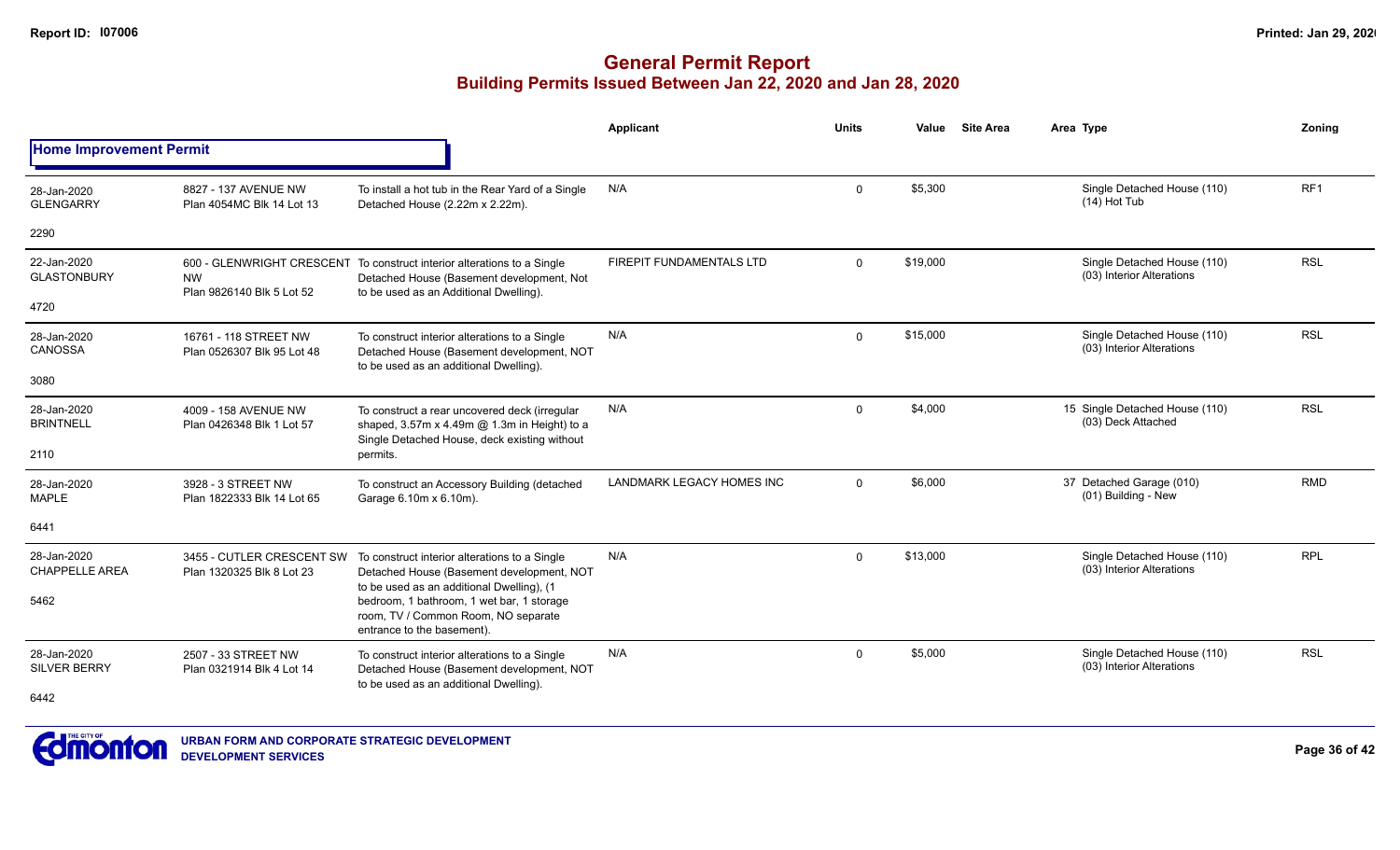|                                                    |                                                     |                                                                                                                                                                                                                                          | <b>Applicant</b>         | <b>Units</b>   | Value    | <b>Site Area</b> | Area Type                                                           | Zoning          |
|----------------------------------------------------|-----------------------------------------------------|------------------------------------------------------------------------------------------------------------------------------------------------------------------------------------------------------------------------------------------|--------------------------|----------------|----------|------------------|---------------------------------------------------------------------|-----------------|
| <b>Home Improvement Permit</b>                     |                                                     |                                                                                                                                                                                                                                          |                          |                |          |                  |                                                                     |                 |
| 27-Jan-2020<br><b>EASTWOOD</b><br>1100             | 11923 - 80 STREET NW<br>Plan 0940549 Blk 3 Lot 3A   | To construct interior alterations to Single<br>Detached House (Basement development, NOT<br>to be used as an additional Dwelling), (1<br>bedroom, 1 bathroom, 1 laundry room, 1 living<br>room, mechanical room, NO wet bar or kitchen). | <b>BATAAN SERVICES</b>   | $\mathsf{O}$   | \$15,000 |                  | Single Detached House (110)<br>(03) Interior Alterations            | RF <sub>6</sub> |
| 23-Jan-2020<br>THE ORCHARDS AT<br><b>ELLERSLIE</b> | 2547 - ORCHARDS WAY SW<br>Plan 1524619 Blk 21 Lot 7 | To construct a rear uncovered deck (irregular<br>shape, 7.92m x 6.10m @ 2.13m in Height).                                                                                                                                                | N/A                      | $\mathbf{0}$   | \$9,500  |                  | 38 Single Detached House (110)<br>(03) Deck Attached                | <b>RSL</b>      |
| 6216                                               |                                                     |                                                                                                                                                                                                                                          |                          |                |          |                  |                                                                     |                 |
| 27-Jan-2020<br><b>OXFORD</b>                       | 13035 - 164 AVENUE NW<br>Plan 1124811 Blk 18 Lot 9  | To construct interior alterations to a Single<br>Detached House (Basement development, NOT<br>to be used as an additional Dwelling).                                                                                                     | N/A                      | $\mathbf{0}$   | \$25,000 |                  | Single Detached House (110)<br>(03) Interior Alterations            | <b>RSL</b>      |
| 3320                                               |                                                     |                                                                                                                                                                                                                                          |                          |                |          |                  |                                                                     |                 |
| 28-Jan-2020<br><b>LAUREL</b>                       | 2659 - 12 AVENUE NW<br>Plan 1723189 Blk 8 Lot 32    | To develop a Secondary Suite in the Basement<br>of a Semi-detached House. 2 bedroom, 1<br>bathroom,                                                                                                                                      | <b>VICTORY HOMES LTD</b> | $\overline{1}$ | \$50,000 |                  | 762 Semi-Detached House (210)<br>(07) Add Suites to Single Dwelling | RF4             |
| 6444                                               |                                                     |                                                                                                                                                                                                                                          |                          |                |          |                  |                                                                     |                 |
| 24-Jan-2020<br><b>LAURIER HEIGHTS</b>              | 14207 - 80 AVENUE NW<br>Plan 2600KS Blk 17 Lots 2-3 | To construct interior and exterior alterations to a<br>Single Detached House (remove load bearing<br>wall and add two main floor windows).                                                                                               | P GRECO HOMES LTD        | $\mathbf 0$    |          |                  | Single Detached House (110)<br>(03) Exterior Alterations            | RF <sub>1</sub> |
| 3270                                               |                                                     |                                                                                                                                                                                                                                          |                          |                |          |                  |                                                                     |                 |
| 24-Jan-2020<br><b>LAURIER HEIGHTS</b>              | 14207 - 80 AVENUE NW<br>Plan 2600KS Blk 17 Lots 2-3 | To construct interior and exterior alterations to a<br>Single Detached House (remove load bearing                                                                                                                                        | P GRECO HOMES LTD        | $\mathbf 0$    |          |                  | Single Detached House (110)<br>(03) Interior Alterations            | RF <sub>1</sub> |
| 3270                                               |                                                     | wall and add two main floor windows).                                                                                                                                                                                                    |                          |                |          |                  |                                                                     |                 |
| 28-Jan-2020<br><b>MAPLE</b>                        | 2656 - MAPLE WAY NW<br>Plan 1623032 Blk 18 Lot 16   | To construct interior alterations to a Single<br>Detached House (Basement development, NOT<br>to be used as an additional Dwelling), (1                                                                                                  | N/A                      | $\mathbf 0$    | \$3,000  |                  | Single Detached House (110)<br>(03) Interior Alterations            | <b>RMD</b>      |
| 6441                                               |                                                     | bathroom, mechanical room, NO wet bar or<br>kitchen).                                                                                                                                                                                    |                          |                |          |                  |                                                                     |                 |
| $\blacksquare$ THE CITY OF $\blacksquare$          |                                                     |                                                                                                                                                                                                                                          |                          |                |          |                  |                                                                     |                 |

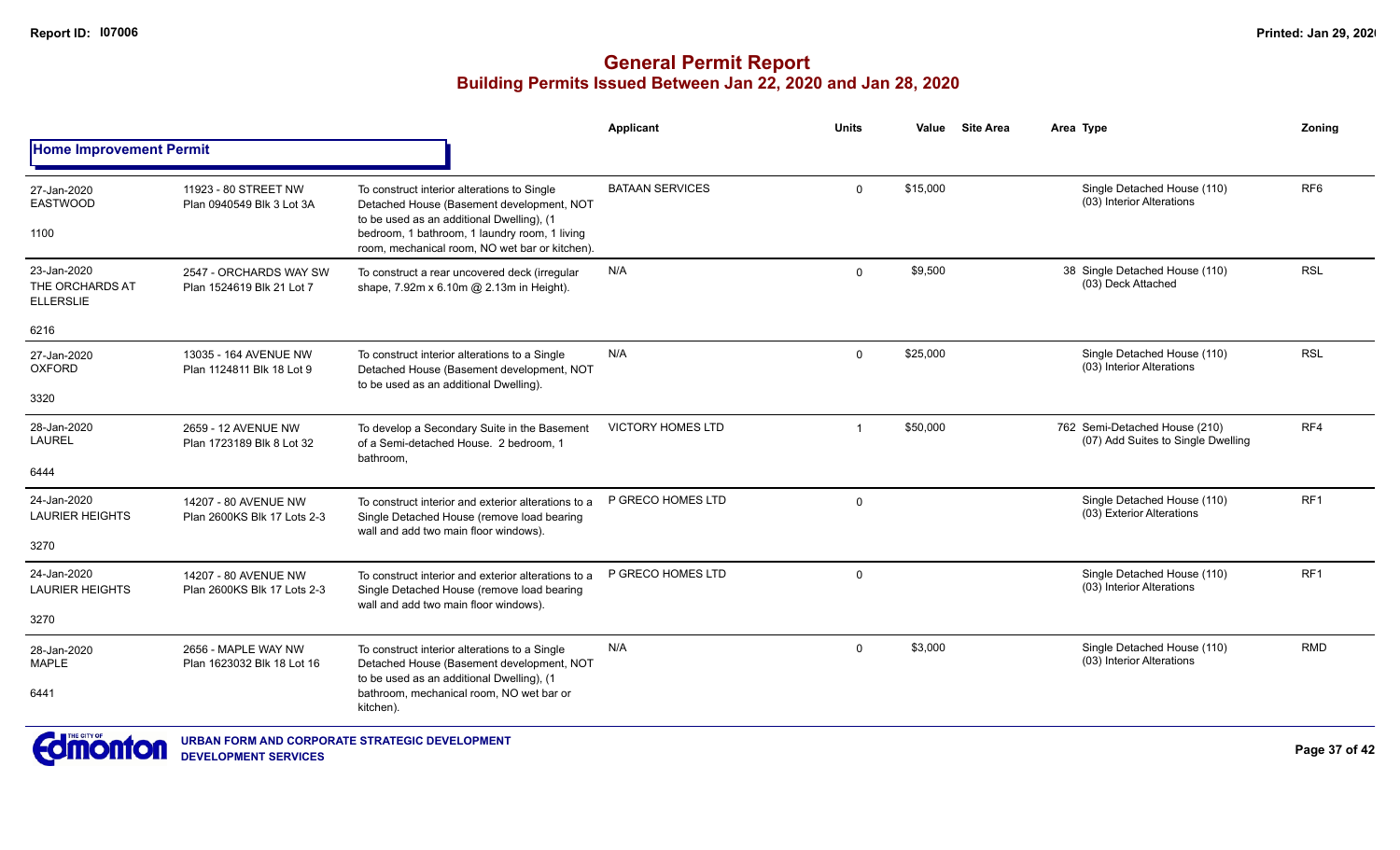|                                               |                                                             |                                                                                                                                                                                                                                             | Applicant                      | <b>Units</b> | Value     | <b>Site Area</b> | Area Type                                                | Zoning          |
|-----------------------------------------------|-------------------------------------------------------------|---------------------------------------------------------------------------------------------------------------------------------------------------------------------------------------------------------------------------------------------|--------------------------------|--------------|-----------|------------------|----------------------------------------------------------|-----------------|
| <b>Home Improvement Permit</b>                |                                                             |                                                                                                                                                                                                                                             |                                |              |           |                  |                                                          |                 |
| 28-Jan-2020<br>ALBERTA AVENUE<br>1010         | 11332 - 90 STREET NW<br>Condo Common Area (Plan<br>1923171) | To construct interior alterations to a<br>Semi-Detached House (Basement development<br>(11332 90 ST ONLY), NOT to be used as an<br>additional Dwelling), (1 bedroom, 1 bathroom, 1<br>rec room, mechanical room, NO wet bar or<br>kitchen). | PLATINUM LIVING HOMES          | $\Omega$     | \$8,000   |                  | Semi-Detached House (210)<br>(03) Interior Alterations   | RF <sub>3</sub> |
| 27-Jan-2020<br><b>LARKSPUR</b><br>6390        | 4373 - 31 STREET NW<br>Plan 8620984 Blk 3 Lot 1             | To construct interior alterations to a Single<br>Detached House (Basement development, NOT<br>to be used as an additional Dwelling), (1<br>bathroom, 1 flex room, 1 rec room, 1 living room<br>(with wet bar), mechanical room).            | N/A                            | $\Omega$     | \$10,000  |                  | Single Detached House (110)<br>(03) Interior Alterations | RF <sub>1</sub> |
| 28-Jan-2020<br><b>KINISKI GARDENS</b><br>6370 | 3827 - 36 STREET NW<br>Plan 9122474 Blk 29 Lot 198          | To construct interior alterations to a Single<br>Detached House (Basement development, NOT<br>to be used as an additional Dwelling), existing<br>without permits. (1 office, 1 rec room,<br>mechanical room. NO wet bar or kitchen).        | N/A                            | $\Omega$     | \$8.000   |                  | Single Detached House (110)<br>(03) Interior Alterations | RF <sub>1</sub> |
| 23-Jan-2020<br><b>SPRUCE AVENUE</b><br>1230   | 11444 - 104 STREET NW<br>Plan 6134HW Blk 4C Lot 21          | To construct interior alterations to a Single<br>Detached House (removal of wall 1 on main<br>floor, wall 2 on second floor and installation of<br>Engineered beams)                                                                        | FOUR ELEMENTS CONSTRUCTION INC | $\Omega$     | \$150,000 |                  | Single Detached House (110)<br>(03) Interior Alterations | RF <sub>3</sub> |
| 23-Jan-2020<br><b>PARKVIEW</b><br>3330        | 13804 - BUENA VISTA ROAD NW<br>Plan 4629KS Blk 14 Lot 1     | To construct interior alterations to a Single<br>Detached House (Replacement of load bearing<br>wall with Engineered beam).                                                                                                                 | N/A                            | $\Omega$     | \$800     |                  | Single Detached House (110)<br>(03) Interior Alterations | RF <sub>1</sub> |
| 23-Jan-2020<br><b>ALLARD</b><br>5458          | 4399 - ANNETT COMMON SW<br>Plan 1425734 Blk 2 Lot 139       | To construct interior alterations to a<br>Row-House, Unit 4399 (Basement development,<br>NOT to be used as an additional Dwelling) (1<br>bedroom, 1 bathroom, mechanical room).                                                             | N/A                            | $\Omega$     | \$20,000  |                  | Row House (330)<br>(03) Interior Alterations             | RF <sub>5</sub> |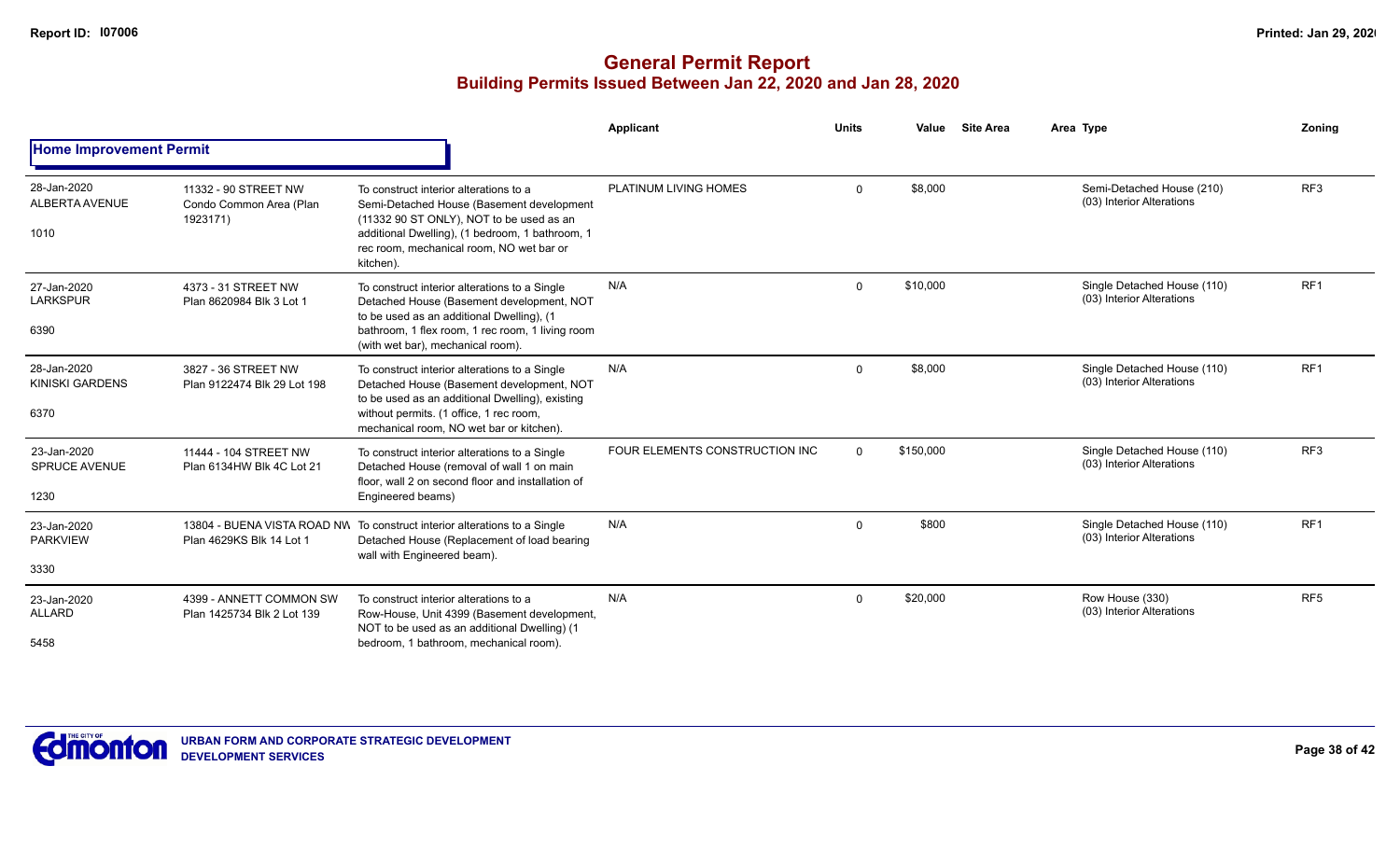|                                          |                                                                    |                                                                                                                                                                                                                                          | <b>Applicant</b>       | <b>Units</b> | Value    | <b>Site Area</b> | Area Type                                                         | Zoning          |
|------------------------------------------|--------------------------------------------------------------------|------------------------------------------------------------------------------------------------------------------------------------------------------------------------------------------------------------------------------------------|------------------------|--------------|----------|------------------|-------------------------------------------------------------------|-----------------|
| <b>Home Improvement Permit</b>           |                                                                    |                                                                                                                                                                                                                                          |                        |              |          |                  |                                                                   |                 |
| 22-Jan-2020<br><b>GREENVIEW</b><br>6280  | 3955 - 51 STREET NW<br>Plan 7721465 Blk 12 Lot 44                  | To construct interior alterations to a Single<br>Detached House (Basement development, NOT<br>to be used as an additional Dwelling), (1<br>bedroom, 1 bathroom, 1 open space, 1<br>mechanical / laundry room, NO wet bar or<br>kitchen). | N/A                    | $\mathbf 0$  | \$15,000 |                  | Single Detached House (110)<br>(03) Interior Alterations          | RF <sub>1</sub> |
| 23-Jan-2020<br><b>WOODCROFT</b><br>3450  | 13508 - WOODCROFT AVENUE<br><b>NW</b><br>Plan 5995HW Blk 11 Lot 27 | To develop a Secondary Suite in the Basement<br>of a Single Detached House and exterior wall<br>alterations.<br>(2 Bedrooms, 1 Bathroom, 1 Living room, 1<br>Kitchen, and 1 Mechanical room)                                             | N/A                    |              | \$48,000 |                  | Single Detached House (110)<br>(07) Add Suites to Single Dwelling | RF <sub>1</sub> |
| 27-Jan-2020<br><b>STRATHCONA</b><br>5480 | 8605 - 100 STREET NW<br>Plan I9 Blk 107 Lot 1                      | To install a Renewable Energy Device On a<br>House (12 Solar PhotoVoltaic (PV) Panel(s) on<br>the Roof).                                                                                                                                 | POLARON SOLARTECH CORP | $\mathbf 0$  | \$0      |                  | Single Detached House (110)<br>(03) Exterior Alterations          | RF <sub>2</sub> |
| 24-Jan-2020<br><b>ROSENTHAL</b><br>4750  | 8124 - 226 STREET NW<br>Plan 1723497 Blk 26 Lot 15                 | To construct an Accessory Building (detached<br>Garage 6.10m x 6.10m).                                                                                                                                                                   | <b>HOMES BY AVI</b>    | $\mathbf 0$  | \$6,000  |                  | 37 Detached Garage (010)<br>(01) Building - New                   | <b>RMD</b>      |
| 24-Jan-2020<br><b>ROSSLYN</b><br>3390    | 13523 - 113A STREET NW<br>Plan 6280KS Blk 1 Lot 56                 | To construct interior alterations to a Single<br>Detached House (Basement development, NOT<br>to be used as an additional Dwelling).                                                                                                     | N/A                    | $\mathbf 0$  | \$6,000  |                  | Single Detached House (110)<br>(03) Interior Alterations          | RF <sub>1</sub> |
| 24-Jan-2020<br><b>HOLYROOD</b><br>6310   | 9720 - 79 STREET NW<br>Plan 6258HW Blk 1 Lot 51                    | To develop a Secondary Suite in the Basement<br>of a Single Detached House (Existing Suite).                                                                                                                                             | N/A                    | -1           | \$0      |                  | Single Detached House (110)<br>(07) Add Suites to Single Dwelling | RF <sub>1</sub> |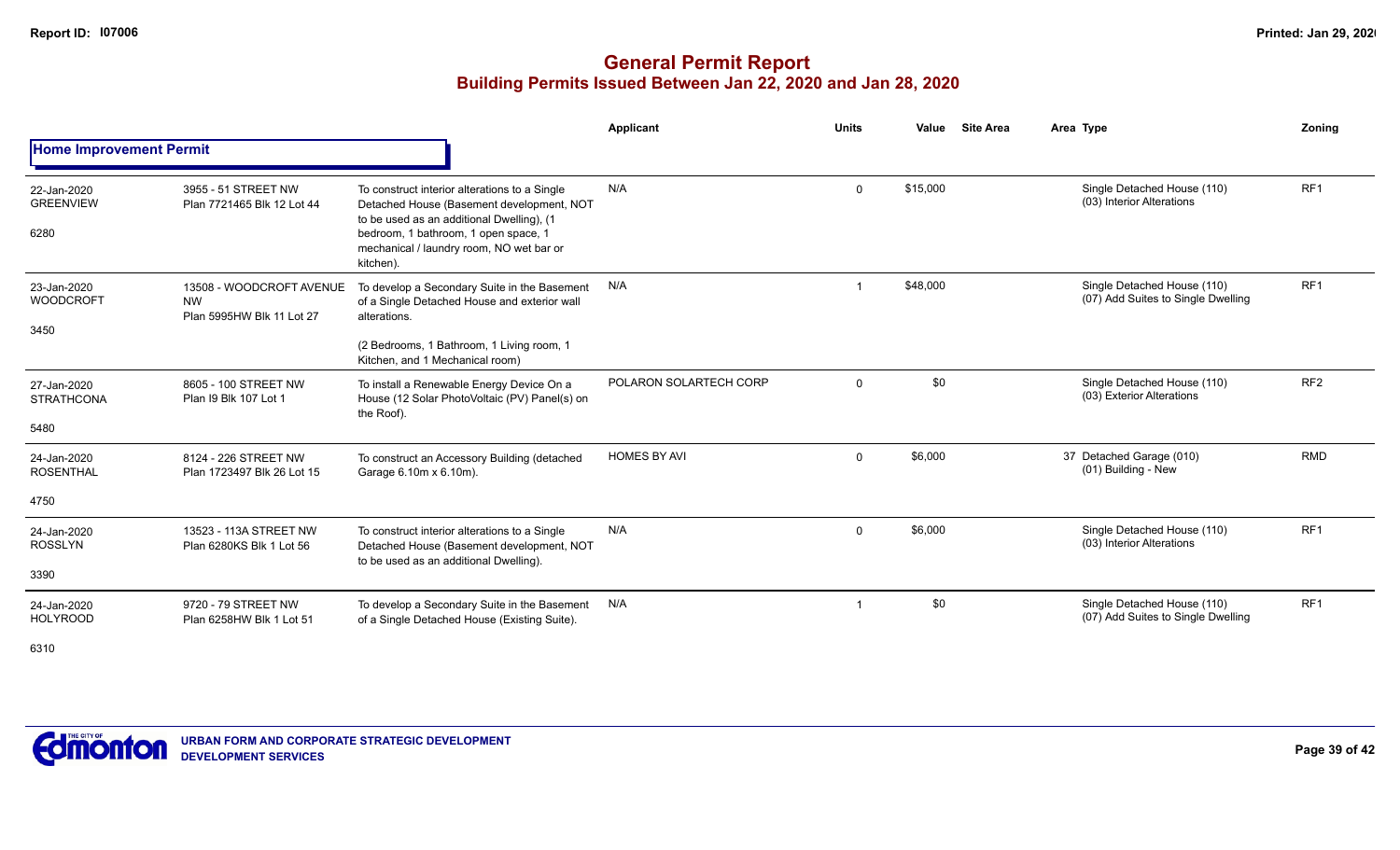|                                        |                                                       |                                                                                                                                                                    | <b>Applicant</b>                      | <b>Units</b> | Value    | <b>Site Area</b> | Area Type                                                         | Zoning          |
|----------------------------------------|-------------------------------------------------------|--------------------------------------------------------------------------------------------------------------------------------------------------------------------|---------------------------------------|--------------|----------|------------------|-------------------------------------------------------------------|-----------------|
| <b>Home Improvement Permit</b>         |                                                       |                                                                                                                                                                    |                                       |              |          |                  |                                                                   |                 |
| 24-Jan-2020<br>TIPASKAN                | 7916 - 33 AVENUE NW<br>Plan 7621725 Blk 14 Lot 23     | To construct two Accessory Buildings (shed<br>3.82m x 3.25m and shed 2.00m x 3.60m),<br>existing without permits.                                                  | N/A                                   | $\mathbf 0$  | \$0      |                  | Shed (040)<br>(01) Building - New                                 | RF <sub>1</sub> |
| 6750                                   |                                                       |                                                                                                                                                                    |                                       |              |          |                  |                                                                   |                 |
| 24-Jan-2020<br><b>WALKER</b><br>6662   | 6108 - 17 AVENUE SW<br>Plan 1025132 Blk 15 Lot 27     | To construct interior alterations to a Single<br>Detached House (Basement development, NOT<br>to be used as an additional Dwelling), (2)                           | MAKEZ CONSTRUCTION ENTERPRISE<br>LTD. | $\mathbf 0$  | \$16,000 |                  | Single Detached House (110)<br>(03) Interior Alterations          | <b>RPL</b>      |
|                                        |                                                       | bedroom, 1 bathroom, 1 living room, 1 laundry<br>room, 1 mechanical room, NO wet bar or<br>kitchen).                                                               |                                       |              |          |                  |                                                                   |                 |
| 24-Jan-2020<br><b>MEYOKUMIN</b>        | 1708 - 53 STREET NW<br>Plan 7721181 Blk 11 Lot 66     | To construct interior alterations to a Single<br>Detached House (main floor wall removal and<br>interior wood-burning fireplace removal).                          | N/A                                   | $\mathbf 0$  | \$500    |                  | Single Detached House (110)<br>(03) Interior Alterations          | RF1             |
| 6460                                   |                                                       |                                                                                                                                                                    |                                       |              |          |                  |                                                                   |                 |
| 24-Jan-2020<br><b>WINDERMERE</b>       | 3080 - WHITELAW DRIVE NW<br>Plan 0926441 Blk 8 Lot 53 | To construct interior alterations to Single<br>Detached House (Basement development, NOT<br>to be used as an additional Dwelling), (1                              | MODE CONTRACTING INC.                 | $\Omega$     | \$22,900 |                  | Single Detached House (110)<br>(03) Interior Alterations          | <b>RSL</b>      |
| 5570                                   |                                                       | bedroom, 1 bathroom, 1 office, 1 living room, 1<br>mechanical room, NO wet bar or kitchen).                                                                        |                                       |              |          |                  |                                                                   |                 |
| 24-Jan-2020<br><b>ALLARD</b>           | 4469 - ANNETT COMMON SW<br>Plan 1425734 Blk 2 Lot 162 | To construct interior alterations to a<br>Semi-Detached House (Basement development                                                                                | N/A                                   | $\mathbf 0$  | \$4,000  |                  | Semi-Detached House (210)<br>(03) Interior Alterations            | RF <sub>5</sub> |
| 5458                                   |                                                       | (Lot 162 ONLY), NOT to be used as an<br>additional Dwelling), (1 bathroom, 1 rec room, 1<br>storage room, 1 living room (with wet bar), and<br>1 mechanical room). |                                       |              |          |                  |                                                                   |                 |
| 24-Jan-2020<br>KINISKI GARDENS<br>6370 | 4009 - 41 AVENUE NW<br>Plan 8121927 Blk 33 Lot 17     | To develop a Secondary Suite in the Basement<br>of a Single Detached House (Existing Suite) (2<br>Bed, 1 Bath, Kitchen, Living, Utility).                          | N/A                                   |              | \$2,500  |                  | Single Detached House (110)<br>(07) Add Suites to Single Dwelling | <b>RPL</b>      |

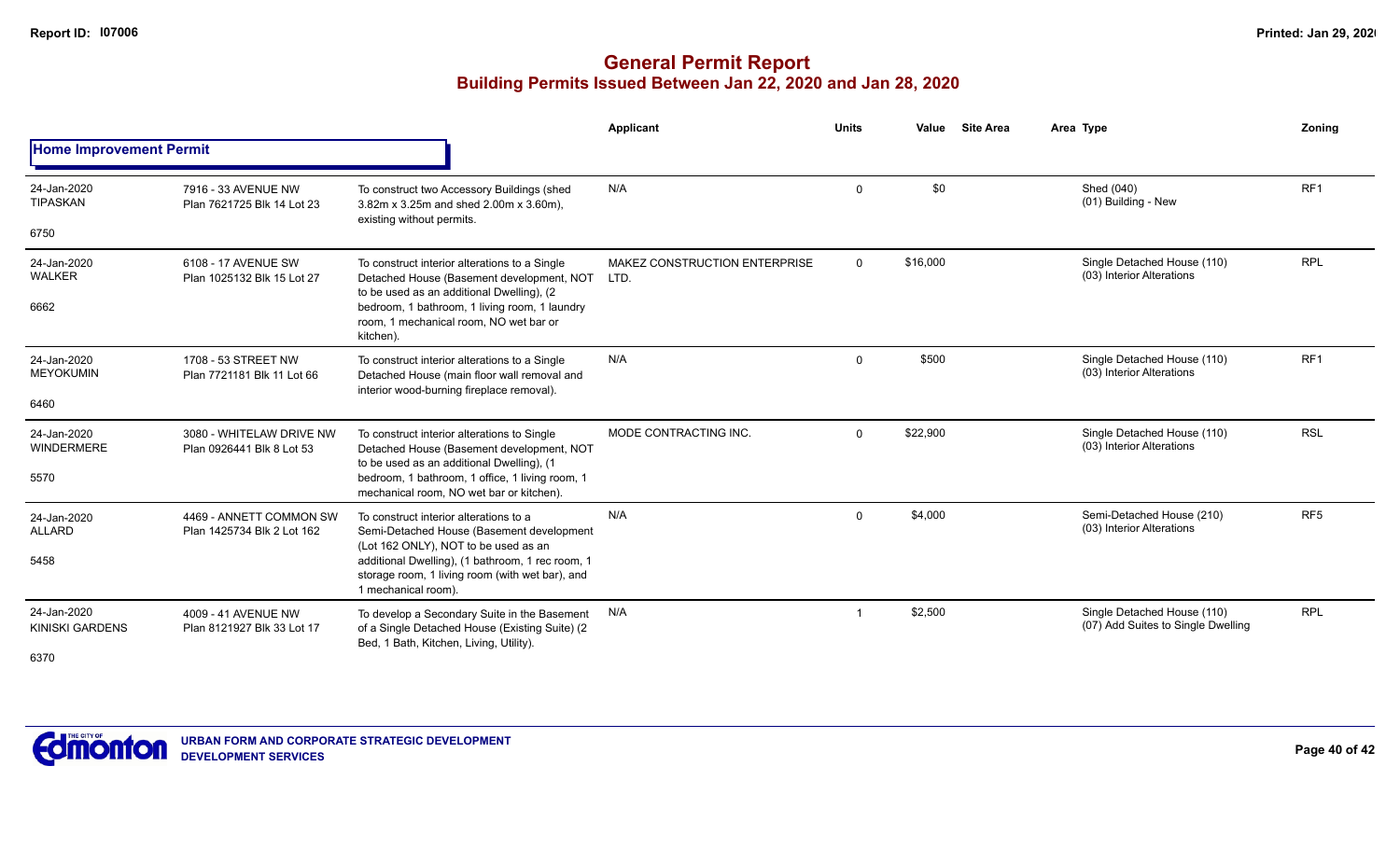|                                    |                                                                        |                                                                                                                                           | Applicant                    | <b>Units</b> | Value    | <b>Site Area</b> | Area Type                                                         | Zonina          |
|------------------------------------|------------------------------------------------------------------------|-------------------------------------------------------------------------------------------------------------------------------------------|------------------------------|--------------|----------|------------------|-------------------------------------------------------------------|-----------------|
| <b>Home Improvement Permit</b>     |                                                                        |                                                                                                                                           |                              |              |          |                  |                                                                   |                 |
| 24-Jan-2020<br><b>DELWOOD</b>      | 13207 - 72 STREET NW<br>Plan 5587MC Blk 12 Lot 52                      | To construct interior alterations (main floor<br>closet and laundry room addition) and to<br>develop a Secondary Suite in the Basement of | <b>KRASOWSKI CONTRACTING</b> | -1           | \$15,000 |                  | Single Detached House (110)<br>(07) Add Suites to Single Dwelling | RF <sub>1</sub> |
| 2230                               |                                                                        | a Single Detached House.                                                                                                                  |                              |              |          |                  |                                                                   |                 |
| 24-Jan-2020<br><b>DELWOOD</b>      | 13207 - 72 STREET NW<br>Plan 5587MC Blk 12 Lot 52                      | To construct interior alterations (main floor<br>closet and laundry room addition) and to<br>develop a Secondary Suite in the Basement of | <b>KRASOWSKI CONTRACTING</b> | $\Omega$     |          |                  | Single Detached House (110)<br>(03) Interior Alterations          | RF <sub>1</sub> |
| 2230                               |                                                                        | a Single Detached House.                                                                                                                  |                              |              |          |                  |                                                                   |                 |
| 24-Jan-2020<br><b>GRIESBACH</b>    | 7444 - COLONEL MEWBURN<br><b>ROAD NW</b><br>Plan 1423823 Blk 30 Lot 30 | To construct an Accessory Building (detached<br>Garage (7.32m x 7.32m)).                                                                  | <b>IMPACT HOMES LTD</b>      | $\Omega$     | \$8,600  |                  | 54 Detached Garage (010)<br>(01) Building - New                   | <b>GLG</b>      |
| 3111                               |                                                                        |                                                                                                                                           |                              |              |          |                  |                                                                   |                 |
| 24-Jan-2020<br>CALDER              | 13040 - 113A STREET NW<br>Plan 3819KS Blk 3A Lot 22                    | To construct interior alterations to a Single<br>Detached House (removal of load bearing wall<br>in main floor).                          | N/A                          | $\Omega$     | \$5,000  |                  | Single Detached House (110)<br>(03) Interior Alterations          | RF <sub>1</sub> |
| 3070                               |                                                                        |                                                                                                                                           |                              |              |          |                  |                                                                   |                 |
| 24-Jan-2020<br><b>FULTON PLACE</b> | 5903 - 102A AVENUE NW<br>Plan 1841KS Blk 10 Lot 9                      | To construct interior alterations to a Single<br>Detached House (to relocate the main floor<br>kitchen, and add a bathroom).              | N/A                          | $\mathbf 0$  | \$2,500  |                  | Single Detached House (110)<br>(03) Interior Alterations          | RF <sub>1</sub> |
| 6240                               |                                                                        |                                                                                                                                           |                              |              |          |                  |                                                                   |                 |
| 24-Jan-2020<br><b>MONTROSE</b>     | 5812 - 118 AVENUE NW<br>Condo Common Area (Plan<br>0922457)            | To construct interior alterations to a 4-Dwelling<br>Row House (Basement development (5812 118<br>Ave), NOT to be used as an additional   | N/A                          | $\Omega$     | \$2,000  |                  | Row House (330)<br>(03) Interior Alterations                      | RA7             |
| 2550                               |                                                                        | Dwelling), 1 bedroom, 1 bath / laundry room,<br>open space, mechanical room, NO wet bar or<br>kitchen).                                   |                              |              |          |                  |                                                                   |                 |
| 24-Jan-2020<br>CANOSSA             | 11840 - 171 AVENUE NW<br>Plan 0325228 Blk 85 Lot 51                    | To construct a rear uncovered deck (5.08m x<br>3.40m @ 2.90m in Height) to a Single Detached<br>House.                                    | FOX PRO CONSTRUCTION LTD     | $\Omega$     | \$4,500  |                  | 17 Single Detached House (110)<br>(03) Deck Attached              | <b>RSL</b>      |
| 3080                               |                                                                        |                                                                                                                                           |                              |              |          |                  |                                                                   |                 |